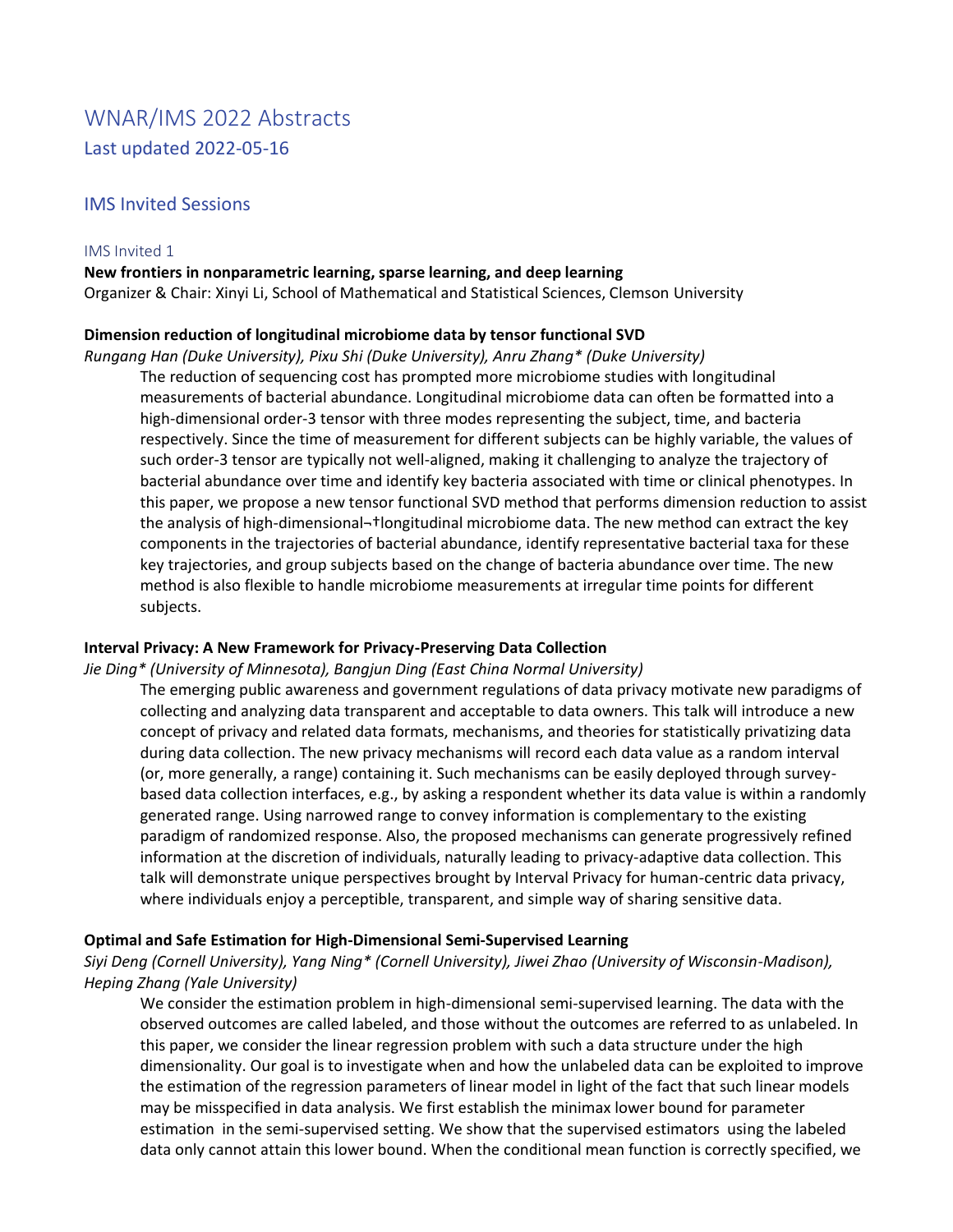propose an optimal semi-supervised estimator which attains the lower bound and therefore improves the rate of the supervised estimators. To alleviate the strong requirement for this optimal estimator, we further propose a safe semi-supervised estimator.

# **Large Scale Prediction with Decision Trees**

# *Jason Klusowski\* (Princeton University)*

Decision trees are one of the most elemental methods for classification problems. They are often deployed in contexts where many explanatory variables are observed and where a high importance is placed on the simplicity and interpretability of the fitted model, such as business and medicine. In this talk, I will show that trees trained with C4.5 methodology are consistent for certain nonparametric classification models, even when the number of explanatory variables grows sub-exponentially with the sample size, under both weak and strong forms of sparsity. These statistical guarantees highlight the crucial role that data dependent splits play in determining the adaptive properties of the tree.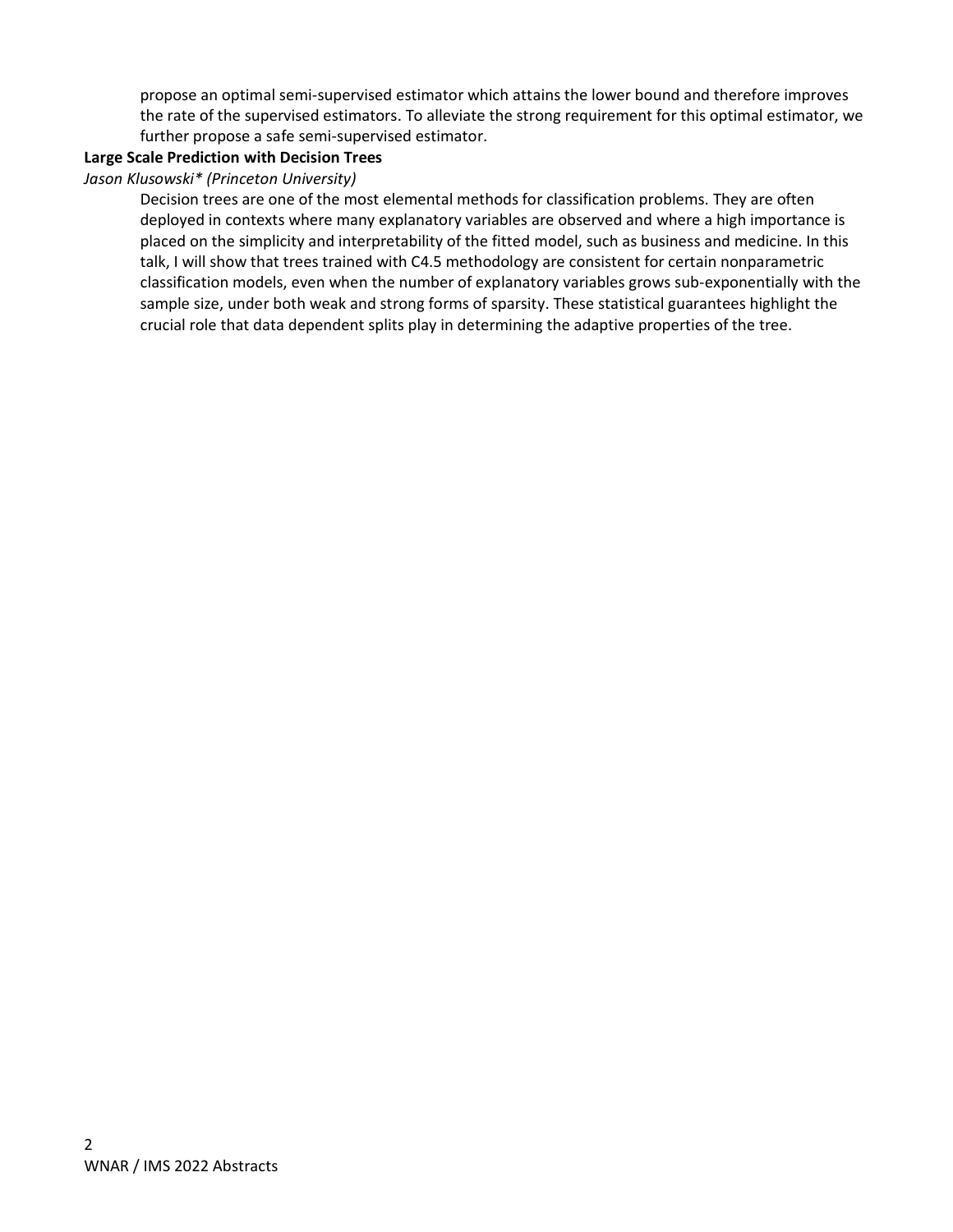# WNAR Invited Sessions

#### WNAR Invited 1

**Semi- and non- parametric statistical methods for omics data** Organizer & Chair: Xinlian Zhang, University of California, San Diego

# **Distance-based Semiparametric Regression Framework for Between-subject attributes: Applications to Highdimensional Sequences of Microbiome and Wearables**

*Jinyuan Liu\* (Department of Family Medicine and Public Health, UC San Diego, San Diego, California, U.S.A.), Xinlian Zhang (Department of Family Medicine and Public Health, UC San Diego, San Diego, California, U.S.A.), Tanya T. Nguyen (Center for Microbiome Innovation, University of California San Diego, San Diego, California, U.S.A.), Dilip V. Jeste (Stein Institute for Research on Aging, UC San Diego, San Diego, California, U.S.A.), Ellen Lee (Stein Institute for Research on Aging, UC San Diego, San Diego, California, U.S.A.), Xin Tu (Department of Family Medicine and Public Health, UC San Diego, San Diego, California, U.S.A.)*

Breakthroughs in high-throughput sequencing and wearable devices are enlightening insights into inherent disease mechanisms, while those high-dimensional data also provoke substantial challenges in statistical analyses and interpretations. As an interesting way to view such data, between-subject attributes that compare two subjects' sequence with dissimilarity metrics are growingly adopted as a dimension-reduction summary. To elucidate complex relationships between such sequences and clinical phenotypes, one needs to discern mixed within- and between-subject variability while simultaneously handling correlations among those pairwise dissimilarities. By extending the generalized linear model (GLM) from within- to between-subject attributes, we present a unified GLM-type regression framework designated for distance metrics. In the burgeoning research fields producing data with astronomical dimensions, this timely solution fills a critical gap by accommodating data of any type or dimension to delineate robust inference. We illustrate its superiority over comparable approaches with simulated and real sequence data from microbiome and wearables, where dimensions are tens of thousands.

# **Statistical model for recovering the low rank structure of spatial transcriptomics data**

*Sha Cao\* (Indiana University)*

Currently, methods specifically designed for spatial transcriptomics (ST) data modeling are lacking. Firstly, for most existing methods, cellular and regional expression profiles are typically analyzed first without the spatial information and only later projected back onto the spatial structure for visual inspection of spatial trend. Secondly, similar to single cell RNA-Seq data, ST based gene expression data is also plagued by dropout events, a phenomenon where genes actually expressed in a given cell or region are incorrectly measured as unexpressed. Thirdly, the gene by sample expression matrix is no longer retainable for many spatial methods. To address these challenges, we present a regularized maximum likelihood estimator to recover the noisy observed expression matrix as an approximately low-rank expression matrix under Poisson distribution, which is also spatially smooth. Our method enables spatial clustering by modeling a low-dimensional representation of the count-based gene expression matrix and encouraging neighboring spots to belong to the same cluster via a spatial smoothness penalty term.

# **B-scaling: a novel nonparametric data fusion method**

*Yiwen Liu\* (University of Arizona), Xiaoxiao Sun (University of Arizona), Wenxuan Zhong (University of Georgia), Bing Li (Pennsylvania State University)*

With the rapid development in science and technology, massive data has been collected from different sources, which leads to a large amount of data with different types and formats, such as the image data and omics data. Each type of the data only captures part of the contained information, and the data has to be integrated or fused to provide a complete understanding of the whole picture. Thus, there is an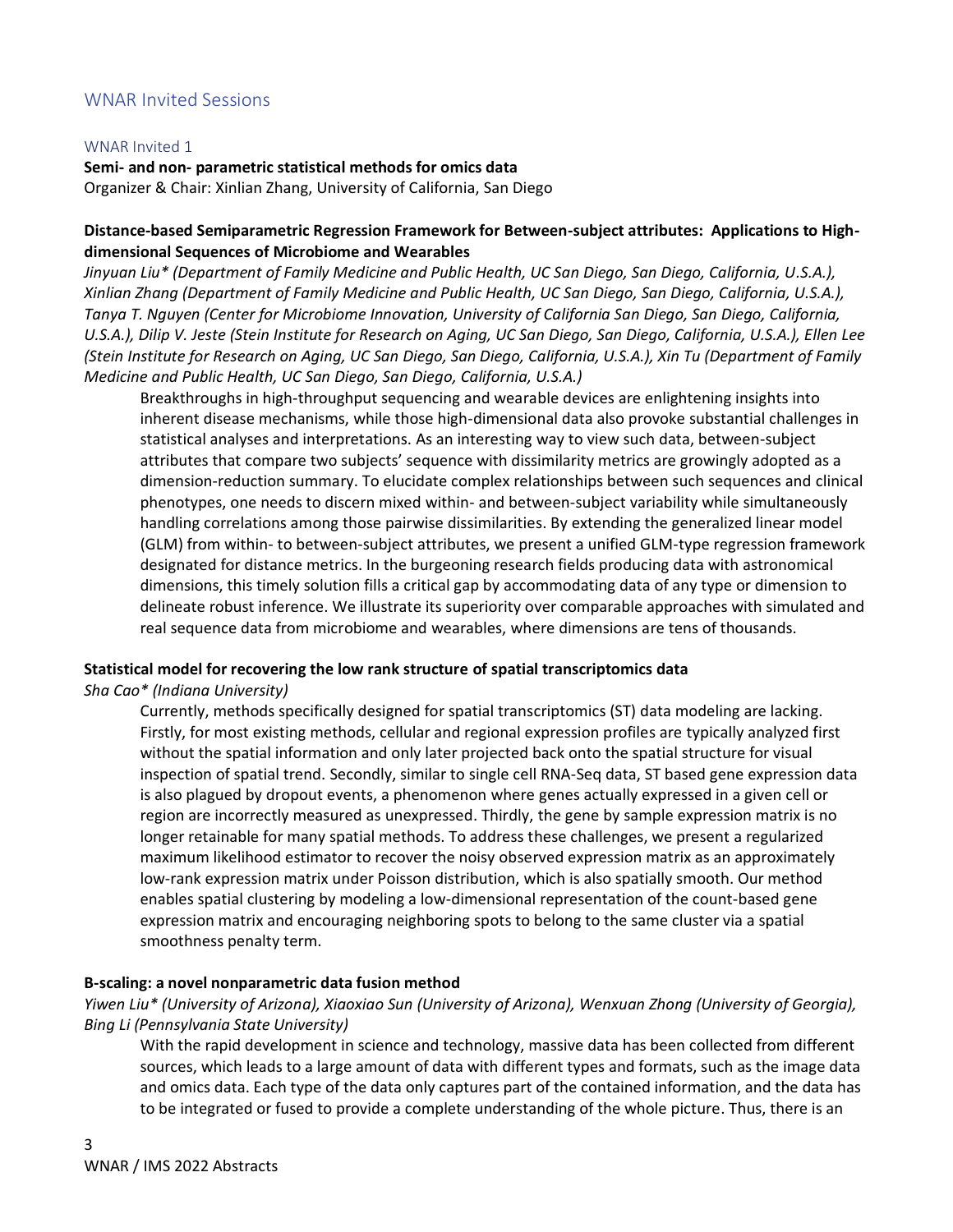urgent call of powerful data fusion method. In this talk, I will introduce a B-scaling method to integrate multisource data. The asymptotic property of the B-scaling method will be discussed to provide theoretical underpinning of the method. The application of the method on epigenetic and biomedical research will be highlighted in the talk.

#### WNAR Invited 2

#### **Ecological Statistics Early Career Researcher Showcase**

Organizer & Chair: Ecological Statistics Early Career Researcher Showcase

#### **Simultaneous estimation of diet composition and covariate modelling: an extension to MUFASA**

*Holly Steeves\* (University of Western Ontario), Chris Field (Dalhousie University), Connie Stewart (University of New Brunswick Saint John), Shelley Lang (Department of Fisheries and Oceans), Aaron MacNeil (Dalhousie University)*

Diet compositions of marine predators are often of interest for marine ecologists in trophic structure studies where non-lethal sampling has created a need for non-invasive diet estimation techniques. Methods using fatty acids, including quantitative fatty acid signature analysis (QFASA) and maximum unified fatty acid signature analysis (MUFASA), have been developed to obtain dietary estimates that have previously been difficult to acquire. Unlike QFASA, MUFASA is able to include covariates in the model. With use of a link function, the diet proportions are assumed to be a function of the covariates. This method yields a summary diet for all unique sets of covariates. It also allows for inference on diet estimates between various groups, such as sex, age or environmental factors. Simulations yield accurate summary estimates and inference lead to making the correct decision in all cases run. Finally, these techniques are used to analyze a real life study of grey seals off of Sable Island. Using sex and type of population growth on Sable for each seal, our method yield similar summary estimates to QFASA, and results were in agreement with the beliefs of biologists.

#### **Bayesian state-space models with applications to aquatic acoustic telemetry data**

*Inesh Munaweera\* (University of Manitoba), Saman Muthukumarana (University of Manitoba), Darren M. Gillis (University of Manitoba)*

Recent advances in animal tracking technologies such as acoustic telemetry (AT) have enabled researchers to collect enormous amounts of data on animal movement and habitat use over large geographic scales. In this talk, we present two applications of Bayesian state-space modeling (SSM) for AT data to 1) estimate individual-level Walleye moment paths using a systematically deployed twodimensional array of receivers in Lake Winnipeg 2) estimate the survival and recapture probabilities of Arctic Char in different habitats of Cambridge Bay region using receivers placed at geographical bottlenecks. Here, we show how to handle practical challenges that arise in modeling ecological data obtained using omnidirectional AT systems. Furthermore, we highlight the advantages of the Bayesian SSM approach to each application over classical approaches such as the smoothing techniques to estimate fish moment paths and the Cormack-Jolly-Seber model to estimate survival probabilities. In addition, we will further illustrate how each result of the study provides valuable information in making effective fishery management decisions in the corresponding regions in the future.

#### **N-mixture models for large populations**

# *Matthew Parker\* (Simon Fraser University), Jiguo Cao (Simon Fraser University), Laura Cowen (University of Victoria), Lloyd Elliott (Simon Fraser University)*

We derive an asymptotic likelihood function for open-population N-mixture models and show that it has favorable computational complexity and accuracy when compared to the traditional likelihood function for large population sizes. Our asymptotic model is validated using simulation studies. We show that our methods perform favorably in both accuracy and precision compared with a multivariate normal approximation which has been previously developed. Our model is applied to estimate the population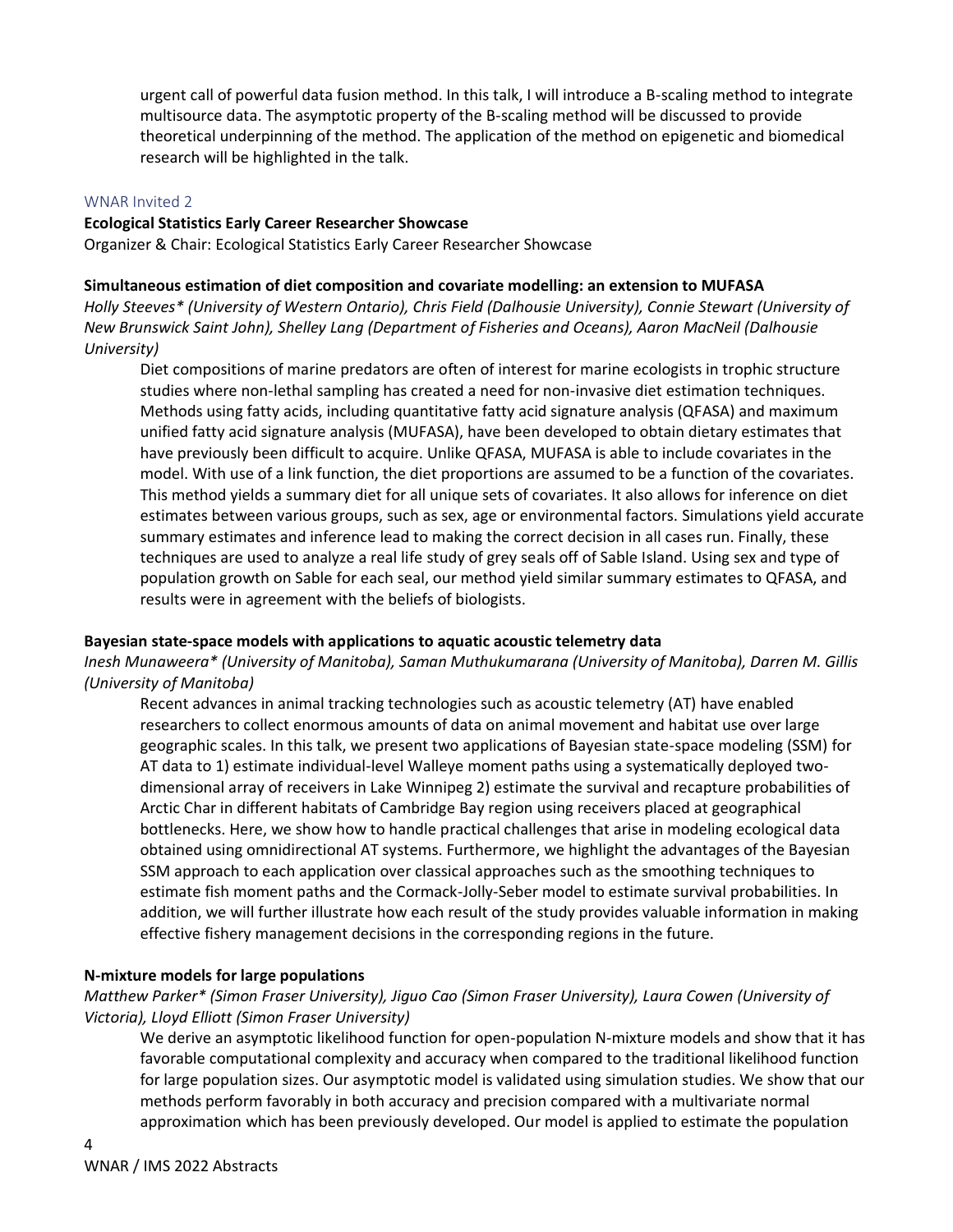size of Ancient Murrelet chicks, comparing against results obtained using the traditional N-mixture likelihood. We provide an open source implementation of our methods in the quickNmix R package.

### **Spatial Capture-Recapture Without Animal Identity**

# *Paul van Dam-Bates\* (University of St Andrews), David Borchers (University of St Andrews), Michail Papathomas (University of St Andrews)*

Human observers are quickly becoming replaced by modern technology like camera traps and acoustic recording units that can reliably record animal detections over a long period of time. When animals have a chance to be recorded on multiple detectors, spatial capture-recapture (SCR) can be used to estimate animal density. However, these models generally require that animal identity is known. We reformulate the conventional SCR model as a marked Poisson process such that the counting process for detections through time no longer depends on identity, but the observed mark distributions do. As a result, when identity is latent, the mark observation is a mixture of N latent animal characteristics (e.g. activity centre, sex), where N is the population size. This becomes a generalization of the unmarked SCR model of Chandler and Royle (2013) and allows us to easily add additionally observed covariates to help estimate animal identity. We show through simulation how well the method works and apply it to a camera trap survey of fisher (Pekania pennanti) and an acoustic survey of the Cape Peninsula moss frog (Arthroleptella lightfooti), each with different amounts of mark information.

#### WNAR Invited 3

#### **Recent Advances in Categorical Data Analysis**

Organizer & Chair: Krishna Saha, Central CT State University

#### **High-dimensional fixed effects profiling models: New developments and applications**

*Danh Nguyen\* (University of California Irvine), Damla Senturk (UCLA), Jason Estes (Mountain View), Esra Kurum (UC Riverside)*

Profiling analysis aims to evaluate health care providers, such as hospitals, nursing homes, or dialysis facilities etc., with respect to a patient outcome. fixed effects (FE) profiling methods have considered binary outcomes, such as 30-day hospital readmission or mortality. For the unique population of dialysis patients, (1) regular blood tests are required to evaluate the effectiveness of treatment and avoid adverse events, including dialysis inadequacy, imbalance mineral levels, and anemia among others, as well as (2) the need for continuous monitoring/care after transitioning to dialysis. We illustrate the versatility of FE profiling models through several applications in profiling dialysis facilities in the U.S. and recent FE model developments, including (a) time-varying/time-dynamic standardized readmission ratio, (b) profiling for adverse recurrent events, and (c) new insights on operating characteristics such performance of FE model under the low information context/sparse outcome data setting.

# **Likelihood-based Approach for Testing the Homogeneity of Risk Difference or Risk Ratio in a Multicenter Randomized Clinical Trial**

# *Danh V Nguyen (University of California at Irvine), Yeongjin Gwon (University of Nebraska Medical Center), Mili Roy (University of Calgary), Krishna Saha\* (Central CT State University)*

Lipsitz et al. (1998) proposed various test procedures for testing the homogeneity of the risk difference in a multicenter randomized clinical trial when the data are sparse. However, in some situations, these test procedures showed serious liberal behaviors. To improve these test procedures, Lui and Kelly (2000) considered three different suggested approaches, but still these test procedures behave very similarly by showing improvement only in power. To overcome these limitations, we develop some likelihoodbased test procedures for testing the homogeneity of the risk difference based on the binomial and the beta-binomial models. We also propose to improve the existing test procedures using the correct variance estimators by taking within center correlation into account. Our proposed test procedures are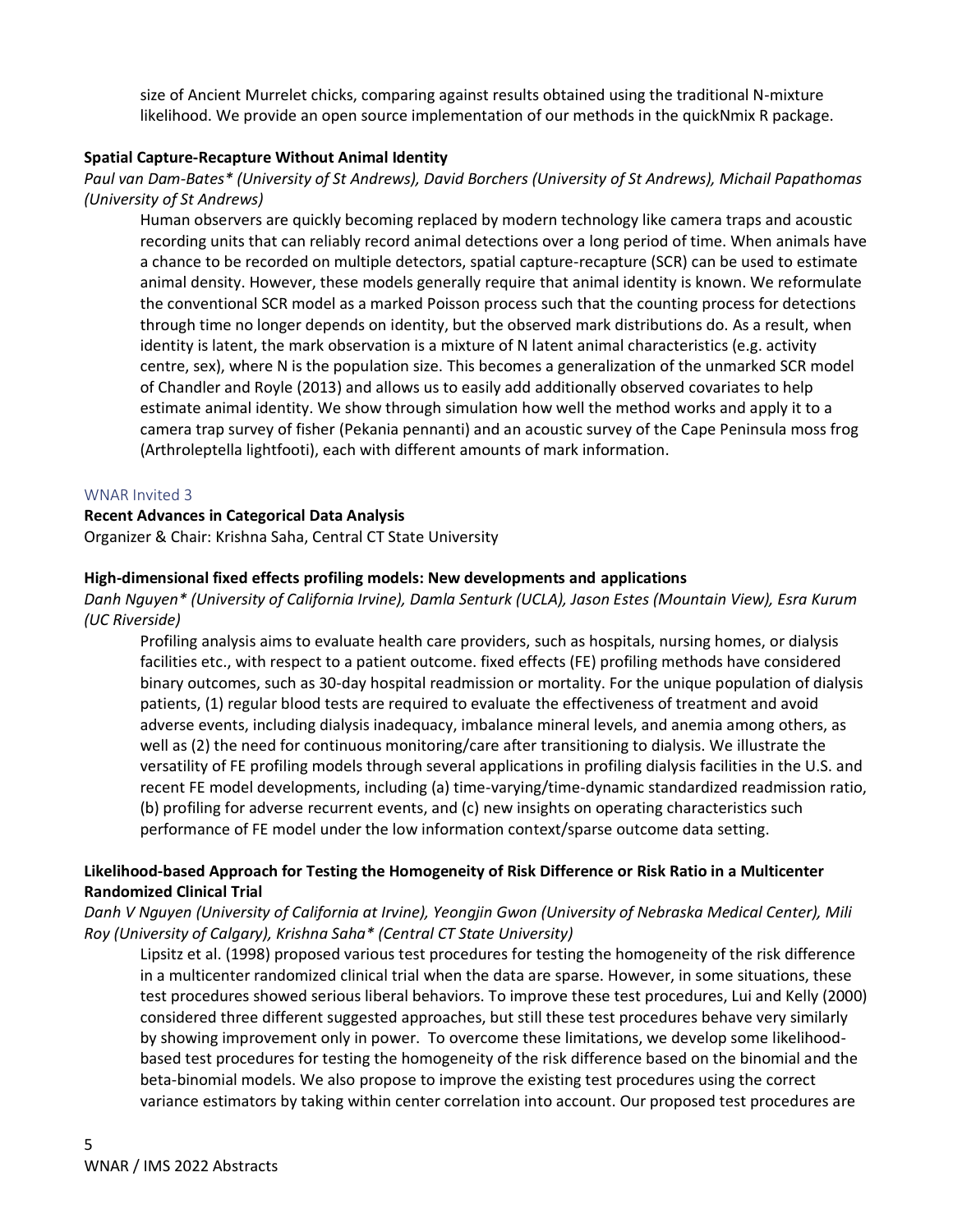then compared with the existing test procedures, by Monte Carlo simulations, in terms of size and power. An illustrative application of the proposed test procedures is presented.

# **New Development in Regression Model for Aggregate Ordinal Outcomes with Missing Categories**

*Yeongjin Gwon\* (University of Nebraska Medical Center), Ming-Hui Chen (University of Connecticut), May Mo (Amgen Inc), Tony Jiang (Amgen Inc), Amy Xia (Amgen Inc), Joseph Ibrahim (University of North Carolina)* The ordinal response variable will inevitably contain unknown response categories because they cannot be directly derived from published data in the literature. In this talk, we propose a statistical methodology to overcome such a common but unresolved issue in the context of network metaregression for aggregate ordinal outcomes. Specifically, we introduce unobserved latent counts and model these counts within a Bayesian framework. The proposed approach includes several existing models as special cases and also allows us to conduct a proper statistical analysis in the presence of trials with certain missing categories. We then develop an efficient Markov chain Monte Carlo sampling algorithm to carry out Bayesian computation. A variation of the deviance information criterion is used for the assessment of goodness-of-fit under different distributions of the latent counts. A case study demonstrating the usefulness of the proposed methodology is carried out using aggregate ordinal outcome data from 17 clinical trials in treating Crohn's Disease.

# **Joint Analysis of Binary and Continuous Data via Joint Modelling of Jittered Binary and Continuous Outcomes: A New Approach**

# *Mili Roy\* (University of Calgary), Dr. Alex de Leon (University of Calgary)*

Important recent work on copula models has opened new directions in the analysis of mixed data, including flexible extensions of widely used mixed data models to accommodate disparate non-Gaussian continuous outcomes and latent variables to jointly analyze non-Gaussian mixed data. However, models that rely on thresholding a latent multivariate meta-distribution, while practically appealing, are not always appropriate in applications that involve count and nominally scaled categorical outcomes. In this talk, we develop a new methodology that entails transforming binary outcomes into continuous by "jittering"– thus reducing the problem to one that involves only continuous variables – and jointly modelling them with continuous outcomes using Gaussian copula mixed models. Although jittering has previously been used in copula modelling of discrete data, it was ostensibly only for alleviating computational difficulties arising from likelihood analysis of discrete data . We explore the finite-sample properties of likelihood-based estimates in simulations and revisit the ethylene glycol mice data for illustration.

# WNAR Invited 4

# **Advanced statistical methods for biomedical data**

Organizer & Chair: Esra Kurum, University of California, Riverside

# **A functional model for studying common trends across trial time in eye tracking experiments**

*Mingfei Dong (UCLA), Donatello Telesca (UCLA), Catherine Sugar (UCLA), Frederick Shic (University of Washington), James McPartland (Yale University), Damla Senturk\* (UCLA)*

Eye tracking (ET) experiments commonly record the continuous trajectory of a subject's gaze on a twodimensional screen throughout repeated presentations of stimuli (referred to as trials). Even though the continuous path of gaze is recorded during each trial, commonly derived outcomes for analysis collapse the data into simple summaries, such as looking times in regions of interest. In order to retain information in trial time, we utilize functional data analysis (FDA) for the first time in literature in the analysis of ET data. More specifically, novel functional outcomes for ET data, referred to as viewing profiles, are introduced that capture the common gazing trends across trial time which are lost in traditional data summaries. Mean and variation of the proposed functional outcomes across subjects are then modeled using functional principal components analysis. Applications to data from a visual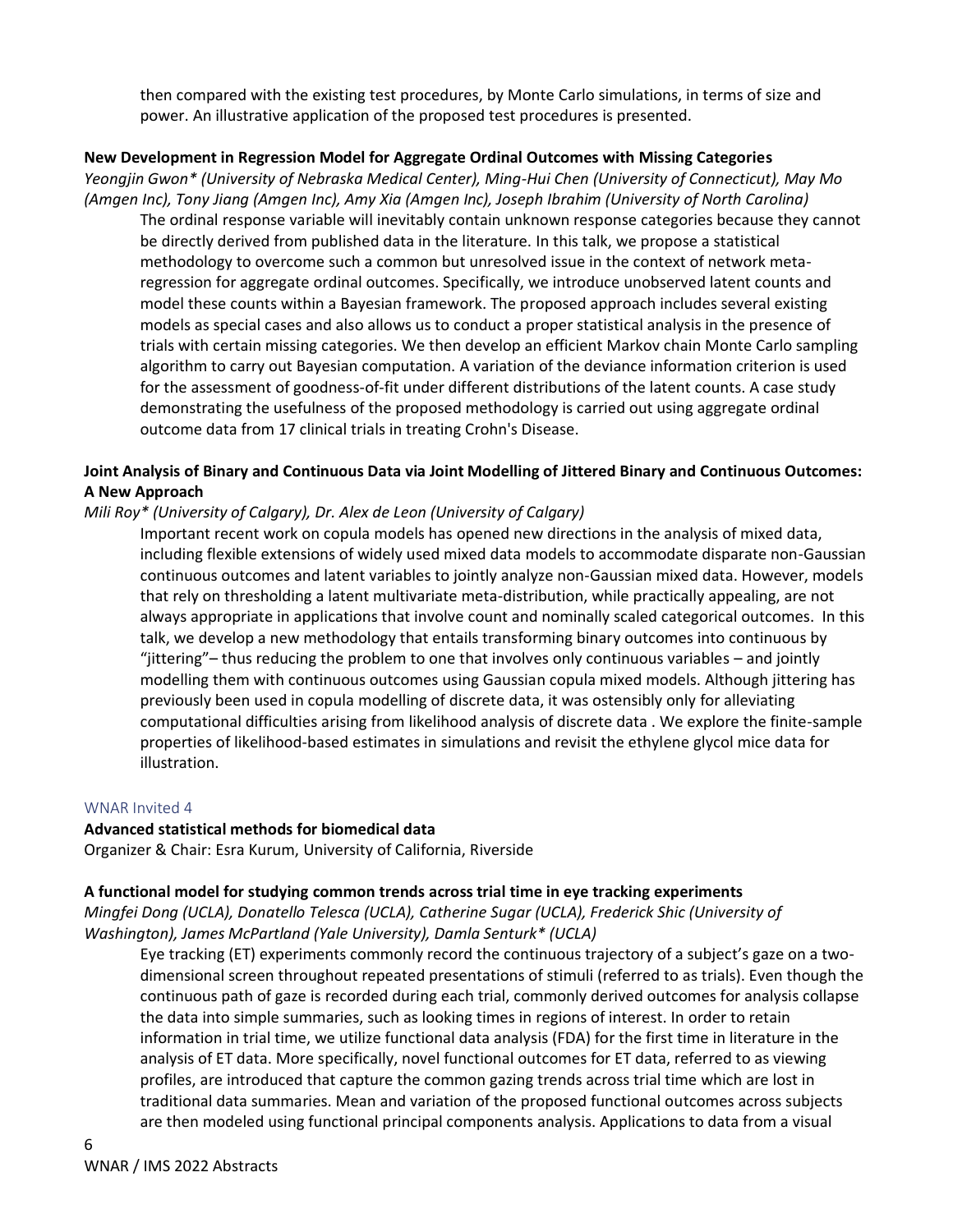exploration paradigm conducted by the Autism Biomarkers Consortium for Clinical Trials find significant group differences between children diagnosed with autism and their typically developing peers in their consistency of looking at faces early on in trial time.

# **Multilevel time-varying joint models for hospitalization and survival in patients on dialysis**

### *Esra Kurum\* (University of California, Riverside)*

Over 720,000 patients with end-stage kidney disease in the U.S. require life-sustaining dialysis treatment. In this population of typically older patients with a high morbidity burden, hospitalization is frequent at about twice per year. Aside from frequent hospitalizations, which is a major source of death risk, overall mortality in these patients is higher than other comparable populations, including Medicare patients with cancer. Thus, understanding patient- and facility-level risk factors that jointly contribute to hospitalizations and mortality is of interest. Towards this objective, we propose a novel methodology to jointly model hospitalization, a binary longitudinal outcome, and survival, based on multilevel data from the United States Renal Data System (USRDS), with repeated observations over time nested in patients and patients nested in dialysis facilities. To accommodate the USRDS data structure, we depart from the joint modeling literature by including multilevel random effects and multilevel covariates. An approximate EM algorithm is developed for estimation and inference where fully exponential Laplace approximations are utilized to address computational challenges.

# **Discovering high-order interaction with signed iterative random forests**

*Karl Kumbier (UC San Francisco), Sumanta Basu\* (Cornell University), Erwin Frise (Lawrence Berkeley National Laboratory), Sue Celniker (Lawrence Berkeley National Laboratory), James B. Brown (Lawrence Berkeley National Laboratory), Bin Yu (UC Berkeley)*

The recent explosion of high-dimensional genomic datasets, paired with powerful supervised learning algorithms, is beginning to elucidate molecular interactions that drive development and function. However, state-of-the-art prediction algorithms are typically black-boxes, offering limited insight into the complex associations they learn. We address this challenge by building on the iterative Random Forest (iRF) algorithm to explicitly map responses as a function of the learned feature interactions. Our method, signed iRF (siRF), describes ``subsets'' of rules that frequently occur on iRF decision paths. We refer to these ``rule subsets'' as signed interactions. Signed interactions share not only the same set of interacting features but also exhibit similar thresholding behavior, and thus describe a stable relationship between interacting features and responses. We describe stable and predictive importance metrics (SPIMs) to rank signed interactions in terms of their stability, predictive accuracy, and strength of interaction. We evaluate our proposed approach in biologically inspired simulations and a case study predicting enhancer activity from TF binding.

# **Learning from Real-World Data About Combinatorial Treatment Selection for COVID-19**

*Xinping Cui\* (University of California, Riverside)*

COVID-19 is an unprecedented global pandemic with a serious negative impact on virtually every part of the world. This paper reports a case study of combinatorial treatment selection for COVID-19 based on real-world data from a large hospital in Southern China. In this observational study, 417 confirmed COVID-19 patients were treated with various combinations of drugs and followed for four weeks after discharge (or until death). Treatment failure is defined as death during hospitalization or recurrence of COVID-19 within four weeks of discharge. Using a virtual multiple matching method to adjust for confounding, we estimate and compare the failure rates of different combinatorial treatments, both in the whole study population and in subpopulations defined by baseline characteristics. Our analysis reveals that treatment effects are substantial and heterogeneous, and that the optimal combinatorial treatment may depend on baseline age, systolic blood pressure, and c-reactive protein level. Using these three variables to stratify the study population leads to a stratified treatment strategy that involves several different combinations of drugs (for patients in different strata).

7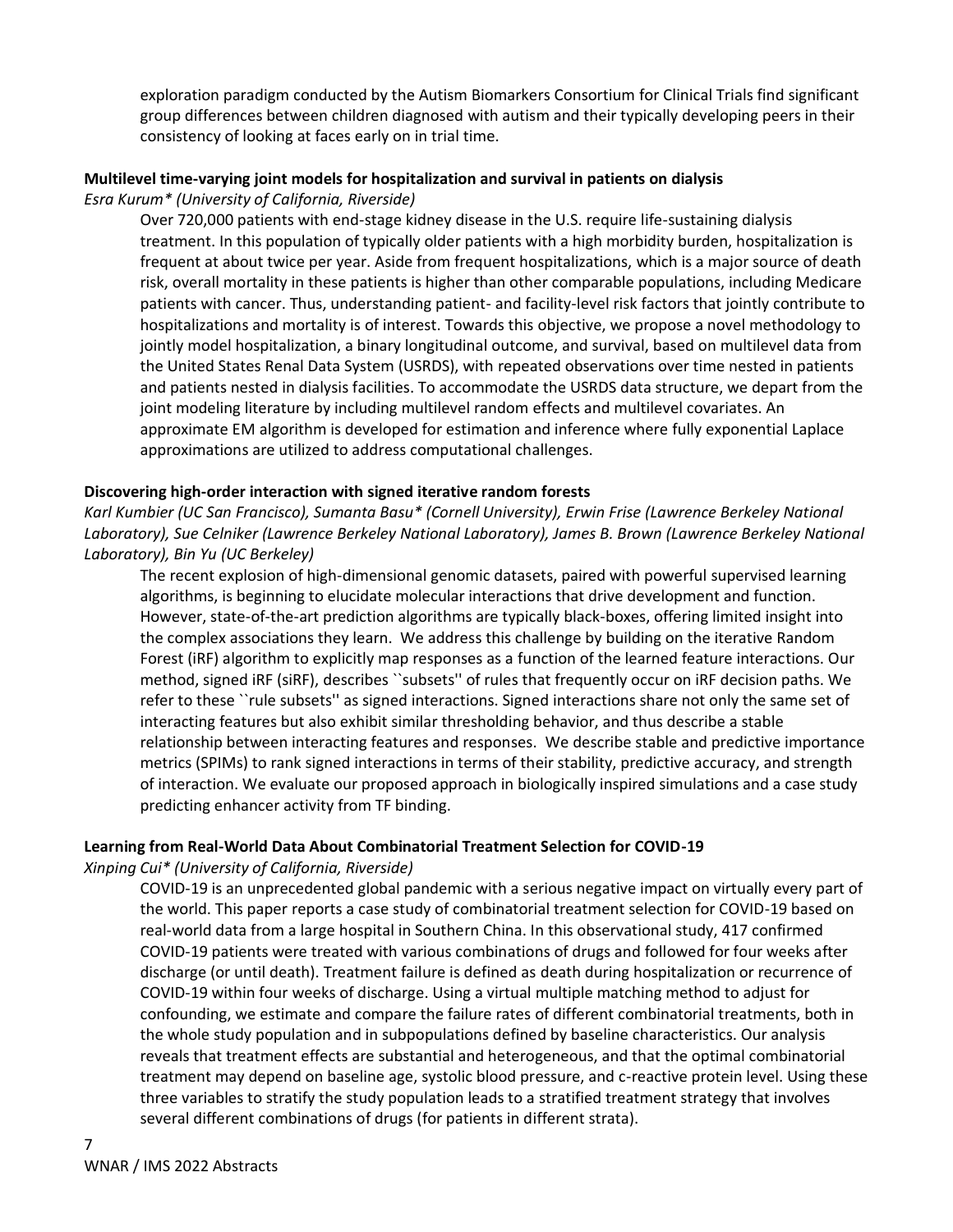#### WNAR Invited 5

**The alternative hypothesis: Underrepresented (bio)statisticians share graduate school experiences** Organizer & Chair: Natalie Gasca, California Council on Science and Technology

#### **Underrepresented (bio)statisticians share graduate school experiences**

*Natalie Gasca (California Council on Science and Technology), Maricela Cruz (Kaiser Permanente Washington Health Research Institute), Aaron Hudson (University of California, Berkeley), Amarise Little (University of Washington), Kyle Conniff (University of California Irvine)*

According to NSF data, of all domestic math and statistics PhD doctorates who graduated in 2020 (n=928), only 27% were women, 6% Hispanics/Latinos, 3% Blacks/African Americans, and less than 0.1% American Indians/Alaska Natives. Yet the 2020 census reports 19% Latino, 12% Black, and 0.7% Native Americans. To enhance the representation of diverse and talented individuals in (bio)statistics, it is important to highlight the experiences of those who are navigating these fields, as both a source of inspiration and authenticity. We seek to cultivate an inclusive and supportive community of underrepresented statisticians and allies by sharing the experiences and resilience resources of early career professionals and graduate students who have studied in the WNAR region. We will discuss some of the challenges and benefits that our panelists have experienced as part of historically excluded groups, suggestions for departments to create more supportive environments so that everyone can thrive and succeed in graduate school, and career development tips. Our goal is to share our insights as underrepresented professionals so that students can envision a fulfilling career in (bio)statistics.

#### WNAR Invited 6

#### **Advancement of network modeling and clustering and applications in omics analysis**

Organizer & Chair: Wen Zhou, Colorado State University, Colorado School of Public Health

#### **Bootstrapping Network Data: Conditional versus Marginal Distributions**

*Keith Levin\* (University of Wisconsin-Madison), Yichen Qin (University of Cincinnati), Youngser Park (Johns Hopkins University), Carey E. Priebe (Johns Hopkins University), Elizaveta Levina (University of Michigan)*

In network analysis, one frequently must perform inference based upon only one sampled network. This poses a challenge for bootstrap-based approaches, which typically require an iid sample. A class of network models called latent space models overcome these difficulties by generating a network based on unobserved geometric structure, but this raises the question of whether inference in such models should be conducted by conditioning on this latent structure or by marginalizing over it. We develop bootstrap schemes for both cases, i.e., conditional and marginal bootstrap methods for network data. We establish bootstrap validity for both schemes for a broad class of network statistics, including modularity, which has not previously been addressed within the network bootstrap literature. Our experiments include simulated data as well as a thorough exploration of a data set arising from Microsoft Bing search data.

#### **Root and community inference on preferential attachment model of networks**

*Min Xu\* (Rutgers University), Harry Crane (Rutgers University)*

We introduce the PAPER (Preferential Attachment Plus Erdős--Rényi) model for random networks, where we let a random network G be the union of a preferential attachment (PA) tree T and additional Erdős--Rényi (ER) random edges. The PA tree component captures the fact that real networks often have an underlying growth process where vertices and edges are added sequentially, while the ER component can be regarded as random noise. Given only a single snapshot of the final network G, we study the problem of constructing confidence sets for the early history, in particular the root node, of the unobserved growth process; the root node can be patient zero in a disease infection or the source of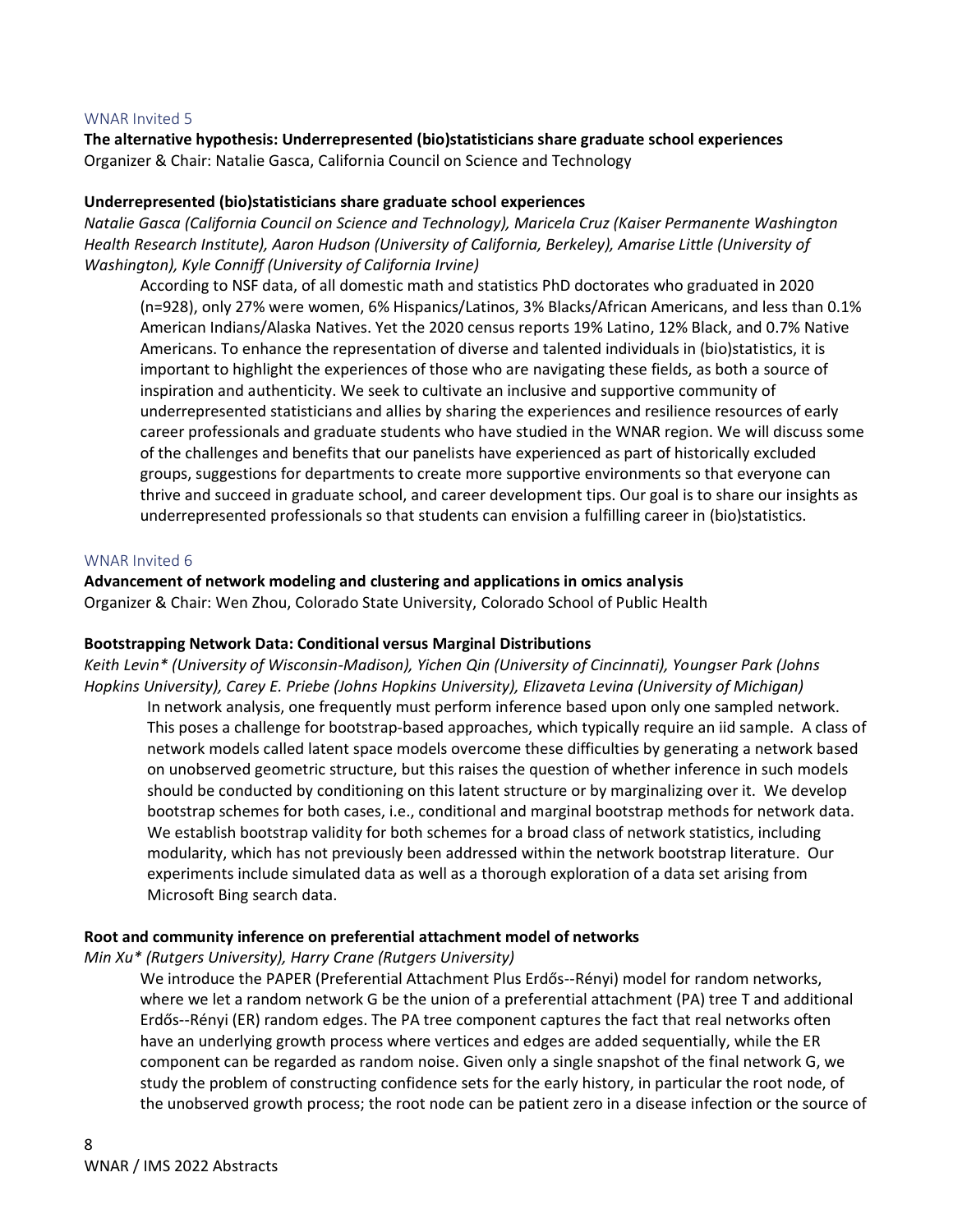fake news in a social media network. We propose an inference algorithm based on Gibbs sampling that scales to networks with millions of nodes and provide analysis showing that the expected size of the confidence set is small so long as the noise level of the ER edges is not too large. We also propose variations of the model in which multiple growth processes occur simultaneously, reflecting the growth of many communities, and we use these models to provide a new approach to community detection.

### **Network Estimation by Mixing: Adaptivity and More**

#### *Tianxi Li\* (University of Virginia), Can M. Le (University of California, Davis)*

Networks analysis has been commonly used to study the interactions between units of complex systems. One problem of particular interest is learning the network, Äôs underlying connection pattern given a single and noisy instantiation. While many methods have been proposed to address this problem in recent years, they usually assume that the true model belongs to a known class, which is not verifiable in most real-world applications. Consequently, network modeling based on these methods either suffers from model misspecification or relies on additional model selection procedures that are not well understood in theory and can potentially be unstable in practice. To address this difficulty, we propose a mixing strategy that leverages available arbitrary models to improve their individual performances. The proposed method is computationally efficient and almost tuning-free; thus, it can be used as an off-the-shelf method for network modeling.

### **Individual-centered partial information in social networks**

### *Xin Tong\* (University of Southern California)*

In statistical network analysis, we often assume either the full network is available or multiple subgraphs can be sampled to estimate various global properties of the network. However, in a real social network, people frequently make decisions based on their local view of the network alone. Here, we consider a partial information framework that characterizes the local network centered at a given individual by path length L and gives rise to a partial adjacency matrix. Under L = 2, we focus on the problem of (global) community detection using the popular stochastic block model (SBM) and its degree-corrected variant (DCSBM). We derive general properties of the eigenvalues and eigenvectors from the signal term of the partial adjacency matrix and propose new spectral-based community detection algorithms that achieve consistency under appropriate conditions. Our analysis also allows us to propose a new centrality measure that assesses the importance of an individual's partial information in determining global community structure.

#### WNAR Invited 7

#### **Innovative Advances in Functional Data Applications**

Organizer: Brian Kwan, University of California, Los Angeles Chair: Jingjing Zou, University of California, San Diego

#### **A Bayesian Covariance Based Clustering for High Dimensional Tensors**

*Rene Gutierrez Marquez (Texas A&M), Aaron Scheffler\* (University of California, San Francisco), Rajarshi Guhaniyogi (Texas A&M)*

Clustering of high dimensional tensors with limited sample size has become prevalent in a variety of application areas. Existing Bayesian model based clustering of tensors yields less accurate clusters when the tensor dimensions are sufficiently large, sample size is low and clusters of tensors mainly reveal differences in their variability. This article develops a novel clustering technique for high dimensional tensors with limited sample size when the clusters show difference in their covariances, rather than in their means. The proposed approach constructs several matrices from a tensor to adequately estimate its variability along different modes and implements a model-based approximate Bayesian clustering algorithm with the matrices thus constructed, in place with the original tensor data. Although some information in the data is discarded, we gain substantial computational efficiency and accuracy in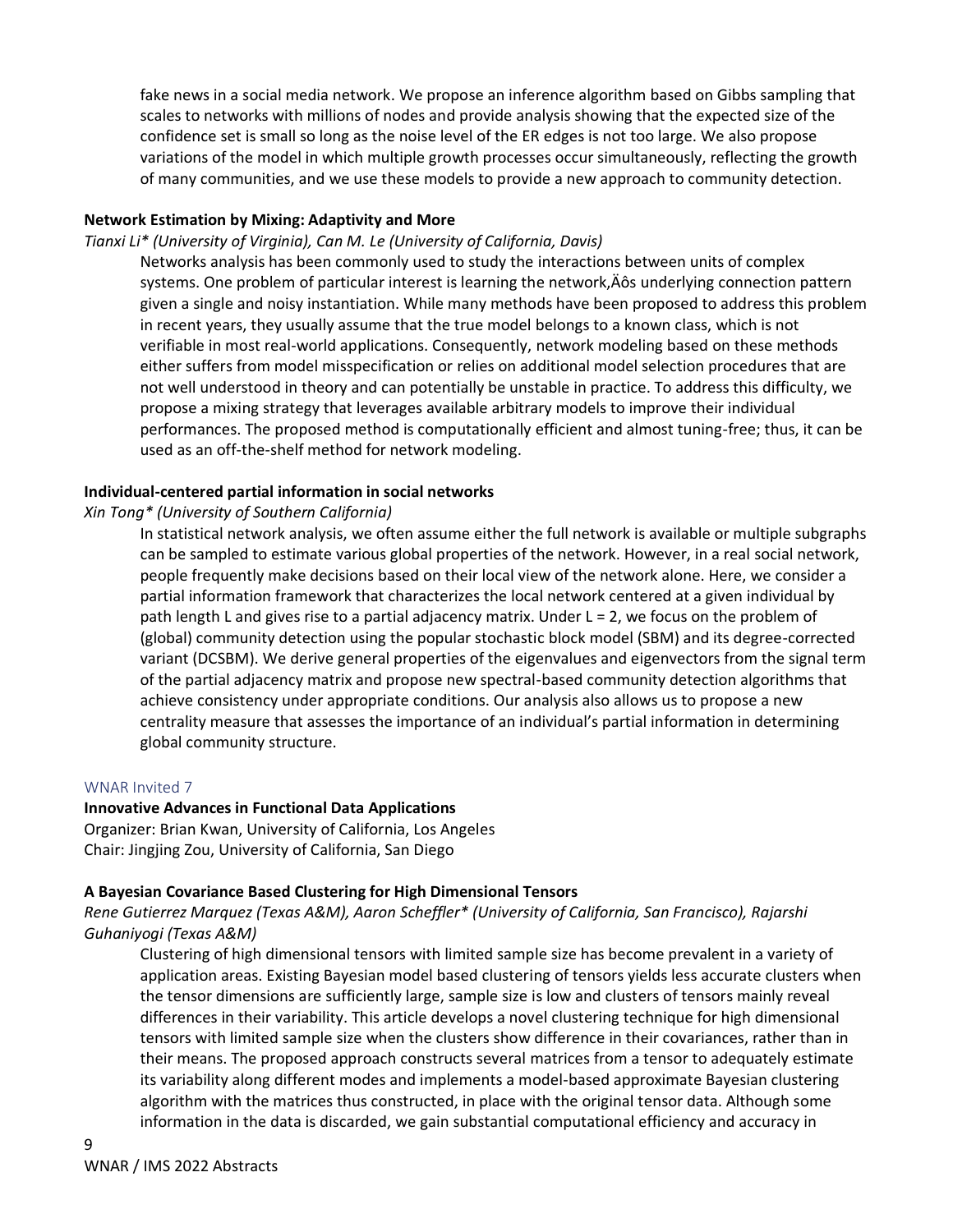clustering. Simulation study assesses the proposed approach along with its competitors in terms of estimating the number of clusters, identification of the modal cluster membership along with the probability of mis-classification in clustering.

# **Leveraging Functional Data Analysis Methods for Practical Health Applications**

*Brian Kwan\* (University of California, Los Angeles), Catherine Sugar (University of California, Los Angeles), Damla Senturk (University of California, Los Angeles), Jing Zhang (University of California, San Diego), Loki Natarajan (University of California, San Diego)*

Technological advances have yielded diverse types of data that can be characterized as curves, contributing to the growth of both methods for and applications of functional data. For instance, functional principal components analysis detects major modes of curve variation, which can identify the most critical components of disease progression based on sparsely sampled data. We have applied this framework to characterize and predict outcome trajectories and elucidate clinically meaningful subgroups in the context of diabetic kidney disease which has a highly heterogeneous presentation. Functional methods are equally promising for biomarker development in the context of densely sampled hierarchical data such as electroencephalography, which may consist of continuously recorded power spectral densities or event-related potential waveforms recorded across multiple trials and electrodes. Such data are increasingly common in studies of psychiatric illnesses such as autism. In this talk, we will illustrate the application of novel functional techniques from data such as the Chronic Renal Insufficiency Cohort and the Autism Biomarkers Consortium for Clinical Trials.

### **Adaptive Functional Principal Component Analysis**

*Angel Garcia de la Garza (Columbia University), Britton Sauerbrei (Case Western Reserve University), Adam Hantman (University of North Carolina), Jeff Goldsmith\* (Columbia University)*

Recent advances have allowed high-resolution observations of firing rates for a collection of individual neurons; these observations can provide insights into patterns of brain activation during the execution of tasks. Our data come from an experiment in which mice performed a reaching motion following an auditory cue, and contain measurements on firing rates from neuron activation in the motor cortex before and after the cue. In this setting, steep increases in firing rates after the cue are expected. Our dimension reduction technique adequately models these sharp changes over time and correctly captures these activation patterns. Initial results suggest different patterns of activation, representing the involvement of different motor cortex functions at different times in the reaching motion.

#### **Minimax Powerful Functional Analysis of Covariance Tests for Longitudinal Genome-Wide Association Studies** *Yehua Li\* (University of California, Riverside)*

We model the Alzheimer's Disease (AD) related phenotype response variables observed on irregular time points in longitudinal Genome-Wide Association Studies (GWAS) as sparse functional data and propose nonparametric test procedures to detect functional genotype effects, while controlling the confounding effects of environmental covariates. Existing nonparametric tests do not take into account within-subject correlations, suffer from low statistical power, and fail to reach the genome-wide significance level. We propose a new class of functional analysis of covariance (fANCOVA) tests based on a seemingly unrelated (SU) kernel smoother, which can incorporate the correlations. We show that the proposed SU-fANCOVA test combined with a uniformly consistent nonparametric covariance function estimator enjoys the Wilks phenomenon and is minimax most powerful. In an application to the Alzheimer's Disease Neuroimaging Initiative data, the proposed test leads to discovery of new genes that may be related to AD.

#### WNAR Invited 8

10 WNAR / IMS 2022 Abstracts **Recent Development in Mobile/Wearable Device Data Analysis**  Organizer: Jingjing Zou, University of California, San Diego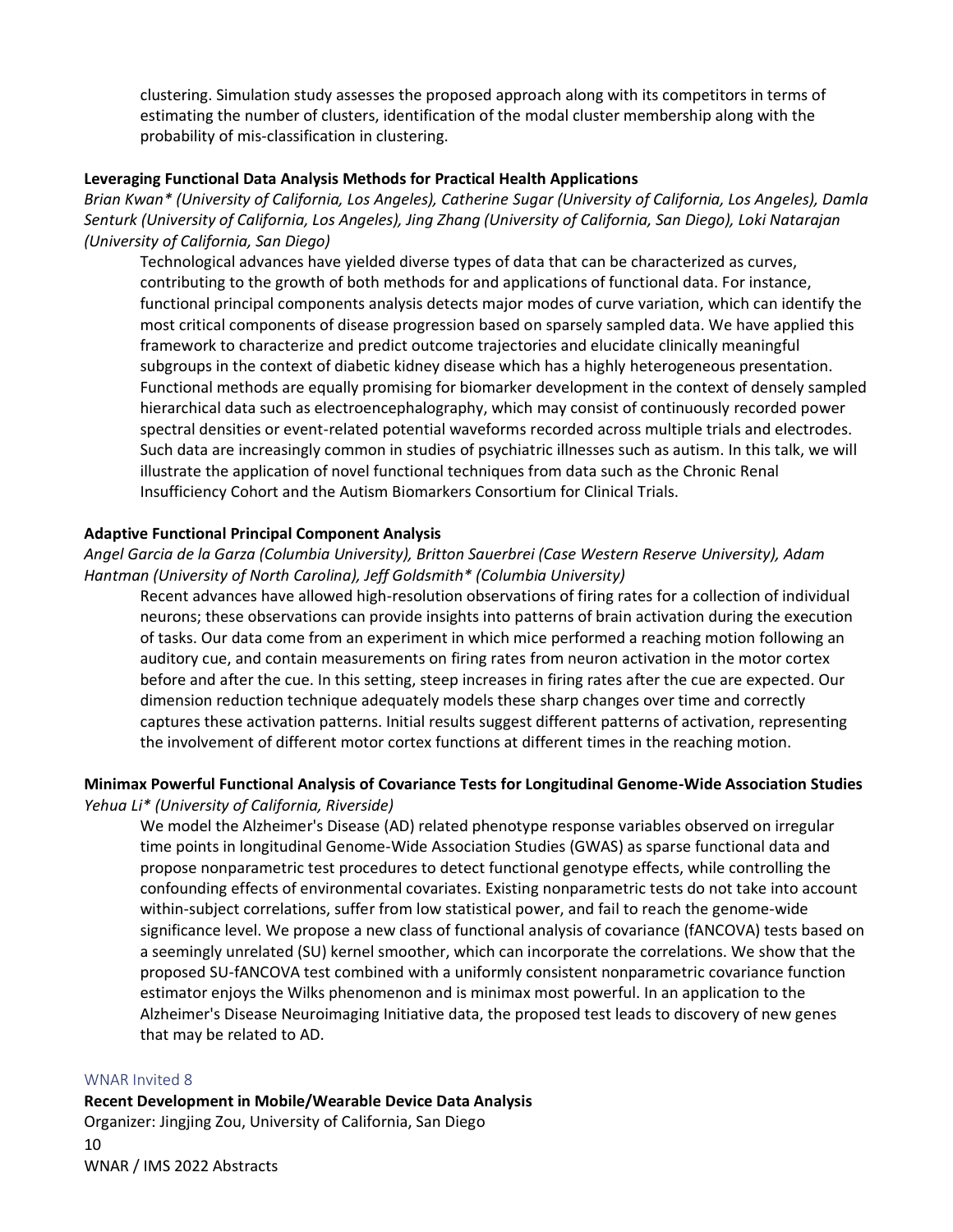Chair: Loki Natarajan, University of California, San Diego

# **Functional data analysis Inference in crossover designs with application to cat accelerometer data**

*Salil Koner (Duke University), Ana-Maria Staicu\* (North Carolina State University), Arnab Maity (North Carolina State University)*

Wearable devices for continuous monitoring of electronic health have increased attention due to their richness in information. Oftentimes inference is drawn from summaries that quantify some feature of the data, leading to a loss of information that could be useful when one utilizes the functional nature of the response. This work is motivated by the interest to understand the efficacy of the meloxicam treatment for Osteoarthritis in household cats, by employing a crossover experiment and using the cats' minute-by-minute activity levels as a proxy objective measure of the cat's condition. We develop a testing procedure to test for significance of the treatment effect in a crossover design, in the presence of carryover effect. We propose an orthogonal projection-based test pseudo generalized F test and study its null asymptotic distribution under mild conditions. In numerical studies, the proposed test maintains the size, is powerful to detect the significance of functional treatment effect, and very efficient compared to bootstrap-based alternatives.

### **Cumulative head impact exposure and the concussion risk: functional data analytic approach**

*Jaroslaw Harezlak\* (Indiana University), Brian Stemper (Medical College of Wisconsin), Alok Shah (Medical College of Wisconsin)*

Sport-related concussion (SRC) is a major public health problem resulting in over 200,000 annual trips to the Emergency Departments in the United States. From a biomechanical standpoint, the concussion mechanism involves head impact resulting in high magnitude head rotational accelerations. Mounting evidence from human studies has demonstrated that repetitive head impact exposure (HIE) contributes to decreased SRC tolerance in contact sport athletes. However, studies focusing on quantifying the relationship between the HIE and incident concussion have suffered from simplistic statistical methods utilized. In our research, we use head impact telemetry (HIT) system accelerometry time series data collected on American Football players in the NCAA-DoD Concussion Assessment, Research and Education Consortium (CARE) study to determine the association of HIE with the SRC occurrence and post-SRC recovery based on the characteristics of head impacts. We utilize a scalar-on-function regression approach to determine the most important head impact features as well as their time-varying influence on the SRC.

# **A Riemann Manifold Model Framework for Longitudinal Changes in Physical Activity Patterns**

*Jingjing Zou\* (University of California, San Diego), Tuo Lin (University of California, San Diego), Chongzhi Di (Fred Hutchinson Cancer Research Center), Loki Natarajan (University of California, San Diego)*

Physical activity (PA) is associated with many health outcomes. The wide usage of wearable accelerometer-based activity trackers has provided a unique opportunity for in-depth research on PA and its relations with health outcomes and interventions. Past analysis relies heavily on aggregating minute-level PA records into day-level summary statistics, in which important information of diurnal PA patterns is lost. We propose a novel functional data analysis approach based on theory of Riemann manifolds for modeling longitudinal changes in PA temporal patterns. We model smoothed minute-level PA of a day as one-dimensional Riemann manifolds and longitudinal changes in PA in different visits as deformations between manifolds. Functional principal components (PC) analysis is adopted to model deformation momenta and PC scores are used as a proxy in modeling the relation between changes in PA and health outcomes and/or interventions. We conduct comprehensive analyses on data from two clinical trials: Reach for Health and Metabolism, Exercise and Nutrition at UCSD.

# **Longitudinal functional principal component analysis on multi-level physical activity data**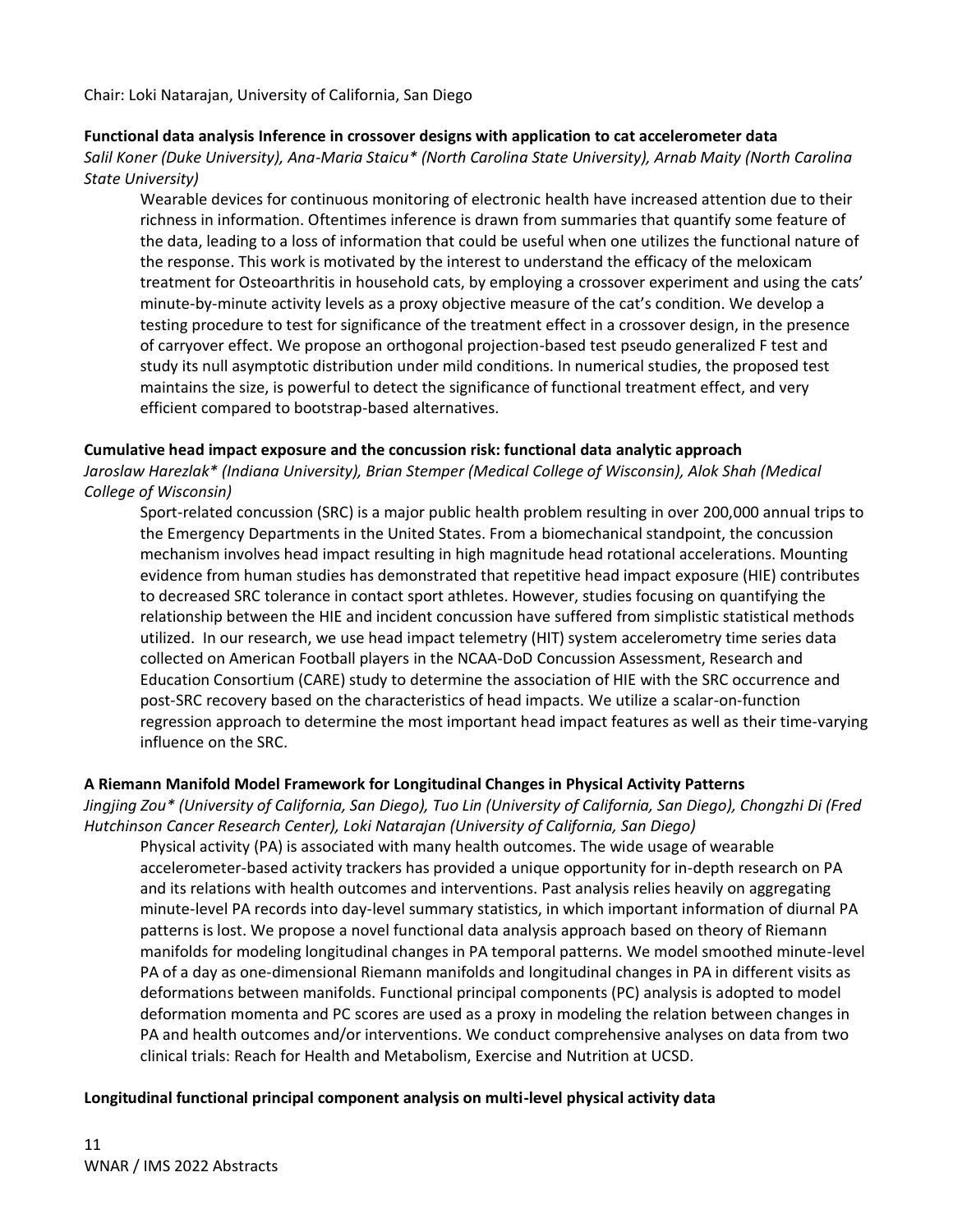*Wenyi Lin\* (University of California San Diego), Jingjing Zou (University of California San Diego), Chongzhi Di (Fred Hutchinson Cancer Research Center), Cheryl Rock (University of California San Diego), Loki Natarajan (University of California San Diego)*

Engaging in physical activity (PA) is key to leading a healthy lifestyle and preventing disease. Sensor devices, e.g., accelerometers, are used for accurately measuring PA. These devices provide minute-level output, which yields a rich framework for analysis, but also poses difficulty with multilevel output. For instance, PA may be measured continuously over 24-hours on multiple days and visits, while a scalar outcome (e.g., insulin) is usually observed only at the individual or visit level. This leads to a discrepancy in numbers of nested levels between the exposure (PA) and outcomes, raising analytic challenges. One approach is to average PA data over days (or visits), so that PA and the outcome have concordant nested levels. However, this ignores PA variation over days (or visits). Also, averaging when there are proportions of missing day- (or visit-) level data differ across individuals, can bias results. In this study, we address the problem of applying regression with imbalanced multi-level functional exposure and scalar outcomes. Multiple simulations are implemented to examine the impact of imbalanced data on prediction and offer guidelines for selecting optimal methods.

# WNAR Invited 9

# **Unmeasured confounding in causal inference: recent advances** Organizer & Chair: Fan Xia, University of Washington

# **Mediation analysis with unmeasured treatment-induced confounding**

*Fan Xia\* (University of Washington), Kwun Chuen Gary (Chan)*

In causal mediation analysis, covariates affected by the treatment or exposure can be a source of confounding between the mediator and the outcome. Like any confounders, the treatment-induced confounders can be mismeasured or unmeasured, leading to invalid causal inference. Even when correctly measured, treatment-induced confounders are especially challenging because it mediates part of the exposure effect while confounding the exposure effect through the mediator. As a result, the identification and estimation of natural direct and indirect effects of the exposure with the presence of treatment-induced confounders deviate from those of the well-studied average treatment effect. In this paper, we use variables associated with the treatment-induced confounders as their proxies to account for confounding in natural direct/indirect effects identification. We develop the semiparametric theory for estimation and propose estimators that are robust to different types of model misspecifications. We use simulation studies to evaluate the performance of the proposed method.

# **The synthetic instrument method**

*Dingke Tang (University of Toronto), Dehan Kong (University of Toronto), Linbo Wang\* (University of Toronto)* Inferring causal relationships from observational studies is a predominant problem in social, economical and biomedical sciences. Previous causal studies hinge on either observed confounders, or auxiliary variables such as negative controls and instrumental variables. In this paper, we introduce a novel framework that leverages the information contained in multiple causes. Under the commonly used structural equation model and sparsity conditions, we achieve identification of causal parameters. Furthermore, we develop a simple estimation procedure based on a regularization problem with a specifically designed penalty. We illustrate our framework using breast cancer gene expression data from The Cancer Genome Atlas (TCGA).

# **A Focusing Framework for Testing Bi-Directional Causal Effects with GWAS Summary Data**

*Sai Li (Institute of Statistics and Big Data, Renmin University of China), Ting Ye\* (Department of Biostatistics, University of Washington)*

Mendelian randomization (MR) is a powerful method that uses genetic variants as instrumental variables (IVs) to infer the causal effect of a modifiable exposure on an outcome. Although recent years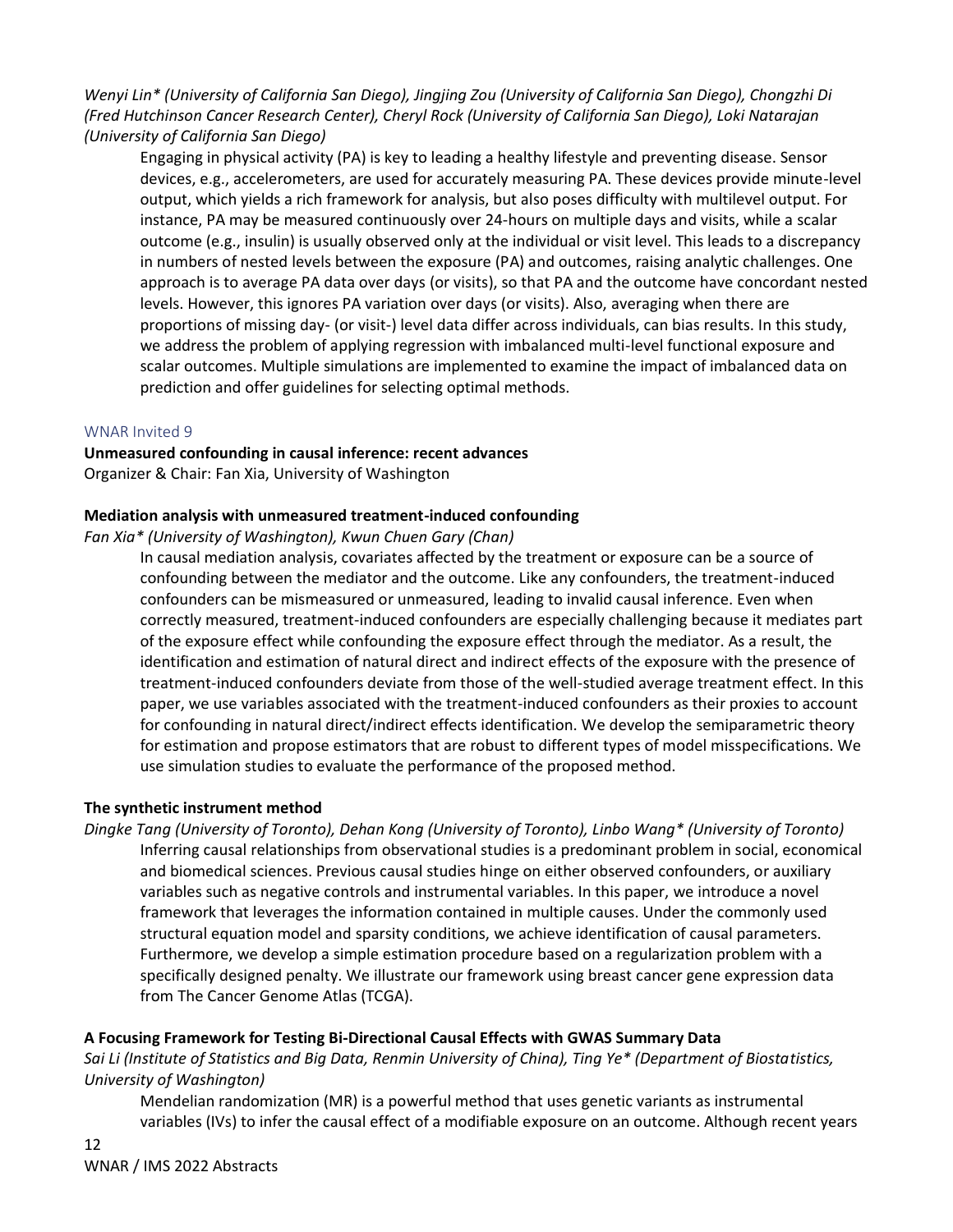have seen many extensions of basic MR methods to be robust to certain violations of assumptions, few methods were proposed to infer bi-directional causal relationships, especially for phenotypes with limited biological understandings. The presence of horizontal pleiotropy adds another layer of complexity. In this article, we show that assumptions for common MR methods are often impossible or too stringent in the existence of bi-directional relationships. We then propose a new focusing framework for testing bi-directional causal effects between two traits with possibly pleiotropic genetic variants. Our proposal can be coupled with many state-of-art MR methods. We provide theoretical guarantees on the Type I error and power of the proposed methods. We demonstrate the robustness of the proposed methods using several simulated and real datasets.

# **Accounting for hidden bias in test-negative design studies of vaccine effectiveness leveraging double negative controls**

# *Xu Shi\* (University of Michigan)*

The test-negative design (TND) has become a standard approach to evaluate vaccine effectiveness. Despite TND's potential to reduce unobserved differences in healthcare-seeking behavior (HSB) between vaccinated and unvaccinated subjects, it remains subject to various potential biases. First, residual confounding bias may remain due to unobserved HSB, occupation as a healthcare worker, or previous infection history. Second, because selection into the TND sample is a common consequence of infection and HSB, collider stratification bias may exist when conditioning the analysis on testing, which further induces confounding by latent HSB. Third, generalizability of the results to the general population is not guaranteed. In this talk, we present a novel approach to identify and estimate vaccine effectiveness in the general population by carefully leveraging a pair of negative control exposure and outcome variables to account for potential hidden bias in TND studies. We illustrate our proposed method with extensive simulation and an application to COVID-19 vaccine effectiveness using data from the University of Michigan Health System.

# WNAR Invited 10

#### **Functional and shape data analysis in imaging studies**

Organizer & Chair: Eardi Lila, Department of Biostatistics, University of Washington

# **A functional data approach to identifying Alzheimer's disease from manifold imaging data**

*Eardi Lila\* (University of Washington)*

We introduce a novel framework for the classification of functional data supported on non-linear, and possibly random, manifold domains. The motivating application is the identification of subjects with Alzheimer's disease from their cortical surface geometry and associated cortical thickness map. The proposed model is based upon a reformulation of the classification problem into a regularized multivariate functional linear regression model. This allows us to adopt a direct approach to the estimation of the most discriminant direction while controlling for its complexity with appropriate differential regularization. We apply the proposed method to a pooled dataset from the Alzheimer's Disease Neuroimaging Initiative and the Parkinson's Progression Markers Initiative, and are able to estimate discriminant directions that capture both cortical geometric and thickness predictive features of Alzheimer's Disease, which are consistent with the existing neuroscience literature.

# **Gaussian Copula Function-on-Scalar Regression in Reproducing Kernel Hilbert Space**

# *Linglong Kong\* (University of Alberta)*

To relax the linear assumption in function-on-scalar regression, we borrow the strength of copula and propose a novel Gaussian copula function-on-scalar regression. Our model is more flexible to characterize the dynamic relationship between functional response and scalar predictors. Estimation and prediction are fully investigated. We develop a closed form for the estimator of coefficient functions in a reproducing kernel Hilbert space without the knowledge of marginal transformations. Valid,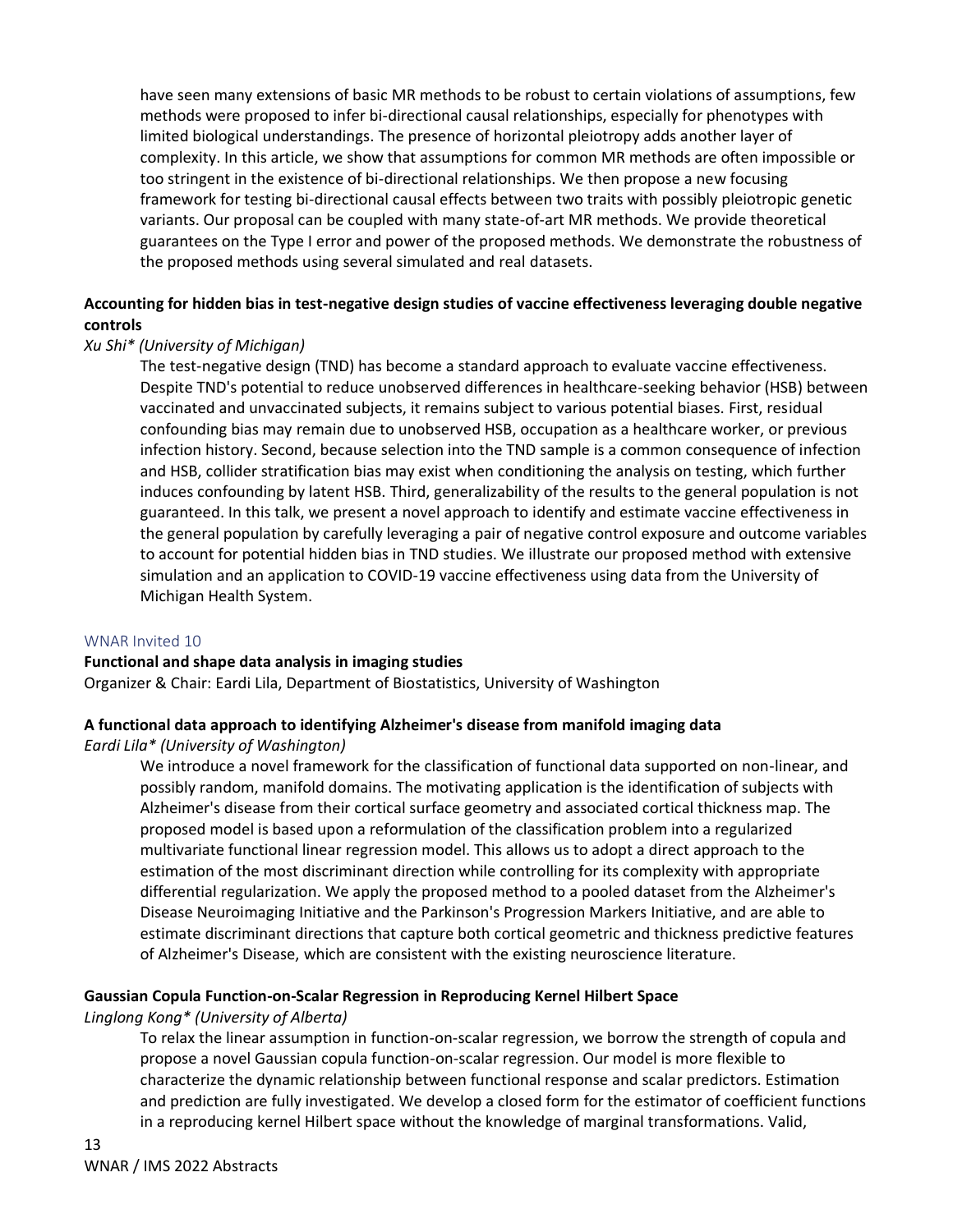distirbution-free, finite-sample prediction bands are constructed via conformal prediction. Theoretically, we establish the optimal convergence rate on the estimation of coefficient functions and show that our proposed estimator is rate-optimal under fixed and random designs. The finite-sample performance is investigated through simulations and illustrated in real data analysis.

# **Statistical Frameworks for Variable Selection with 3D Shapes and High-Resolution Imaging**

*Lorin Crawford\* (Microsoft Research)*

The recent curation of large-scale databases with 3D surface scans of shapes has motivated the development of tools that better detect global patterns in morphological variation. Studies which focus on identifying differences between shapes have been limited to simple pairwise comparisons and rely on pre-specified landmarks (that are often known). In this talk, we present SINATRA: a statistical pipeline for analyzing collections of shapes without requiring any correspondences. Our method takes in two classes of shapes and highlights the physical features that best describe the variation between them. We develop a rigorous simulation framework to assess our approach, which themselves are a novel contribution to 3D image and shape analyses. Lastly, as case studies with real data, we use SINATRA to (1) analyze mandibular molars from four different suborders of primates and (2) facilitate the visual identification of structural signatures differentiating between the trajectories of two protein ensembles resulting from molecular dynamics simulations.

# **Tangent Functional Canonical Correlation Analysis for Densities and Shapes, with Applications to Multimodal Imaging Data**

# *Sebastian Kurtek\* (The Ohio State University), Min Ho Cho (Inha University), Karthik Bharath (University of Nottingham)*

It is quite common for functional data arising from imaging data to assume values in infinite-dimensional manifolds. Uncovering associations between two or more such nonlinear functional data extracted from the same object across medical imaging modalities can assist development of personalized treatment strategies. We propose a method for canonical correlation analysis between paired probability densities or shapes of closed planar curves, routinely used in biomedical studies, which combines a convenient linearization and dimension reduction of the data using tangent space coordinates. Leveraging the fact that the corresponding manifolds are submanifolds of unit Hilbert spheres, we describe how finitedimensional representations of the functional data objects can be easily computed, which then facilitates use of standard multivariate canonical correlation analysis methods. We further construct and visualize canonical variate directions directly on the space of densities or shapes. Utility of the method is demonstrated through numerical simulations and performance on a magnetic resonance imaging dataset of glioblastoma multiforme brain tumors.

#### WNAR Invited 11

# **Modern statistical learning methods for spatial and imaging data**

Organizer & Chair: Lily Wang, George Mason University

# **Simulation Experiments and Uncertainty Quantification in Remote Sensing**

*Emily L. Kang\* (University of Cincinnati)*

Remote sensing data sets produced by NASA and other space agencies are the result of complex algorithms that infer geophysical state from observed radiances using retrieval algorithms. Simulation experiments are important tools to design new observing systems, to evaluate new data assimilation algorithms, to calibrate parameters, and to study uncertainty propagation. This talk will discuss opportunities and challenges involved in such experiments and to advance statistical methodology. Examples will be given of modeling multivariate spatial processes and constructing a statistical emulator of the physical forward model in remote sensing retrieval algorithms used several in NASA missions.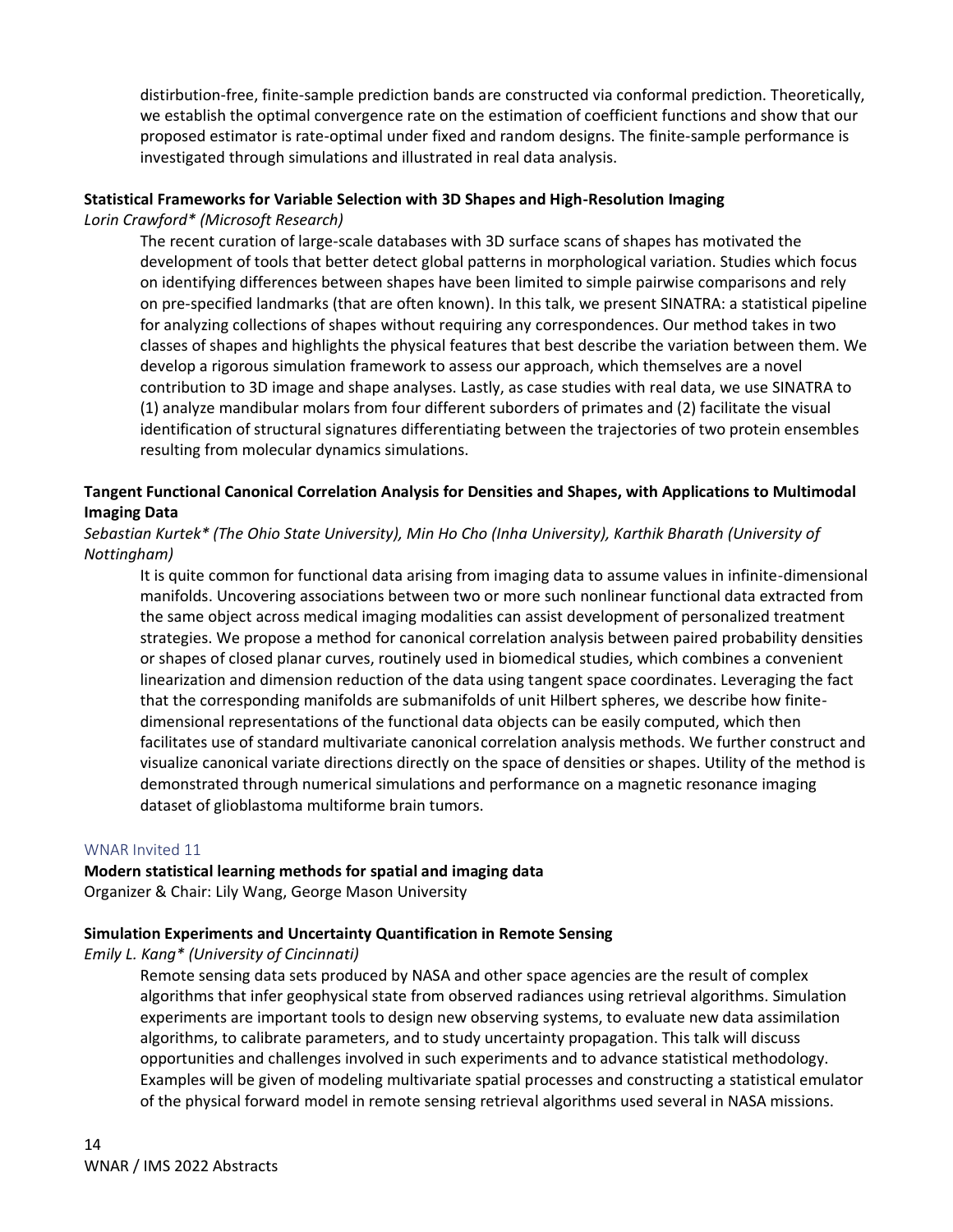### **A Scalable Partitioned Approach to Model Massive Nonstationary Non-Gaussian Spatial Datasets**

*Ben Seiyon Lee\* (George Mason University), Jae Woo Park (Yonsei University)*

Nonstationary non-Gaussian spatial data are common in many disciplines, including climate science, ecology, epidemiology, and social sciences. Modeling such datasets as stationary spatial processes can be unrealistic since they are collected over large heterogeneous domains (i.e., spatial behavior differs across subregions). Although several approaches have been developed for nonstationary spatial models, these have focused primarily on Gaussian responses. In addition, fitting nonstationary models for large non-Gaussian datasets is computationally prohibitive. We propose a scalable algorithm for modeling such data by leveraging parallel computing in modern high-performance computing systems. We partition the spatial domain into disjoint subregions and fit locally nonstationary models using a carefully curated set of spatial basis functions. Then, we combine the local processes using a novel neighbor-based weighting scheme. Our approach scales well to massive datasets (e.g., 2.7 million samples) and can be implemented in nimble, a popular software environment for Bayesian hierarchical modeling.

### **Big Imaging Data Learning: A Parallel Solution**

*Shan Yu\* (University of Virginia), Guannan Wang (College of William and Marry), Lily Wang (George Mason University), Lei Gao (George Mason University)*

Explosive growth in spatial and spatiotemporal data emphasizes the need for developing new and computationally efficient methods and credible theoretical support tailored for analyzing such largescale data. Parallel statistical computing has proved to be a handy tool when dealing with big data. However, it is hard to execute the conventional spatial regressions in parallel. In this work, we develop a novel parallel smoothing technique for generalized partially linear spatially varying coefficient models, which can be used under different hardware parallelism levels. Moreover, conflated with concurrent computing, the proposed method can be easily extended to the distributed system. Regarding the theoretical support of estimators from the proposed parallel algorithm, we first establish the asymptotical normality of linear estimators. Secondly, we show that the spline estimators reach the same convergence rate as the global spline estimators. The proposed method is evaluated through extensive simulation studies and an analysis of the US loan application data.

# **Statistical Inferences on Neuroimaging Data via Deep Neural Networks**

*Jian Kang\* (University of Michigan)*

Regression models with varying coefficients have been widely used to study the associations between the massive imaging data and variables of interests. This problem is challenging, due to the ultrahigh dimensionality, the high and heterogeneous level of noise, and the limited sample size of the imaging data. In this talk, I will present a series of varying coefficient models for imaging data analysis where the varying coefficients are constructed through deep neural networks (DNN). Compared with the existing solutions, our methods are more flexible in capturing the complex patterns among the brain activity, of which the noise level and the spatial dependence appear to be heterogeneous across different brain regions. I will discuss the parameter estimation and inference procedures along with the theoretical properties of our proposed methods. I will show that the new methods outperform the existing ones through both simulations and different neuroimaging data examples.

#### WNAR Invited 12

# **Bayesian Clinical Trial Designs and Analyses**

Organizer: Masataka Taguri, Yokohama City University Chair: Kentaro Takeda, Astellas

# **Model calibration approaches for model uncertainty of dose-efficacy relationship in phase I trials for monotherapy of molecularly targeted agents**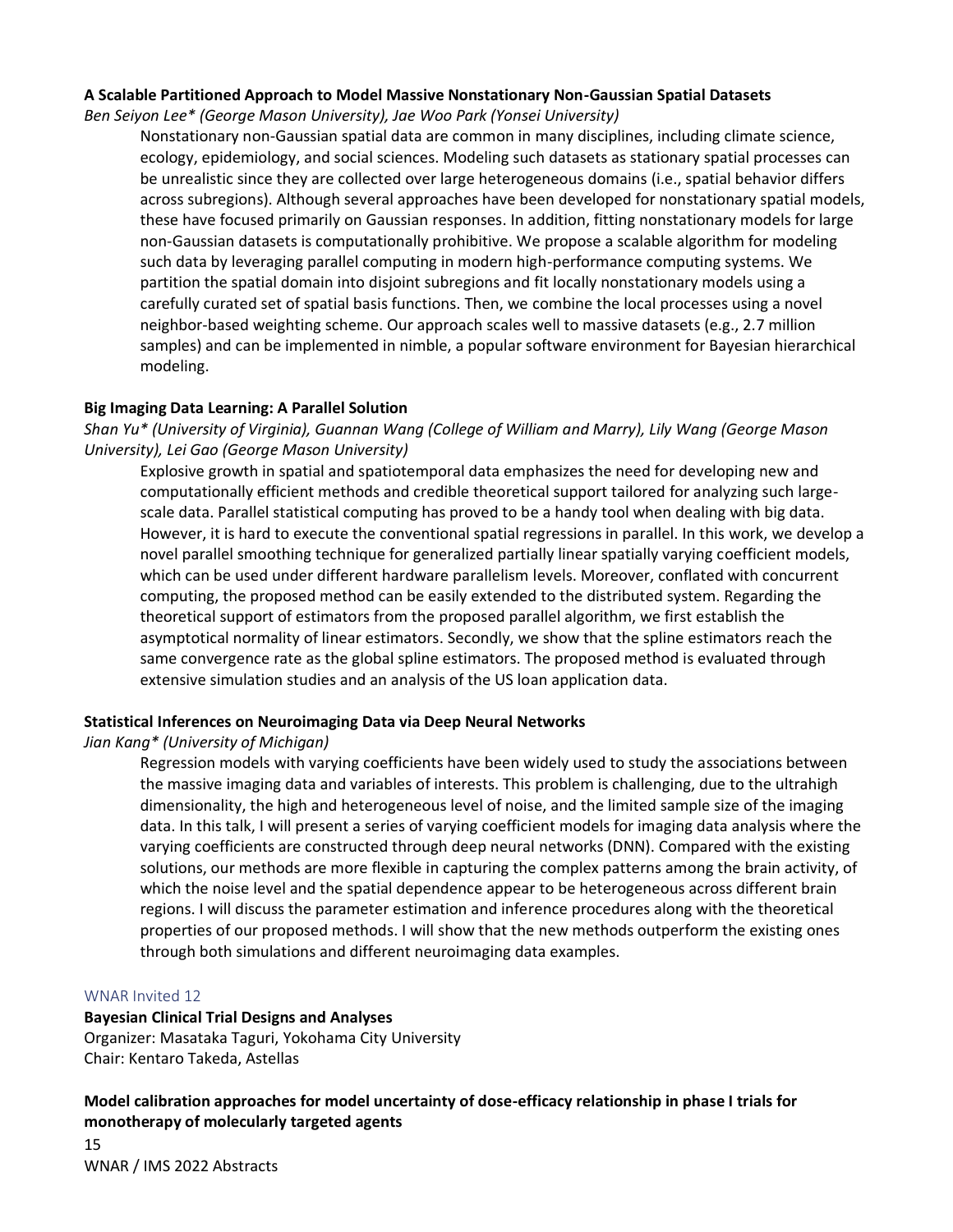*Hiroyuki Sato\* (Tokyo Medical and Dental University), Masanao Sasaki (Tokyo Medical and Dental University), Akihiro Hirakawa (Tokyo Medical and Dental University)*

Some targeted agents (TAs) are considered safe and have maximum efficacy at dose level lower than the maximum tolerated dose. The optimal dose of such agents can be determined by evaluating their efficacy and toxicity outcomes, but the dose-efficacy relationship may exhibit non-monotonic patterns, such as initially increasing with the dose level and then plateauing or even decreasing at higher dose levels. To elucidate this relationship, we developed a model-based dose-finding method using the change-point logistic model for a single TA, termed the change-point (CP) method. The recent development of diverse types of targeted agents has prompted the establishment of adaptive dosefinding methods that can account for various dose-efficacy relationships during trials. In this study, we expand the CP method into model calibration methods to account for model uncertainty in doseefficacy relationship analyses through model selections based on posterior model probability and Bayesian model averaging in phase I trials for a single TA. We also compare the performance of the proposed and rival model-based dose-finding methods through simulation studies.

### **Constrained hierarchical Bayesian model for latent subgroups in basket trials with two classifiers** *Kentaro Takeda (Astellas), Shufang Liu\* (Astellas), Alan Rong (Astellas)*

The basket trial is a novel trial design that enables the simultaneous assessment of one drug in multiple cancer types. In addition to the cancer types, many recent basket trials contain other classifiers like biomarkers that potentially affect the clinical outcomes. In other words, the treatment effects in those baskets are often categorized by both the cancer types and the levels of other classifiers. In this article, we propose a constrained hierarchical Bayesian model for latent subgroups (CHBM-LS) to deal with potential heterogeneity of treatment effects due to both the cancer type (first classifier) and another classifier (second classifier) in basket trials. Different baskets defined by cancer types and levels of the second classifier are aggregated into latent subgroups. Within each latent subgroup, the treatment effects are approximately exchangeable. The CHBM-LS approach evaluates the treatment effect for each basket while allowing adaptive information borrowing across the baskets. The simulation study shows that the CHBM-LS approach outperforms other approaches with higher statistical power and bettercontrolled type I error rates under various scenarios.

# **Dynamic borrowing from multiple historical control data by shrinkage priors**

*Tomohiro Ohigashi\* (University of Tsukuba), Kazushi Maruo (University of Tsukuba), Takashi Sozu (Tokyo University of Science), Ryo Sawamoto (The University of Tokyo), Masahiko Gosho (University of Tsukuba)* Meta-analytic approaches and power priors are often used to incorporate historical controls into the analysis of a current randomized controlled trial. Ohigashi et al. (2022+) proposed a method for incorporating multiple historical controls based on a horseshoe prior, which is a type of shrinkage prior. The method assumes that multiple historical controls could follow a distribution that is potentially biased from the current control, instead of evaluating the overall mean of current and historical controls, as in the meta-analytic approach. In this study, we propose new methods for incorporating multiple historical controls based on shrinkage priors using Dirichlet, ÄlLaplace and spike-and-slab. When the current and historical controls follow the same distribution, the statistical power and effective historical sample size of the methods with shrinkage priors assumed potentially biases are higher than those of other methods. When a few heterogeneous historical controls exist, the average biases in the parameter of interest of the current control using the proposed method with spike-and-slab prior are smaller than those using other methods.

# **U-BOIN: a utility-based two-stage phase I-II design to identify maximum tolerated dose and optimal biological dose**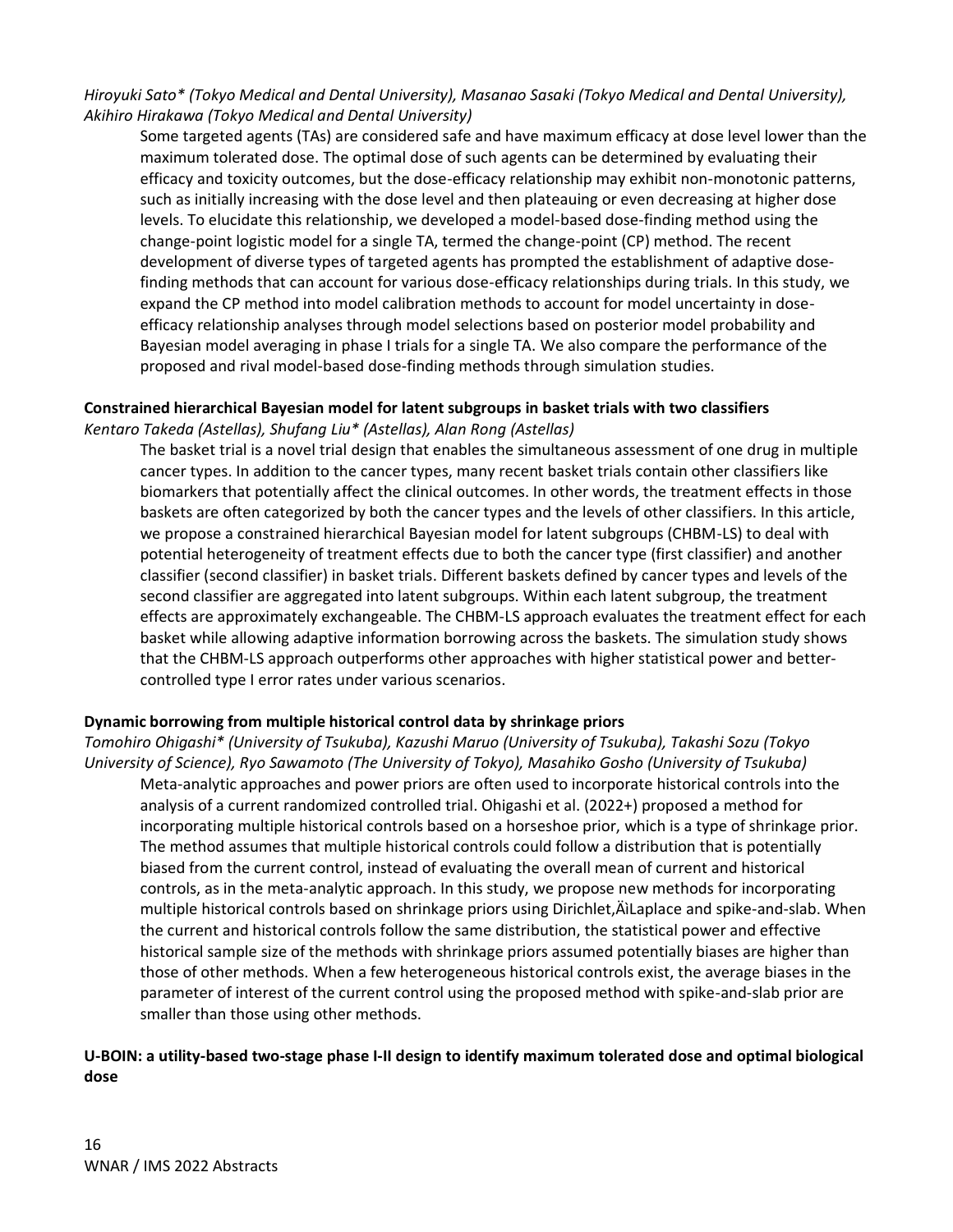*Yanhong Zhou\* (The University of Texas MD Anderson UTHealth Graduate School of Biomedical Sciences), J. Jack Lee (The University of Texas MD Anderson Cancer Center), Ying Yuan (The University of Texas MD Anderson Cancer Center)*

We develop a utility-based Bayesian optimal interval (U-BOIN) phase I/II design to find the OBD. We jointly model toxicity and efficacy using a multinomial-Dirichlet model, and employ a utility function to measure dose risk-benefit trade-off. The U-BOIN design consists of two seamlessly connected stages. In stage I, the Bayesian optimal interval (BOIN) design is used to quickly explore the dose space and collect preliminary toxicity and efficacy data. In stage II, in light of accumulating efficacy and toxicity from both stages I and II, we continuously update the posterior estimate of the utility for each dose after each cohort, and use this information to direct the dose assignment and selection. Compared to existing phase I/II designs, one prominent advantage of the U-BOIN design is its simplicity for implementation (with predetermined decision tables). Our simulation study shows that, despite its simplicity, the U-BOIN design is robust and has high accuracy to identify the OBD. The design has been used in drug development recently. A user-friendly software is also freely available to implement this design.

# WNAR Invited 13

# **Novel statistical methods for analyzing neuroimaging data**

Organizer: Cai Li, St. Jude Children's Research Hospital Chair: Yimei Li, St. Jude Children's Research Hospital

### **Biobank-scale Multi-organ Imaging Genetics: Clinical and Statistical Advances**

*Bingxin Zhao\* (Purdue University)*

The UK Biobank's imaging study has scanned the brains and bodies of more than 40,000 participants using magnetic resonance imaging (MRI), making it the world's largest multi-modal imaging database. Meanwhile, several independent studies have also produced publicly available imaging genetic datasets. We integrate, process, and use MRI data from over 50,000 subjects to examine the genetic architecture of the human brain and body. In this talk, I will present new findings on the genetic influences of human brain white matter and its genetic links to a wide range of clinical outcomes, including glioma and stroke. Further, I will discuss the statistical issues we encountered when analyzing these datasets and the possible directions for future multi-organ imaging research. More information about our studies is available at the Brain Imaging Genetics Knowledge Portal (BIG-KP[, https://bigkp.org\)](https://bigkp.org/).

# **Single-index models with functional connectivity network predictors**

*Caleb Weaver (North Carolina State University), Luo Xiao\* (North Carolina State University), Martin Lindquist (Johns Hopkins University)*

Functional connectivity is defined as the undirected association between two or more functional magnetic resonance imaging (fMRI) time series. Increasingly, subject-level functional connectivity data have been used to predict and classify clinical outcomes and subject attributes. We propose a singleindex model wherein response variables and sparse functional connectivity network valued predictors are linked by an unspecified smooth function in order to accommodate potentially nonlinear relationships. We exploit the network structure of functional connectivity by imposing meaningful sparsity constraints, which lead not only to the identification of association of interactions between regions with the response but also the assessment of whether or not the functional connectivity associated with a brain region is related to the response variable. We demonstrate the effectiveness of the proposed model in simulation studies and in an application to a resting-state fMRI data set from the Human Connectome Project to model fluid intelligence and sex and to identify predictive links between brain regions.

# **A High-dimensional Mediation Model for a Neuroimaging Mediator**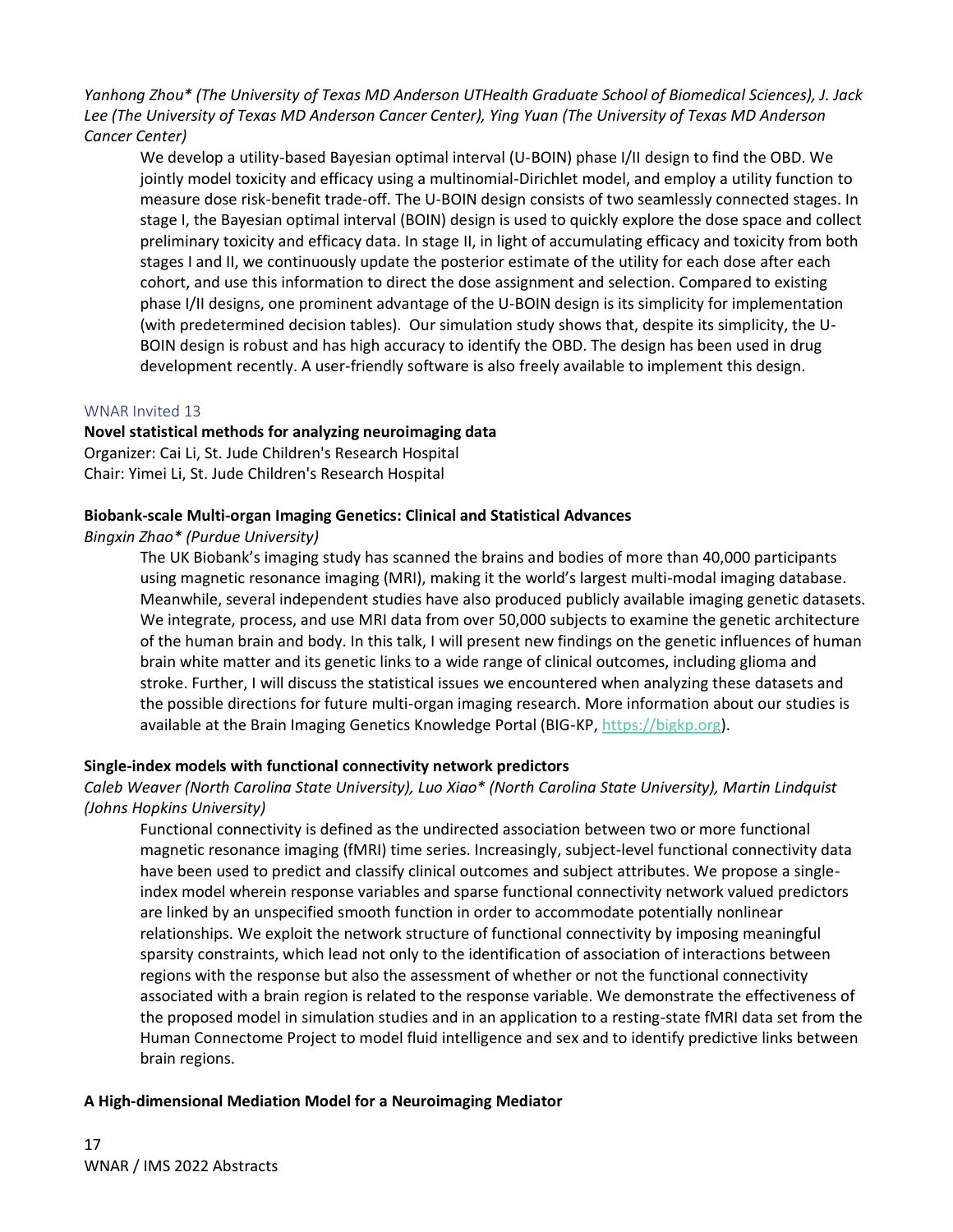*Xiaoqing Wang (University of Michigan), Yimei Li\* (St. Jude Children's Research Hospital), Arzu Onar-Thomas (St. Jude Children's Research Hospital), Cheng Cheng (St. Jude Children's Research Hospital), Zhaohua Lu (St. Jude Children's Research Hospital)*

Pediatric cancer treatment, especially for brain tumors, can have profound and complicated late effects. A frontline medulloblastoma clinical trial (SJMB03) has collected data, including treatment, clinical, neuroimaging, and cognitive variables. Advanced methods for modeling and integrating these data are critically needed to understand the mediation pathway from the treatment through brain structure to neurocognitive outcomes. We propose an integrative Bayesian mediation analysis approach to model jointly a treatment exposure, a high-dimensional structural neuroimaging mediator, and a neurocognitive outcome and to uncover the mediation pathway. The high-dimensional imaging-related coefficients are modeled via a binary Ising-Gaussian Markov random field prior (BI-GMRF), addressing the sparsity, spatial dependency, and smoothness and increasing the power to detect brain regions with mediation effects.

# **Heterogeneity Analysis on Multi-state Brain Functional Connectivity and Adolescent Neurocognition** *Yize Zhao\* (Yale University)*

Brain functional connectivity or connectome provides a great potential to explain the neurobiological underpinning of behavioral profiles. Existing connectome-based predictive models link functional connectivity with a behavioral trait without considerations on the heterogeneity in a brain-to behavior relationship, and the information enhancement by integrating connectomes under different cognitive states. In this work, we propose a unified Bayesian model to characterize the heterogeneous relationship between multi-state functional connectivity and a behavior outcome. We also impose nonparametric Bayesian priors to achieve clustering under this supervised learning paradigm. In light of the modular nature, we model the network predictors through stochastic block structures, and simultaneously select sub-network features to define each subtype. A variational EM algorithm is developed to facilitate a posterior computation. We apply our method to establish the impact of functional connectivity under resting and different tasks on the child's fluid intelligence.

# WNAR Invited 14

# **Functional Data Analysis: New Directions and Innovations**

Organizer & Chair: Lily Wang, George Mason University

# **Statistical Inference for Mean Functions of 3D Functional Objects**

*Yueying Wang (Columbia University Irving Medical Center), Brandon Klinedinst (Iowa State University), Guannan Wang\* (College of William and Mary), Auriel Willette (Iowa State University), Lily Wang (George Mason University)*

Recently, 3D medical images, such as fMRI and PET, have been attracting researchers' attention due to their ability to provide detailed characterization of brain activity. These 3D complex images are usually collected within the irregular boundary, whereas most existing statistical methods have been focusing on a regular domain. To address this problem, we model the complex data objects as functional data and propose trivariate spline smoothing on tetrahedralizations for estimating the mean functions of 3D functional objects. Motivated by the need for statistical inference for complex functional objects, we present a novel approach for constructing simultaneous confidence corridors to quantify estimation uncertainty. Extension of the procedure to the two-sample case is discussed together with numerical experiments and a real-data application using Alzheimer's Disease Neuroimaging Initiative database.

# **Prediction Intervals for Multiple Functional Regression**

*Ryan Kelly (University of Pittsburgh), Kehui Chen\* (University of Pittsburgh)*

In this talk, we will discuss the application of conformal prediction techniques to the problem of constructing prediction intervals in a multiple functional regression setting. After a short introduction to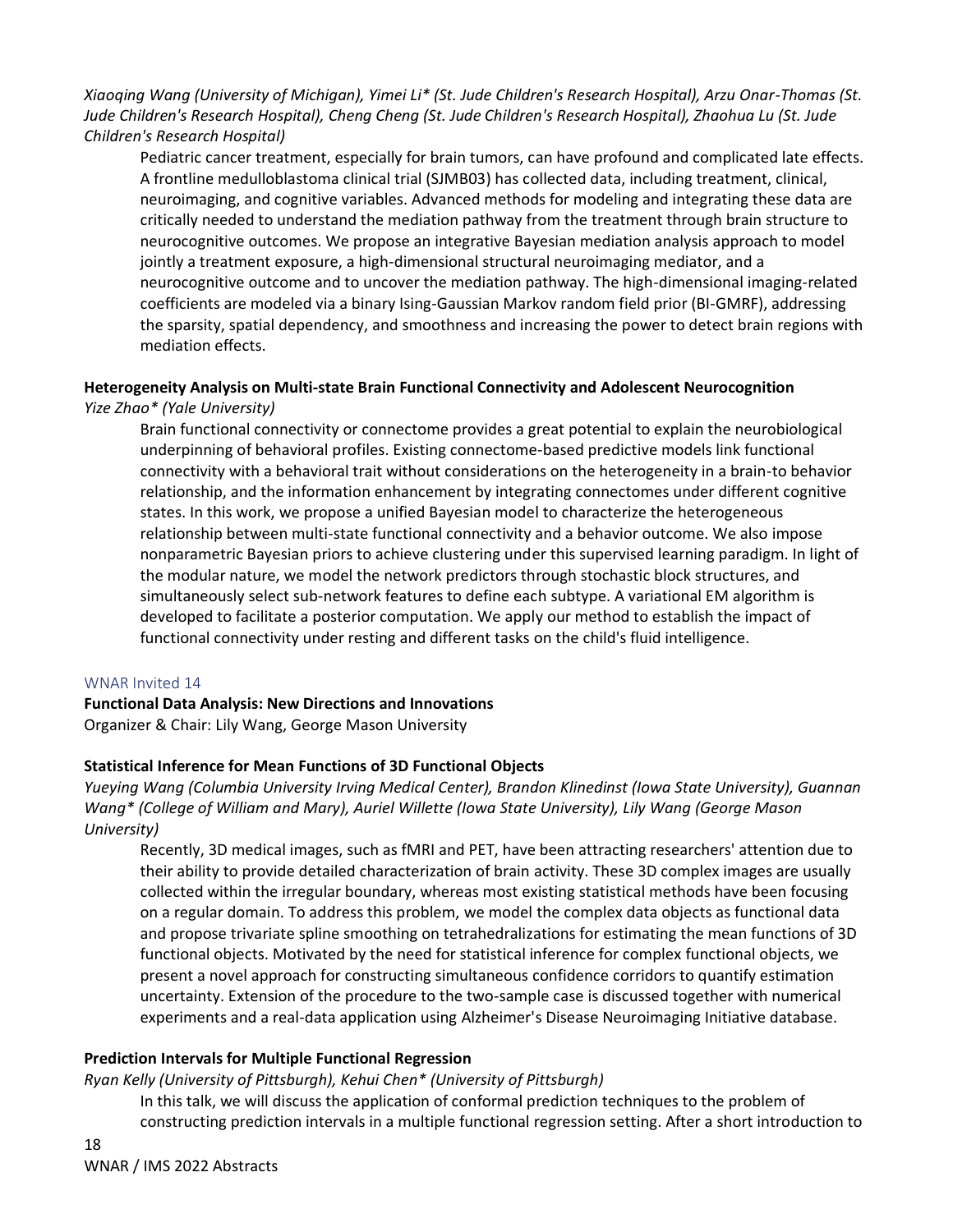the Signature expansion and its favorable properties, a method utilizing this feature set is developed with great modeling flexibility. With minimal assumptions, the resulting algorithm produces a closed form solution for a prediction set with guaranteed coverage. Conditions necessary for efficiency and contiguity of the prediction set are discussed.

# **Adaptive Frequency Band Analysis for Functional Time Series**

#### *Pramita Bagchi\* (George Mason University), Scott Bruce (Texas A&M University)*

The frequency-domain properties of nonstationary functional time series often contain valuable information. These properties are characterized through its time-varying power spectrum. Practitioners seeking low-dimensional summary measures of the power spectrum often partition frequencies into bands and create collapsed measures of power within bands. However, standard frequency bands have largely been developed through manual inspection of time series data and may not adequately summarize power spectra. In this article, we propose a framework for adaptive frequency band estimation of nonstationary functional time series that optimally summarizes the time-varying dynamics of the series. We develop a scan statistic and search algorithm to detect changes in the frequency domain. We establish theoretical properties of this framework and develop a computationally-efficient implementation. The validity of our method is also justified through numerous simulation studies and an application to analyzing electroencephalogram data in participants alternating between eyes open and eyes closed conditions.

#### **Q-learning with Functional Imaging Features**

#### *Xinyi Li\* (Clemson University), Michael Kosorok (University of North Carolina at Chapel Hill)*

Precision medicine seeks to discover an optimal personalized treatment plan and thereby provide informed and principled decision support, based on the characteristics of individual patients. With recent advancements in medical imaging, it is crucial to incorporate patient-specific imaging features in the study of individualized treatment regimes. We propose a novel, data-driven method to construct interpretable image features which can be incorporated, along with other features, to guide optimal treatment regimes. The proposed method treats imaging information as a realization of a stochastic process, and employs smoothing techniques in estimation. We show that the proposed estimators are consistent under mild conditions. The proposed method is applied to a dataset provided by the Alzheimer's Disease Neuroimaging Initiative.

#### WNAR Invited 15

#### **Adaptive Design in Clinical Trials**

Organizer: Suhwon Lee, University of Missouri Chair: Jessica Kohlschmidt, Ohio State University

#### **Designs for Joint Estimation of a Target Dose and the Slope of a Dose-Response Function at the Target**

*Jose Antonio Moler\* (Universidad Publica de Navarra), Nancy Flournoy (University of Missouri), Fernando Plo (Universidad de Zaragoza), Seung Won Hyun (Tempus Lab)*

Dose-finding experiments aim to estimate the dose having a targeted expected proportion of positive responses by collecting data in the vicinity of this unknown target dose. Such methods are common in many fields. Without loss of generality, we use the language of toxicity studies in phase I clinical trials and assume a monotonically increasing dose-response function. The importance of estimating the slope at the target dose, in addition to the target itself, was recognized long ago in the statistical literature. This slope is of interest because, if large, a small error in the target dose estimate will result in a dose estimate whose toxicity rate is far from the expected proportion of positive responses; whereas with small slopes at the target dose, a large error in the target dose estimate conveys negligible change on its associated toxicity rate. An assessment of these situations is an important component of the study results summary. But there is a conflict between efficient estimation and local data collection. For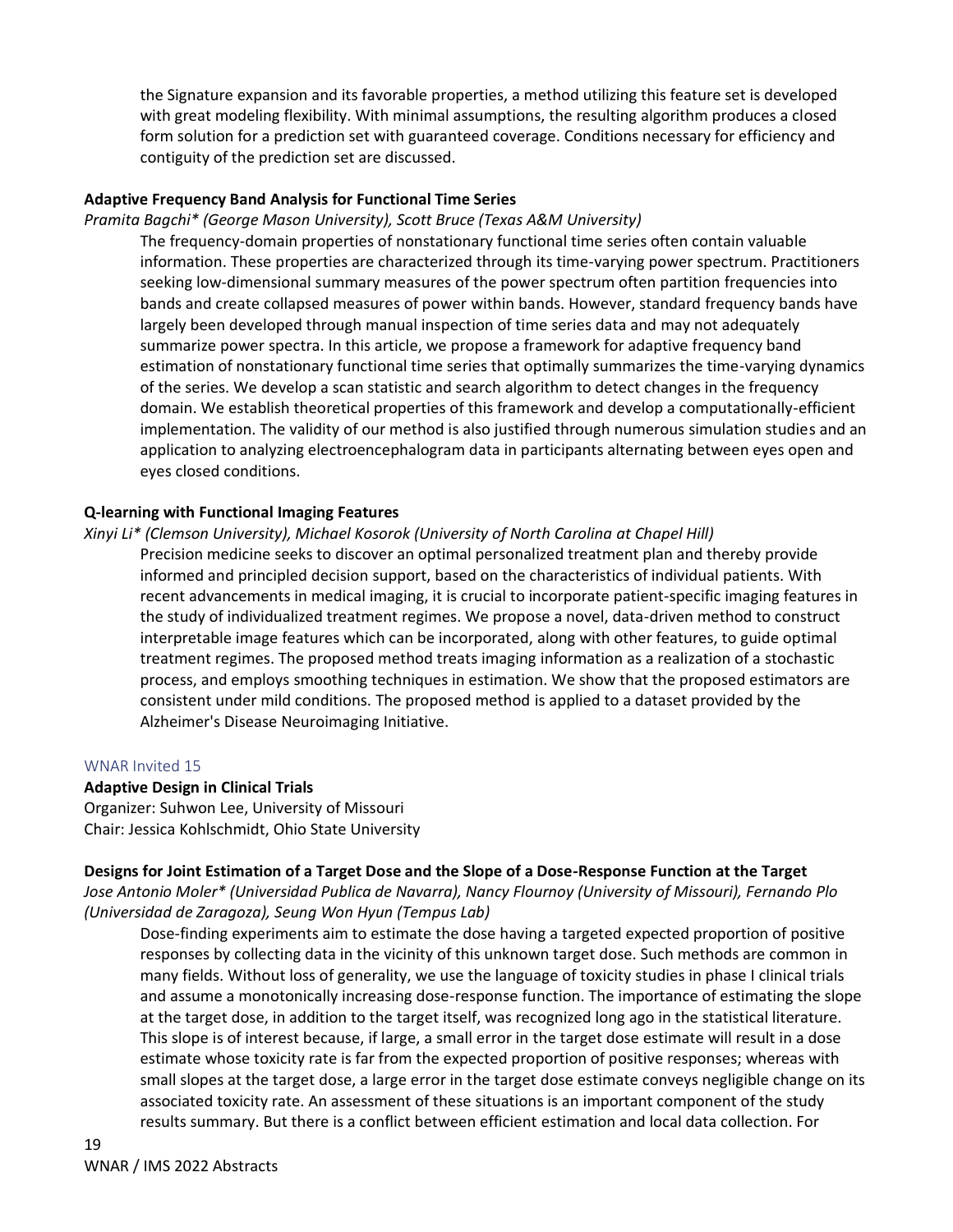instance, the D-optimal design is unacceptable due to ethical or cost considerations. New designs are proposed in this context.

# **Likelihood-Based Early Stopping Decisions**

*Nancy Flournoy\* (University of Missouri - Columbia), Sergey Tarima (Medical College of Wisconsin)* The use of early stopping rules grows in popularity. For decades, much theoretical effort has focused on characterizing type I error rates under conditions that ensure the normality of parameter estimates. The likelihood factors into components corresponding to each stopping stage; these are the subdensites of interim test statistics described by Armitage et. al (1969) and commonly used to create stopping boundaries [Tarima and Flournoy (2019 Statistical Papers & 2021 Metrika, https://rdcu.be/cyGfb]. However, we illustrate pictorially that sigma fields are not nested when early stopping options are introduced (as assumed by common asymptotic approximations). Yet working directly on the adapted support permits tractable characterizations of events (which in reality are not normally distributed, even asymptotically) with fewer than usual assumptions. To illustrate the usefulness of the likelihood framework, we show that sequential likelihood ratio tests derived from one-parameter exponential family random variables are UMP for any given alpha-spending function with pre-determined stagespecific sample sizes (no asymptotics or normality assumption required).

**Two-stage adaptive enrichment design for randomized clinical trials comparing a treatment with a control** *Rosamarie Frieri\* (Department of Statistical Sciences, University of Bologna, Bologna, Italy), William F. Rosenberger (Department of Statistics, George Mason University, Fairfax, VA), Nancy Flournoy (Department of Statistics, University of Missouri, Columbia, MO), Zhantao Lin (Department of Statistics, Data and Analytics, Eli Lilly and Company, Indianapolis, IN)*

When there is some evidence that the effect of a treatment may differ in certain patients' subgroup, clinical trials enrolling a large heterogeneous population could be highly inefficient. Two stage adaptive enrichment designs use the information accrued as the trial progresses to identify the subpopulation benefiting from the new drug. In the case of a continuous biomarker, adopting a bivariate normal model, we provide a complete framework for both the design and the analysis of an adaptive two-stage enriched trial comparing a new treatment with a control. We show how to characterize the potential enriched population by appropriately choosing a biomarker threshold at the end of stage 1 and we test whether a treatment effect exists in the target population at the end of stage 2. In addition, we investigate sample size selection and we provide guidelines for choosing the number of patients to be enrolled in stage 1 and 2. A potential application of our proposal could be when first stage is a phase II trial, in which the biomarker threshold is identified and stage 2 is a phase III trial in which the enrollment is restricted only to the benefiting subpopulation.

# **Optimal timing for an interim analysis for a primary endpoint under model assumptions**

*Seung Won Hyun\* (Tempus Labs)*

In adaptive clinical trials, an interim analysis is often conducted to terminate a trial either for early success or futility. Early stopping of a trial can save the sponsor valuable resources and potentially bring new therapies to patients faster than anticipated. The timing of an interim analysis is crucial in such settings as it balances the trade-off between collecting the right amount of information and cost savings. In this paper, we propose a novel approach for timing an early success interim look. We demonstrate our approach for both single-arm and placebo controlled trials for testing a primary endpoint using time to event data. Under the assumption that the exposure times follows a piecewise exponential distribution, we study how the variance of the primary parameter of interest changes as a function of the timing of the interim analysis. We present a method to search for the optimal interim timing which can minimize the variance of the parameter of interest in some sense.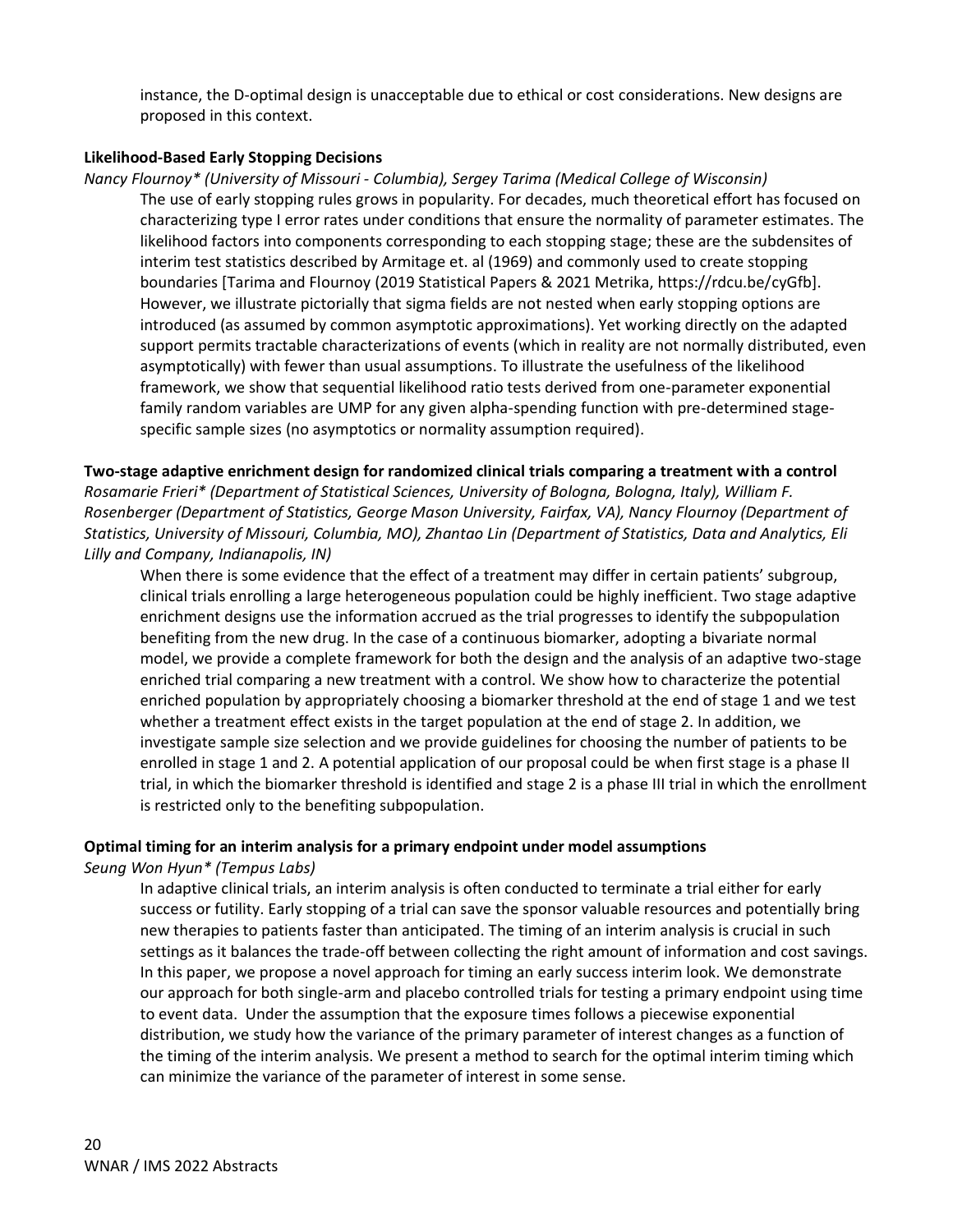#### WNAR Invited 16

#### **Recent Development with Complex Event Time Data**

Organizer & Chair: Fei Gao, Fred Hutchinson Cancer Research Center

# **Efficient Estimation of Semiparametric Transformation Model With Interval-Censored Data in Two-Phase Cohort Studies**

#### *Fei Gao\* (Fred Hutchinson Cancer Research Center), K. C. G. Chan (University of Washington)*

Interval sampling and two-phase sampling have both been advocated for studying rare failure outcomes. With few exceptions focusing on specific designs, they are often studied separately in the statistical literature and require different estimation procedures. We consider efficient estimation of interval-censored data collected in a general two-phase sampling design using a localized nonparametric likelihood. An expectation maximization algorithm is proposed by exploiting multiple layers of data augmentation that handle transformation function, interval censoring, and two-phase sampling structure simultaneously. We study the asymptotic properties of the estimators and conduct inference using profile likelihood. We illustrate the performance of the proposed estimator by simulations and an HIV vaccine trial.

# **Semiparametric proportional hazards model for left-truncated and interval-censored time-to-event outcome using auxiliary and validated data with application to HCHS/SOL data**

# *Noorie Hyun\* (Kaiser Permanente Washington Health Research Institute), Pamela A. Shaw (Kaiser Permanente Washington Health Research Institute)*

We can easily observe substantial clinical data collection from large health care community studies or electronic health records (EHR) in health systems in this big data era. Data accuracy can vary according to measurement methods. For example, self-reported medical history can include bias, such as recall bias or response bias. In contrast, biomarkers from a laboratory test are less likely to be biased. We are motivated to study what benefit we can gain by augmenting error-prone self-reported and biomarkerbased disease diagnoses in regression for time-to-disease onset. The proposed model addresses lefttruncation and interval-censoring in time-to-disease onset outcomes. Also, error in self-reported disease diagnosis is corrected by using sensitivity and specificity parameters in the joint likelihood. Comprehensive simulation studies found appealing finite sample properties of the proposed augmenting model, including the smallest mean square error, compared to other models using only either biomarker or self-reported data. The proposed model is applied to the Hispanic Community Health Study/ Study of Latino data to quantify risk factors associated with diabetes onset

# **Semiparametric regression analysis of partly interval-censored failure time data with application to an AIDS clinical trial**

*Qingning Zhou\* (University of North Carolina at Charlotte), Yanqing Sun (University of North Carolina at Charlotte), Peter B. Gilbert (Fred Hutchinson Cancer Research Center)*

Failure time data subject to various types of censoring commonly arise in epidemiological and biomedical studies. Motivated by an AIDS clinical trial, we consider regression analysis of failure time data that include exact and left-, interval-, and/or right-censored observations, which are often referred to as partly interval-censored failure time data. We study the effects of potentially time-dependent covariates on partly interval-censored failure time via a class of semiparametric transformation models that includes the widely used proportional hazards model and the proportional odds model as special cases. We propose an EM algorithm for the nonparametric maximum likelihood estimation and show that it unifies some existing approaches developed for traditional right-censored data or purely intervalcensored data. In particular, the proposed method reduces to the partial likelihood approach in the case of right-censored data under the proportional hazards model. We establish that the resulting estimator is consistent and asymptotically normal. In addition, we investigate the proposed method via simulation studies and apply it to the motivating AIDS clinical trial.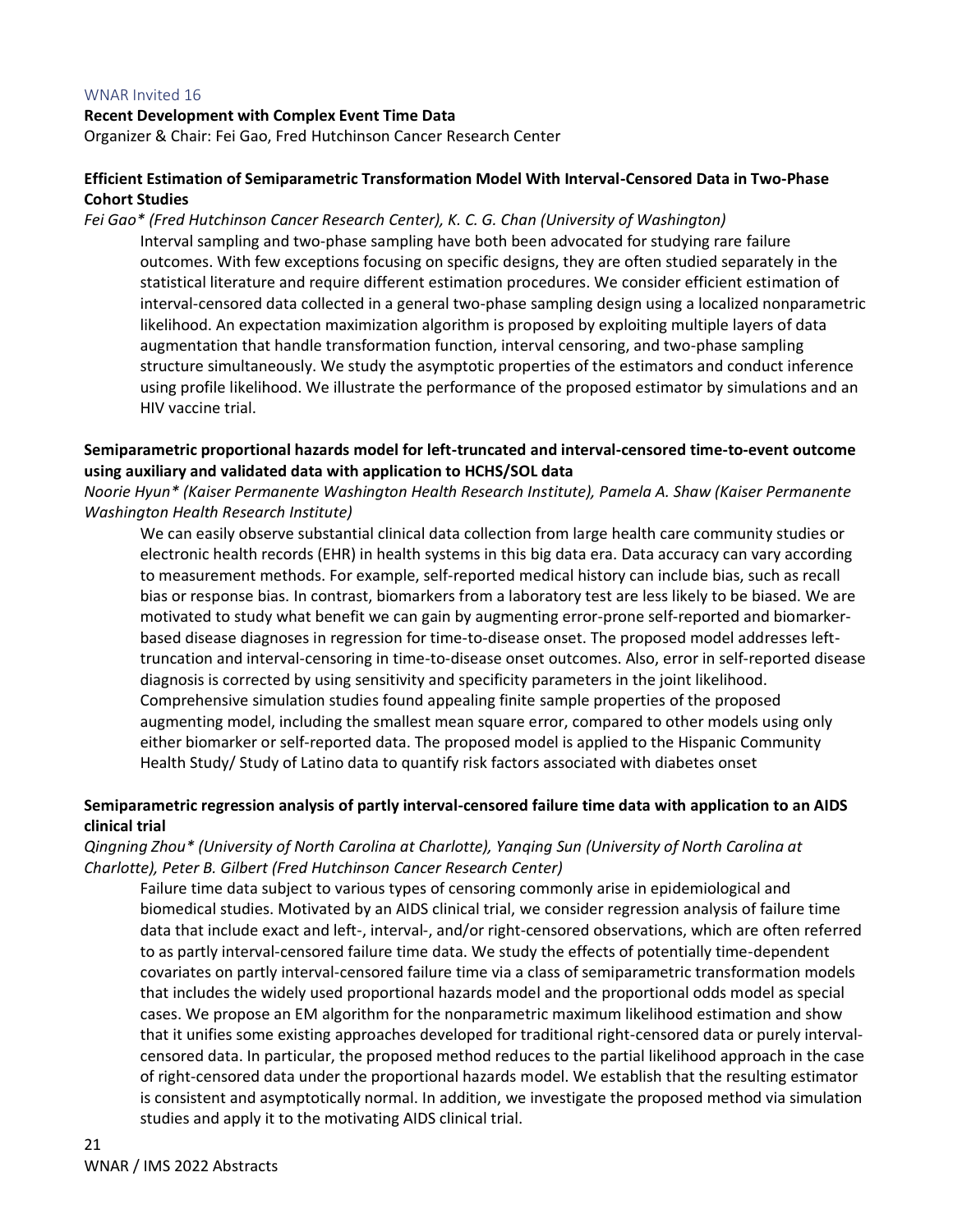# **Statistical inference for recurrent event processes under shape heterogeneity**

*Yifei Sun\* (Columbia University), Ying Sheng (Chinese Academy of Sciences)*

The Cox-type proportional rate models have been the most popular method for recurrent event data analysis. A key assumption of the proportional rate model is that all subjects share the same baseline rate function and the covariate effects act multiplicatively on the rate function. Although facilitating a straightforward rate-ratio interpretation of covariate effects, this assumption implies that covariates do not modify the shape of the rate functions. We fill in the gap in the existing literature by allowing the shape of the rate function to depend on covariates via a functional single index model. Our model encompasses a variety of existing semiparametric recurrent event models as special cases, while retains the interpretability of covariate effects. To estimate the shape of the rate function, we propose a pseudo likelihood approach to eliminate the impact of size. We then project the event count from the follow-up period to the time interval of interest based on the estimated shape, so that general regression methods can be applied to obtain the size parameters. Simulation studies and an analysis of cancer recurrence data were conducted to illustrate the proposed methods.

# WNAR Invited 17

**Advances and applications in health precision and prediction of events with correlated data** Organizer & Chair: Elizabeth Juarez-Colunga, University of Colorado Anschutz Medical Campus

# **Using the Generalized Linear (Mixed) Model to Personalize Interventions**

*Ann A. Lazar\* (University of California San Francisco)*

Precision health is a fundamental shift in how doctors treat patients. Rather than treating the average patient, precision health personalizes care by treating patients according to their individual characteristics, thus empowering patients and doctors to recommend interventions based on the individual. Using standard precision health methods, we can compare the relationship between an outcome and covariate for two or more intervention groups by evaluating whether the fitted regression curves differ significantly, also known as an intervention-by-covariate interaction or heterogeneity of treatment effects. When they do, thus HTE is present, we can then determine which subgroups of patients benefit most (or least) from the intervention while controlling the family wise error rate. We can also identify whether a particular subject or future subject with certain characteristics (e.g., older subject) will benefit from the intervention. We show that this methodology is suitable for generalized linear (mixed) models (GLM or GLMM) and how this methodology can be applied to real health data.

# **Identification of extreme clusters in mixed effects models using optimal weighted predictions**

*Charles McCulloch\* (UCSF), John Neuhaus (UCSF), Ross Boylan (UCSF)*

Predicted random effects from mixed effects models fit to clustered data are often used to identify extreme clusters such as poorly performing hospitals. We recently proposed optimal weighted predictors that have much lower prediction error for extreme clusters as compared to the usual best predictors. In this talk we propose prediction intervals for our optimal weighted predictors and compare their performance at identifying extreme clusters. Example data predicting walking speed in older adults from a study of osteoarthritis of the knee motivate this work and illustrate the findings.

# **Predicting events with longitudinal sparse data**

*Kristen Miller\* (University of Colorado Anschutz Medical Campus), Jacob Pellinen (University of Colorado Anschutz Medical Campus), Jacqueline French (NYU Grossman School of Medicine), Elizabeth Juarez-Colunga (University of Colorado Anschutz Medical Campus)*

Epilepsy affects approximately 3.4 million Americans, carrying a lifetime risk of around 3%. Providing an accurate assessment of the time course of a given patient's epilepsy is a significant challenge, due to the lack of large-scale studies and the methodologically complicated nature of the seizure outcome. Seizure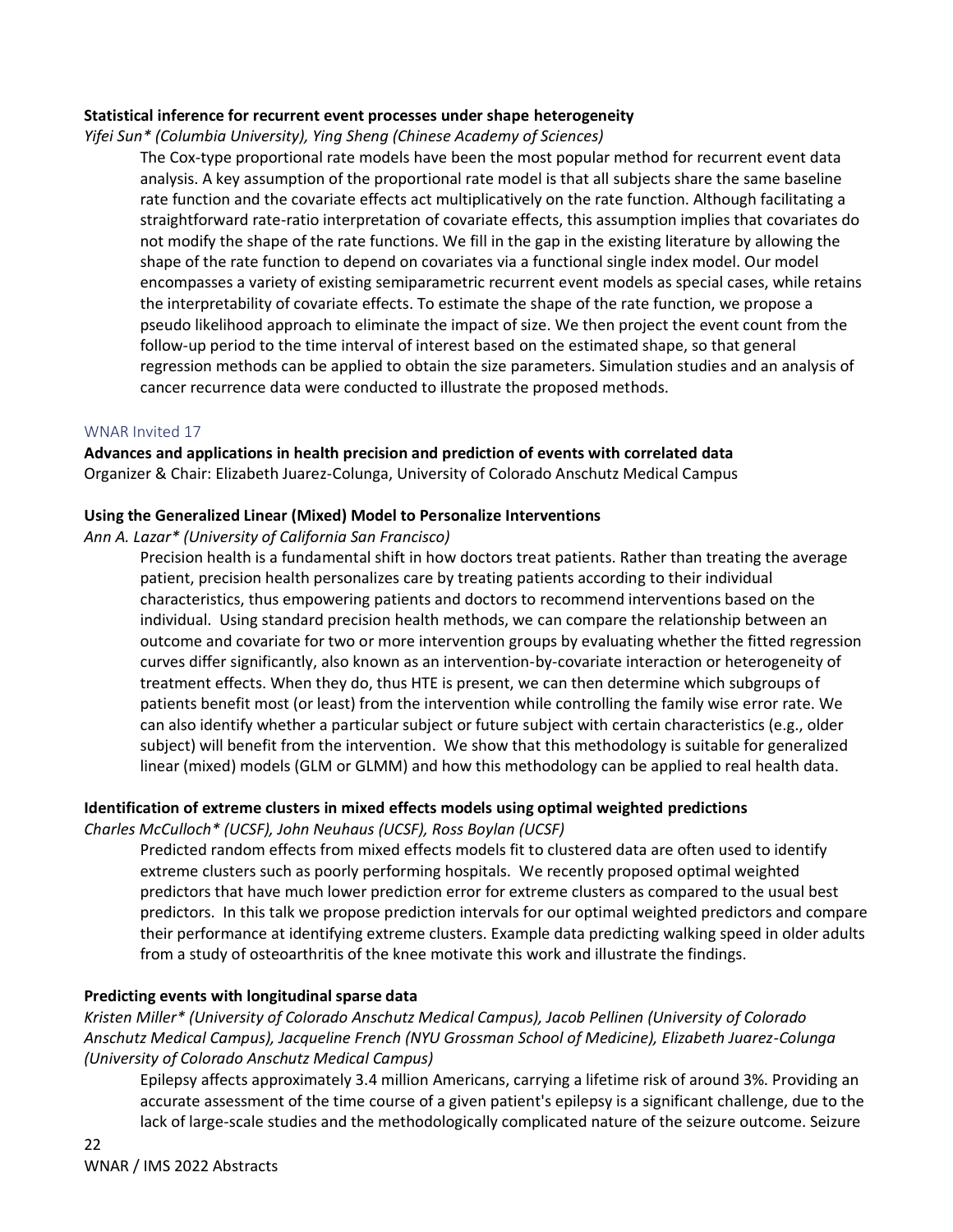events are often infrequent, and when they do occur, the interpatient variability is high. This combination of sparse data and high variability is difficult to address with traditional statistical methodology. The Human Epilepsy Project (HEP) is a 5-year prospective study that collected longitudinal seizure data and several promising biomarkers on 450 newly treated patients with focal epilepsy, making it the largest study in this population. Using the HEP data, we develop a dynamic prediction model for seizure trajectory that addresses the variability and zero-heavy distribution in seizures. This novel model incorporates a mixture sub-model that identifies subgroups of individuals with similar seizure trajectories. The model leverages all available historical seizure, medication, and demographic data to optimize prediction.

#### WNAR Invited 18

# **Network-Based and Functional Data Analysis Approaches for OMICS Data**

Organizer & Chair: Debmalya Nandy, Department of Biostatistics & Informatics, Colorado School of Public Health, University of Colorado Anschutz Medical Campus

### **Dynamic Biomarker Discovery for Childhood Obesity Using Functional Data Analysis**

*Ana Maria Kenney\* (UC Berkeley)*

Obesity is highly heritable, yet only a small fraction of its heritability has been attributed to genetic variants. These are traditionally ascertained from genome-wide association studies, which utilize samples with tens or hundreds of thousands of individuals for whom a single summary measurement is collected. An alternative approach is to focus on smaller, more deeply characterized samples. Here functional data analysis techniques are used to capitalize on longitudinal growth information from a cohort of children and construct polygenic risk scores through a weighting approach that incorporates the dynamic and joint effects of SNPs. It is shown that genetic variants identified in young children are informative in older children and adults, consistent with early childhood obesity being predictive of obesity later in life. We complement these results with simulations establishing that deeply characterized samples can be just as, if not more, effective than comparable studies with cross-sectional responses. Overall, we demonstrate that careful characterizations and analyses of longitudinal phenotypes can provide increased statistical power to studies with limited sample sizes.

# **RCFGL: Rapid Condition adaptive Fused Graphical Lasso**

*Souvik Seal\* (CU Anschutz Medical Campus)*

Inferring gene co-expression networks is important for understanding gene regulation and pathway activity. These networks are usually undirected graphs where genes are the nodes and an edge represents a significant co-expression relationship. When gene-expression data from multiple conditions are available, joint estimation of networks harnessing shared information across them can significantly increase the power. Condition adaptive fused graphical lasso (CFGL) is one such method for joint estimation of networks that also accounts for condition specificity i.e., retains condition-specific patterns of co-expression which can provide insights into underlying mechanisms activated in a particular condition. However, the current algorithm is prohibitively slow even for a moderate number of genes and can only be employed for a maximum of three conditions. We propose a faster alternative of CFGL known as rapid condition adaptive fused graphical lasso (RCFGL). Along with being computationally feasible, RCFGL can also jointly analyze more than three conditions. We use RCFGL to estimate the gene co-expression networks of three brain regions from a genetically diverse cohort of rats.

# **NetSHy: Network Summarization via a Hybrid approach leveraging topological properties**

*Thao Vu\* (Colorado School of Public Health), Elizabeth Litkowsky (Colorado School of Public Health), Weixuan Liu (Colorado School of Public Health), Katherine Pratte (National Jewish Health), Yonghua Zhuang (Colorado School of Public Health), Katerina Kechris (Colorado School of Public Health)*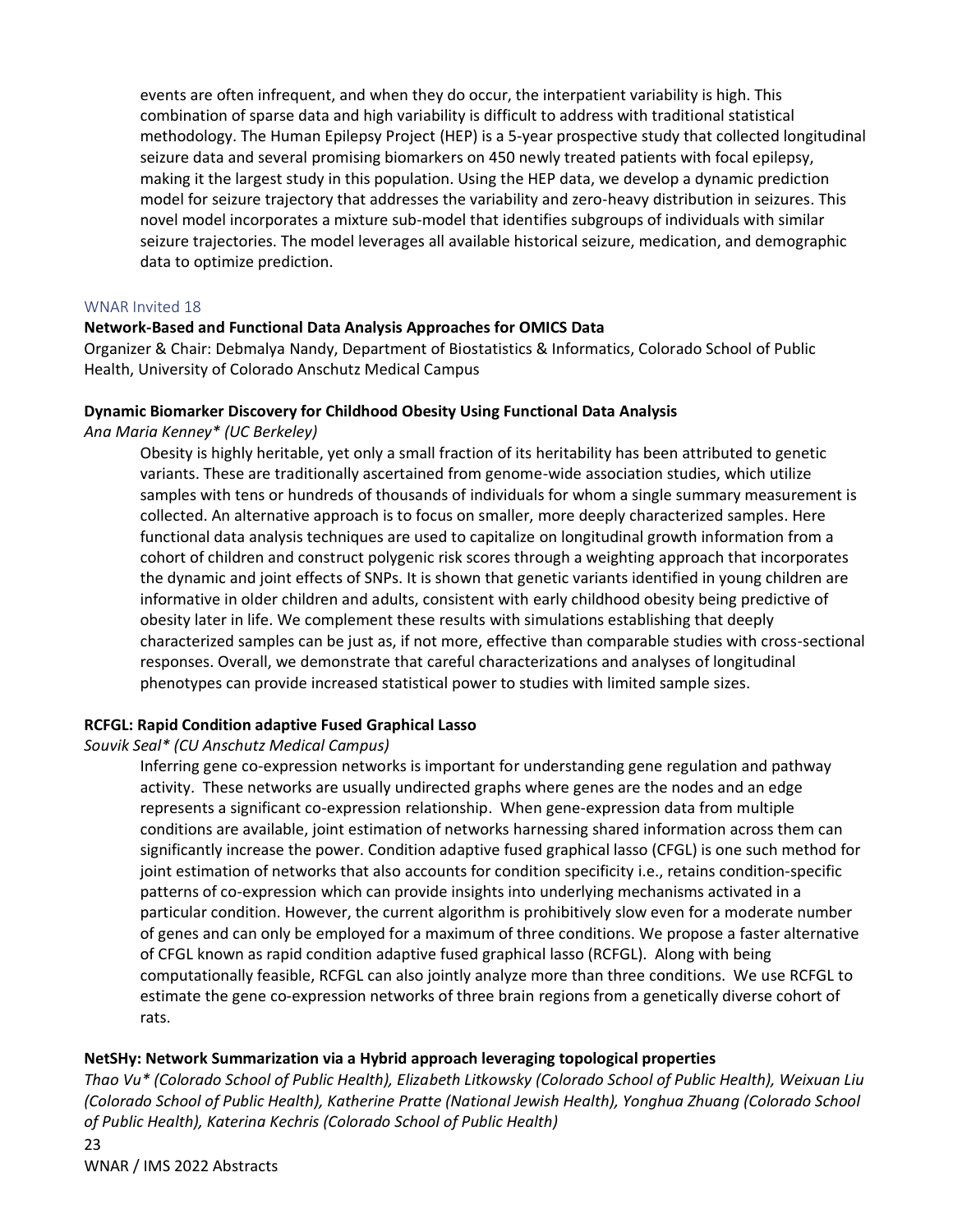Biological networks provide a system level understanding of the underlying cellular processes. They consist of subsets of nodes, known as modules, which are highly interconnected and performing separate functionality. To investigate the association between the identified module and an outcome of interest, a summarization, which best explains the module's behavior, is needed. Conventional approaches obtain such a representation using only network feature profiles. We propose NetSHy, a hybrid approach to reduce network dimension while utilizing topological properties by applying PCA on the combination of the feature profiles and the Laplacian matrix. Rigorous network simulation scenarios varying sizes and sparsity levels show that NetSHy outperforms the conventional approach in recovering the true correlation with observed phenotype and maintaining a higher amount of explained variation when networks are relatively sparse. The robustness of NetSHy is demonstrated by a more consistent correlation with the observed phenotype as sample size decreases. Lastly, GWAS studies on biological networks using NetSHy summarizations identify more significant SNPs than the conventional counterpart.

# **Large-scale genomic study reveals robust activation of the immune system following advanced Inner Engineering meditation retreat**

*Vijayendran Chandran\* (Department of Pediatrics, College of Medicine, University of Florida, 1600 SW Archer Road, Gainesville, Florida, 32610, USA.), Mei-Ling Bermúdez (Department of Pediatrics, College of Medicine, University of Florida, 1600 SW Archer Road, Gainesville, Florida, 32610, USA.), Mert Koka (Department of Pediatrics, College of Medicine, University of Florida, 1600 SW Archer Road, Gainesville, Florida, 32610, USA.), Brindha Chandran (Department of Pediatrics, College of Medicine, University of Florida, 1600 SW Archer Road, Gainesville, Florida, 32610, USA.), Dhanashri Pawale (Department of Anesthesia, Indiana University School of Medicine, 1130 West Michigan St., Fesler Hall 204, Indianapolis, 46202, USA.), Ramana Vishnubhotla (Department of Anesthesia, Indiana University School of Medicine, 1130 West Michigan St., Fesler Hall 204, Indianapolis, 46202, USA.)*

The positive impact of meditation on human wellbeing is well documented, yet its molecular mechanisms are incompletely understood. We applied a comprehensive systems biology approach starting with whole blood gene expression profiling combined with multi-level bioinformatic analyses to characterize and identify meditation-specific core network after an advanced 8-day Inner Engineering retreat program. We found the response to oxidative stress, detoxification, and cell cycle regulation pathways were downregulated after meditation. Strikingly, 220 genes directly associated with immune response, including 68 genes related to interferon signaling were upregulated, with no significant expression changes in the inflammatory genes. This robust meditation-specific immune response network is significantly dysregulated in multiple sclerosis and severe COVID-19 patients. The work provides a foundation for understanding the effect of meditation and suggests that meditation as a behavioral intervention can voluntarily and non-pharmacologically improve the immune response for treating various conditions associated with excessive inflammation with a dampened immune system profile.

# WNAR Invited 19

# **Advances in Single-Cell Multi-omics Analysis**

Organizer: Lingling An, University of Arizona Chair: Hongmei Jiang, Northwestern University

# **MIRA: Joint regulatory modeling of multimodal expression and chromatin accessibility in single cells**

*Clifford Meyer\* (DFCI and Harvard T.H. Chan School of Public Health), Allen Lynch (Dana-Farber Cancer Institute), Christina Theodoris (DFCI and Boston Children's Hospital), Henry Long (Dana-Farber Cancer Institute), Myles Brown (DFCI and Harvard Medical School), X. Shirley Liu (DFCI and HSPH)*

Single cell chromatin accessibility, measured by ATAC-seq, and single cell gene expression, measured by RNA-seq provide two views on a cell's state. From chromatin accessibility it is possible to infer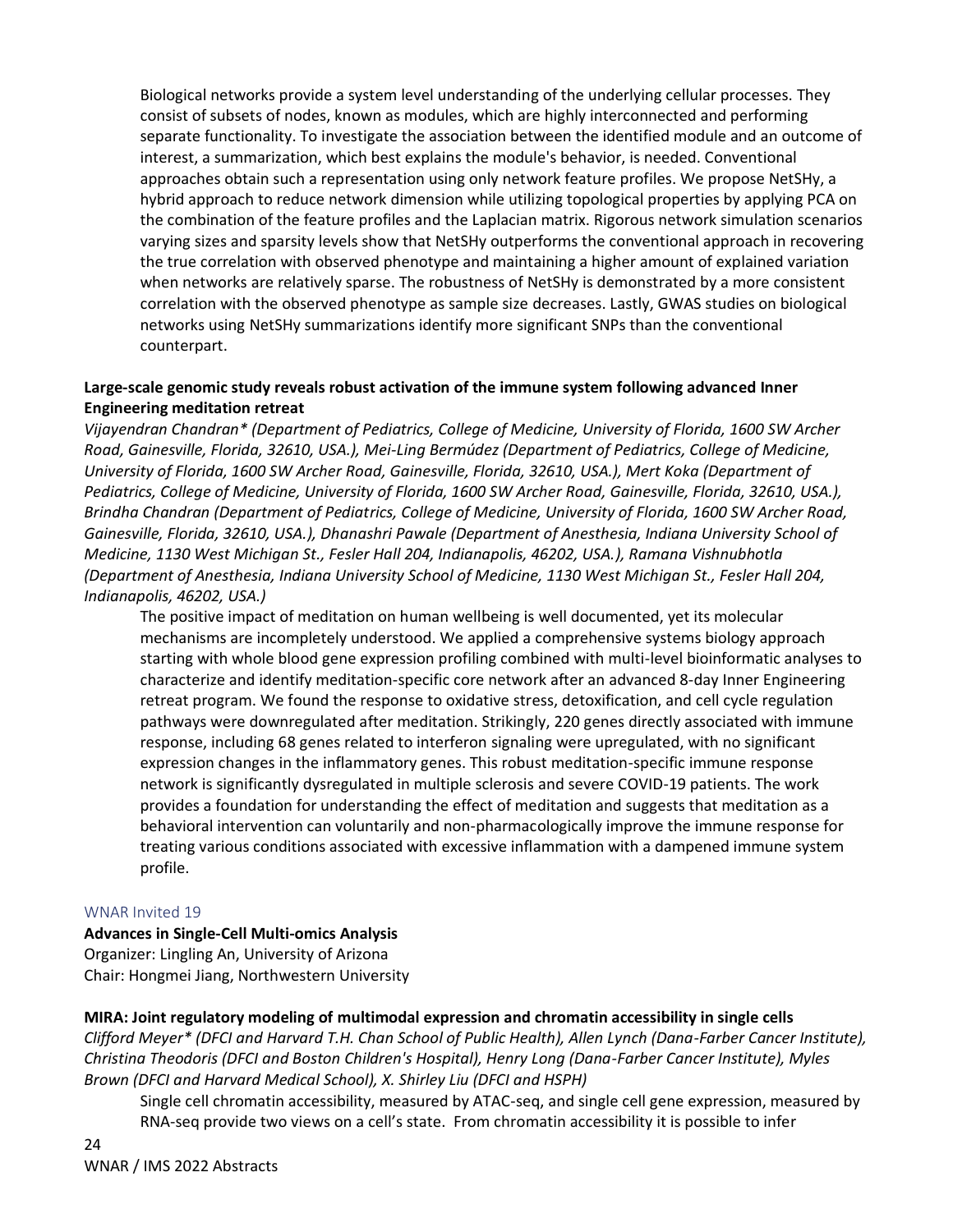information about the regulation of genes such as the location of putative cis-regulatory elements near a gene and the transcription factors that bind to these regions. Rigorously comparing gene expression and chromatin accessibility in the same single cells could illuminate the logic of how coupling or decoupling of these mechanisms regulates cell fate commitment. MIRA: Probabilistic Multimodal Models for Integrated Regulatory Analysis, is a comprehensive methodology that systematically contrasts transcription and accessibility to infer the regulatory circuitry driving cells along developmental trajectories. MIRA leverages topic modeling of cell states and regulatory potential modeling of individual gene loci. MIRA thereby represents cell states in an efficient and interpretable latent space, infers high fidelity lineage trees, determines key regulators of fate decisions at branch points, and exposes the variable influence of local accessibility on transcription at distinct loci.

# **Model-free prediction test with application to genomics data**

*Zhanrui Cai (Carnegie Mellon University), Jing Lei (Carnegie Mellon University), Kathryn Roeder\* (Carnegie Mellon University)*

Testing the significance of prediction in a regression model is one of the most important topics in statistics. This problem is especially difficult without any parametric assumptions on the data. This paper aims to test the null hypothesis that, given confounding variables Z, X does not significantly contribute to the prediction of Y under the model-free setting, where X and Z are possibly high dimensional. We propose a framework that first fits nonparametric regression models on the Y|X and Y|(X, Z), then compares the prediction power of the two models. The proposed method allows us to leverage the strength of the most powerful regression algorithms developed from the modern machine learning community. The p-value for the test can be easily obtained by permutation. In simulations, we find that the proposed method is more powerful compared to existing methods. The proposed method allows us to draw biologically meaningful conclusions from two genomic data analyses without strong distributional assumptions: (a) testing prediction power of sequencing RNA for the proteins in CITE-seq data, and (b) identification of spatially variable genes in spatially resolved transcriptomics data.

# **Computational principles and statistical challenges in single-cell data integration**

*Lingling An\* (University of Arizona), Zhuo Chen (University of Arizona), Xiang Zhang (University of Arizona)* The advance of single-cell multimodal assays provides us a powerful tool for investigating multiple dimensions of cellular heterogeneity, enabling new insights into development, tissue homeostasis and disease. A key challenge in the analysis of single-cell multimodal data is to devise appropriate strategies for tying together data across different modalities, such as RNA expression, DNA methylation, chromatin accessibility, protein abundance, gene perturbation, and spatial information. Although existing integration strategies exploit similar mathematical ideas, they typically have distinct goals and rely on different principles and assumptions. Here we present the computational principles, statistical challenges, and future trends in single-cell multi-omics modeling and analyses.

#### **JSNMF enables effective and accurate integrative analysis of single-cell multiomics data**

*Zhixiang Lin\* (Department of Statistics, The Chinese University of Hong Kong), Yuanyuan Ma (School of Computer & Information Engineering, Anyang Normal University), Zexuan Sun (Department of Statistics, The Chinese University of Hong Kong), Pengcheng Zeng (Department of Statistics, The Chinese University of Hong Kong), Wenyu Zhang (Department of Statistics, The Chinese University of Hong Kong)*

The single-cell multiomics technologies provide an unprecedented opportunity to study the cellular heterogeneity from different layers of transcriptional regulation. However, the datasets generated from these technologies tend to have high levels of noise, making data analysis challenging. Here, we propose JSNMF, which is a versatile toolkit for the integrative analysis of transcriptomic and epigenomic data profiled from the same cell. The core of JSNMF is an unsupervised method based on non-negative matrix factorization, where it assumes different latent variables for different molecular modalities, and integrates the information of transcriptomic and epigenomic data with consensus graph fusion, which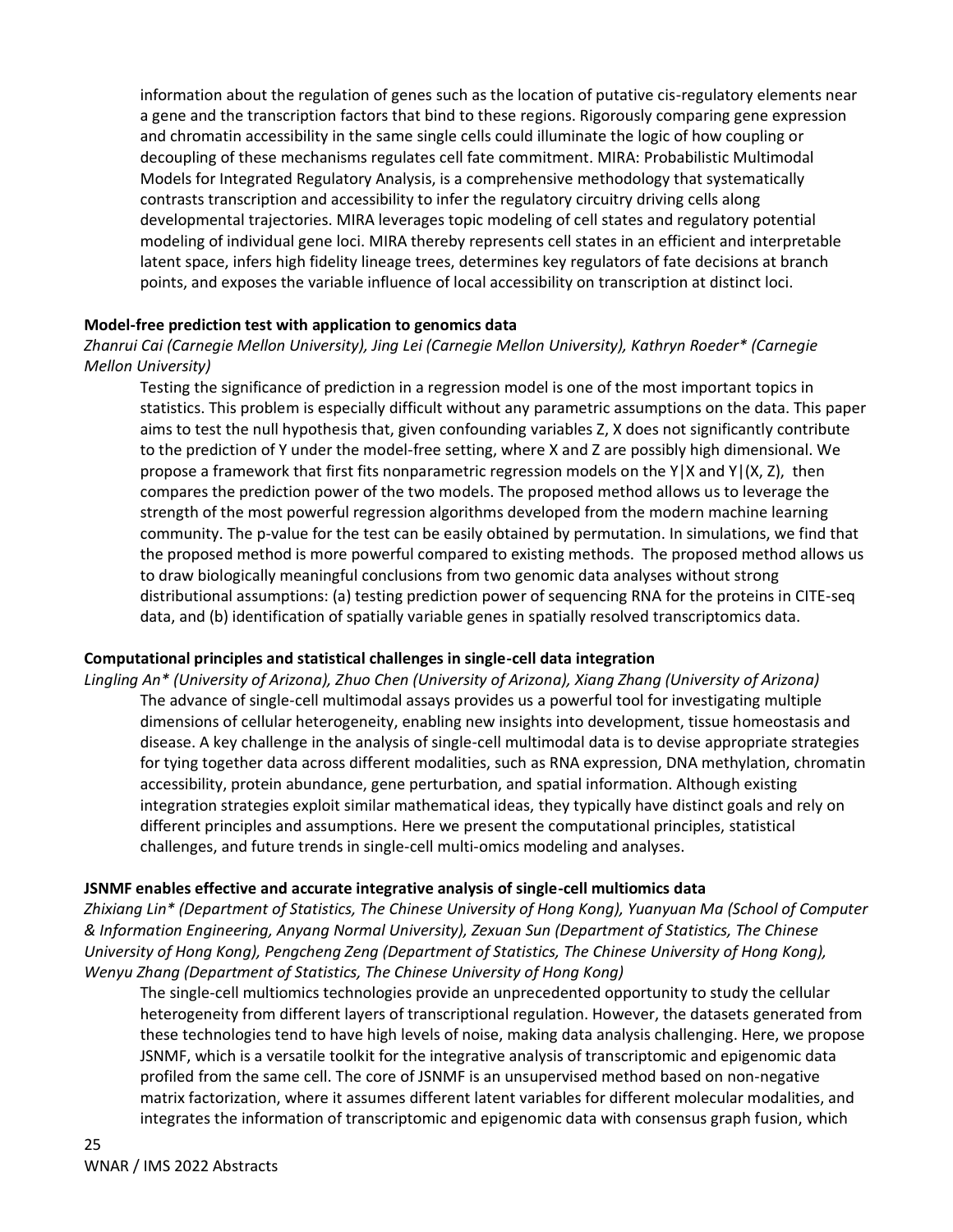better tackles the distinct characteristics and levels of noise across different molecular modalities. We applied JSNMF to single-cell multiomics datasets from different tissues and different technologies. The results demonstrate the superior performance of JSNMF in clustering and data visualization of the cells. JSNMF also provides rich biological insight on the markers, cell-type-specific region, Aigene associations and the functions of the identified cell subpopulation.

### WNAR Invited 20

### **Recent development of statistical methodologies in microbiome data analysis**

Organizer: Hongmei Jiang, Northwestern University Chair: Lingling An, University of Arizona

### **DeepLINK: Deep learning inference using knockoffs with applications to genomics**

*Zifan Zhu (University of Southern California), Yingying Fan (University of Southern California), Yinfei Kong (California State University Fullerton), Jinchi Lv (University of Southern California), Fengzhu Sun\* (University of Southern California)*

Although practically attractive with high prediction and classification power, complicated learning methods often lack interpretability and reproducibility, limiting their scientific usage. A useful remedy is to select truly important variables contributing to the response of interest. We develop a method for deep learning inference using knockoffs, DeepLINK, to achieve the goal of variable selection with controlled error rate in deep learning models. We show that DeepLINK can also have high power in variable selection with a broad class of model designs. DeepLINK is applicable to a broad class of covariate distributions described by the possibly nonlinear latent factor models. The empirical performance of DeepLINK is investigated through extensive simulation studies, where it is shown to achieve FDR control in feature selection with both high selection power and high prediction accuracy. We then apply DeepLINK to three real datasets related to human gut microbiome and murine and human single cell RNA-seq data sets and produce statistical inference results with both reproducibility and biological meanings.

# **Differential abundance analysis to identify functionally different microbes**

*Michael Sohn\* (University of Rochester), Robert Beblavy (University of Rochester), Cynthia Monaco (University of Rochester)*

Identifying differentially abundant (DA) microbes between different populations (e.g., healthy vs. diseased) is one of the main goals in the human microbiome study. There are many computational and statistical methods for this type of analysis. However, these currently available methods do not take functional information into account despite the consensus that multiple microbes perform the same or very similar functions. Thus, some of the identified microbes by these methods might not be relevant to the traits of a population. For instance, if microbes A and B perform the same function, the difference in their abundance between the healthy and the diseased is unlikely related to the phenotypes of a disease (even though they might be used for an indication of the disease). To overcome this problem, we propose a two-stage statistical model that identifies DA microbes conditional on their functional differences, thus selecting microbes functionally relevant to the traits of a population.

# **Microbial Interactions and Community Stability from Longitudinal Microbiome Study**

*Linchen He (Novartis Pharmaceuticals Corporation), Huilin Li\* (New York University)*

Dynamic changes of microbiome communities may play important roles in human health and diseases. The recent rise in longitudinal microbiome studies calls for statistical methods that can model the temporal dynamic patterns and simultaneously quantify the microbial interactions and community stability. Here, we propose a novel autoregressive zero-inflated mixed-effects model (ARZIMM) to capture the sparse microbial interactions and estimate the community stability. ARZIMM employs a zero-inflated Poisson autoregressive model to model the excessive zero abundances and the non-zero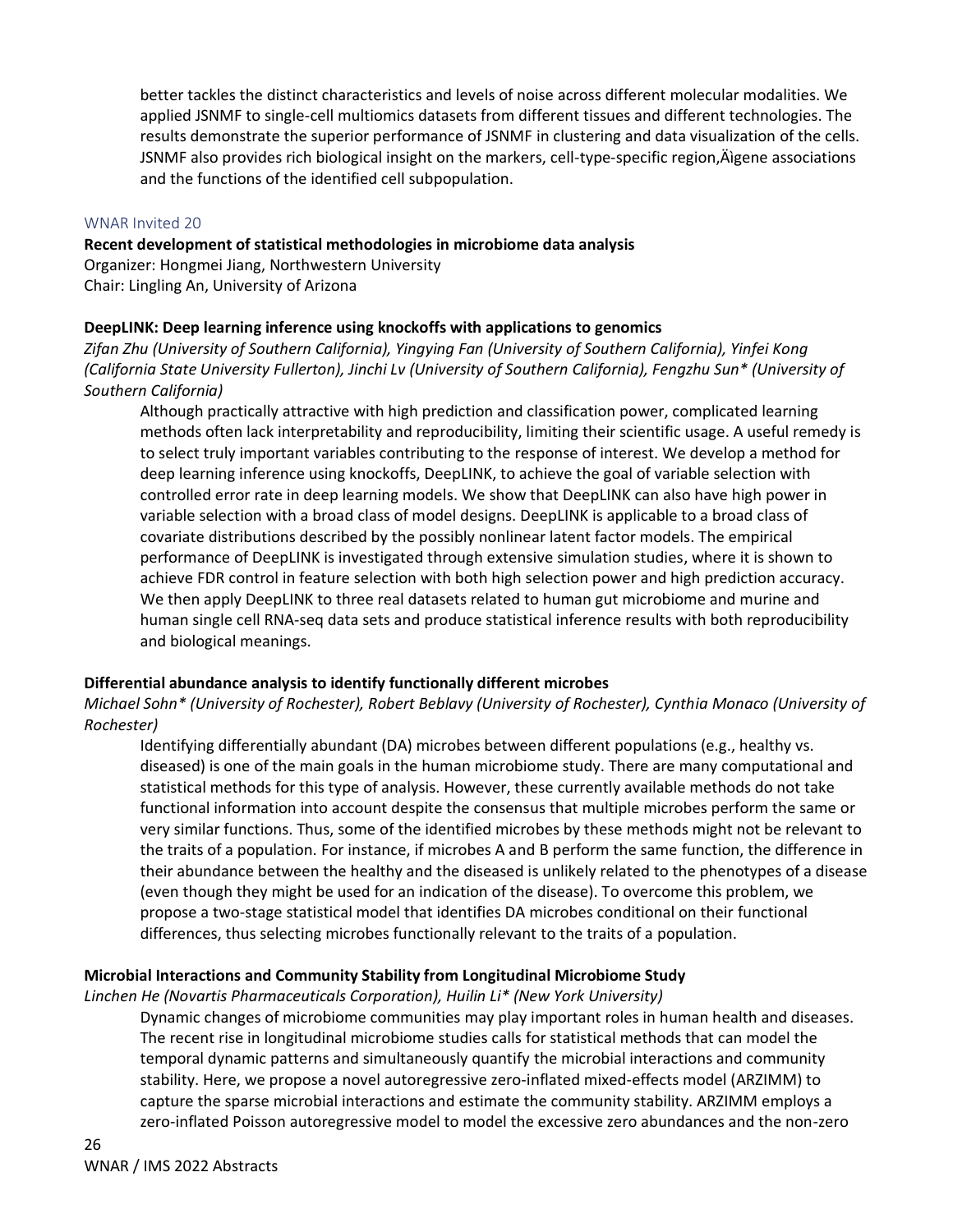abundances separately, a random effect to investigate the underlining dynamic pattern shared within the group, and a Lasso-type penalty to capture and estimate the sparse microbial interactions. Based on the estimated microbial interaction matrix, we further derive the estimate of community stability, and identify the core dynamic patterns through network inference. Through extensive simulation studies and real data analyses we evaluated ARZIMM in comparison with the other methods.

# **Cluster Analysis of Longitudinal Profiles for Compositional Count Data to Study the Competition-Colonization Trade-Off in Ecology**

# *Chenyang Duan (Oregon State University), Yuan Jiang\* (Oregon State University)*

We propose a novel method named COMPARING for cluster analysis of longitudinal profiles for the species abundances in a biological system. In COMPARING, GEE is used to account for both the compositional and longitudinal dependence structures, nonparametric B-spline approximation is used to model the longitudinal curves, and a pairwise-distance penalization is used to identify subgroups with similar longitudinal patterns. We further develop and implement the L-ADMM algorithm to estimate the parameters in the proposed model and establish its convergence property. Theoretically, we establish the asymptotic convergence rate of the estimated curves to the true curves and conclude that the subgroups can be correctly identified with a high probability. Empirically, we use simulation studies to show the advantage of COMPARING over its competitors in terms of the accuracy of recovering the underlying clusters of longitudinal trajectories. In addition, we apply COMPARING to reveal the coexistence of blood-borne parasites in African buffalo and demonstrate how the method successfully detects biologically meaningful subgroups of parasites for the competition-colonization trade-off.

#### WNAR Invited 21

# **Emerging Challenges and Opportunities in Statistics for Higher-Education and Organizations** Organizer & Chair: James Molyneux, Oregon State University - Department of Statistics

#### **Assessing the Effect of Scholarships on Student Success at Oregon State University**

*Claudio Fuentes\* (Oregon State University), Njesa Totty (Oregon State University), James Molyneux (Oregon State University)*

In this talk we look the relationship between graduation/retention rates (as measures of student success) and amount of financial aid for students of different demographic groups at Oregon State University. Using logistic regression models we are able to characterize this relationship and quantify the effect of financial aid on student success while accounting for group differences determined by demographic variables of interest.

# **Teaching the "Right" Data Science and Statistics to an Audience**

#### *James Molyneux\* (Oregon State University Department of Statistics)*

As the era of "Big Data" has progressed, the number and types of roles requiring knowledge of data science and statistics has continued to expand. And with this expansion has come the realization that the methods that are taught, and indeed how those methods are taught, depends in large part on the intended audience. Since a "one size fits all" set of data science skills and teaching methods does not exist, considerations need to be made in order to teach the "right" set of data science and statistics skills to the intended audience. Using our experience, and based on a set of examples, accrued from teaching high school math and science teachers topics in data science, we offer a set of lessons learned and other considerations which make the teaching of statistics and data science skills more effective. We discuss prioritizing ideas based on time restrictions and how to adapt data science skills to suit the needs of, potentially, non-data science practitioners.

# **Enhancing the Teaching of Computational Methods for Undergraduate Students**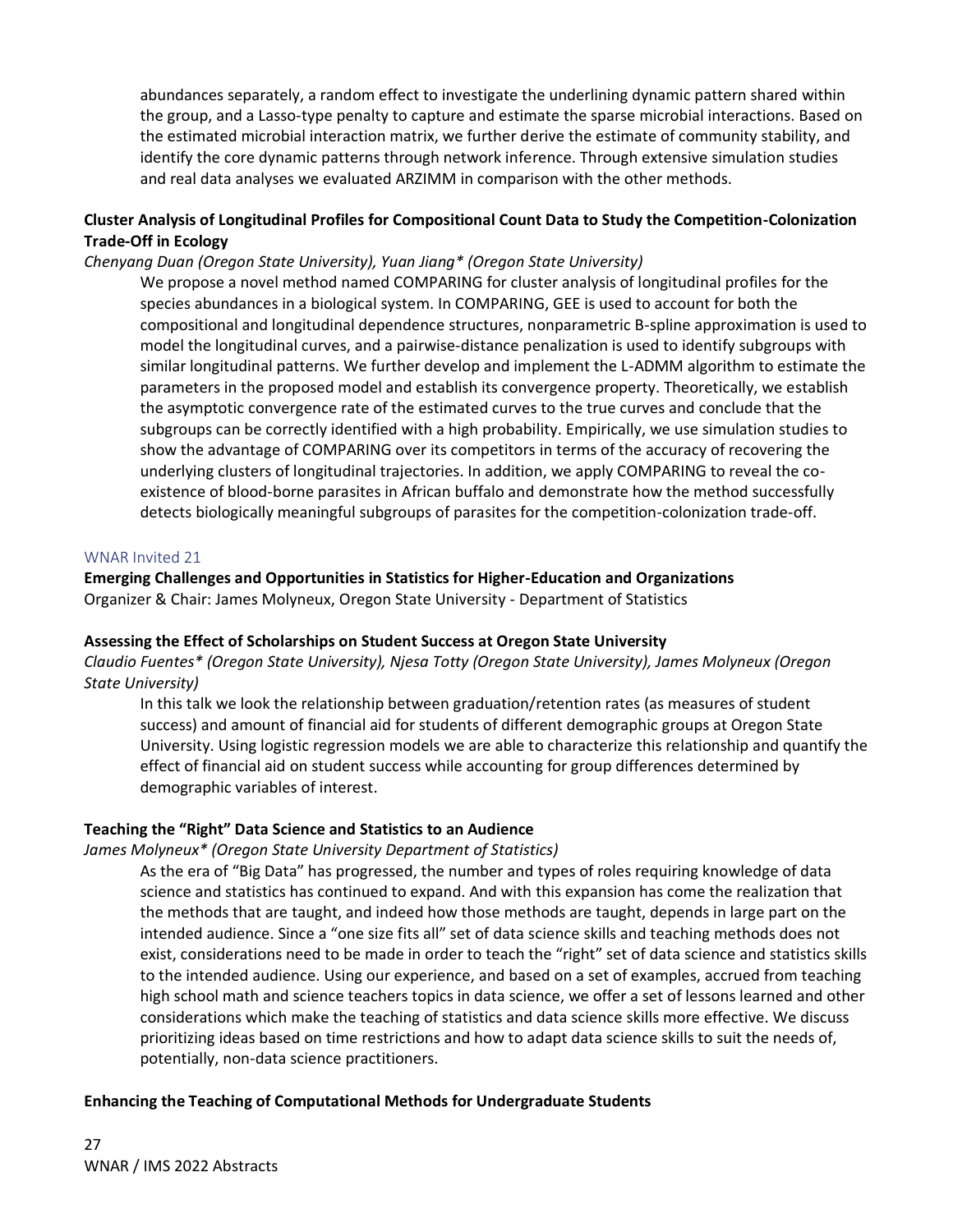# *Njesa Totty\* (Oregon State University), James Molyneux (Oregon State University), Claudio Fuentes (Oregon State University)*

Statistical computing methods are progressively appearing in the textbooks and curricula of courses that introduce undergraduate students to statistical methods. As such, the continual assessment of how these methods are taught and what students should learn is needed. In this talk we address issues surrounding the teaching of simple bootstrap-based methods for hypothesis testing and uncertainty quantification. We discuss the importance of communicating the assumptions behind these methods in order to ensure proper use and enhance the learning experience of students. Through simulation we observe non-trivial differences in their performance when their assumptions are and are not met. These differences further emphasize the importance of discussing these assumptions with students. Therefore, we also discuss an R package, which can be used to introduce undergraduate students to these bootstrap methods, while emphasizing their assumptions.

# **Scaling the Teaching of Statistics and Data Science for Varied Learning Modes**

# *Vik Gopal\* (National University of Singapore)*

"The statistics curriculum today is very different from what it was 20 years ago. It differs in terms of delivery modes, assessment and content. Some of these differences are due to improvements in the technology we have, but many changes are due to the change in expectations of what a practicing statistician or data scientist needs to be able to do. Further changes have been forced upon us by \*that\* virus. One of the biggest challenges I face today is coming up with good assessments, that will not be undermined by Google, Stackoverflow, or collusion. Another challenge is to cater to large classes - large classes that might be physically present, on Zoom, or a combination of these two. Moreover, some classes are delivered through traditional lectures, while others are delivered as "blended" classes. Yet others are meant for self-paced learning. Of necessity, these different learning modes demand custom tools for delivery. Facing these challenges requires quite some deliberation on what to teach, and how to teach it. In this talk, I would like to share my thoughts and ideas about solving some of these challenges and surviving in this fast-paced teaching environment."

# WNAR Invited 22

# **Recent advances in clinical drug development**

Organizer: Ting Ye, University of Washington Chair: Yanyao Yi, Eli Lilly and Company

# **Evaluation of machine learning approaches for estimating individualized treatment regimens for time-toevent outcomes in observational studies**

# *Ilya Lipkovich\* (Eli Lilly), Zbigniew Kadziola (Eli Lilly), Duzhe Wang (Eli Lilly), Douglas Faries (Eli Lilly)*

In this presentation we provide an overview and evaluation of machine learning methods for estimating individualized treatment regimens (ITR) for time-to-event outcomes maximizing restricted mean survival time (RMST) in observational studies with non-randomized treatment assignment. We present extensive simulation studies that closely mimicked real-world data under a set of scenarios representing different degrees of alignment between the observed regimen, which reflects the actual prescribing practice, and the optimal ITR. The simulation results include performance characteristics of the candidate methods in terms of their ability to recover the true optimal ITR and various empirical measures of RMST gain based on the comparison between the estimated ITR and the actual prescribing practice.

# **Application of AI to Clinical Trials**

# *Qi Tang\* (Sanofi)*

AI has made significant inroads into drug discovery with several AI-developed drugs already in the clinical testing stage. However, the adoption of AI in clinical trials is relatively slow due to small data set and stringent regulatory policies. In this talk, we will examine current landscape of application of AI in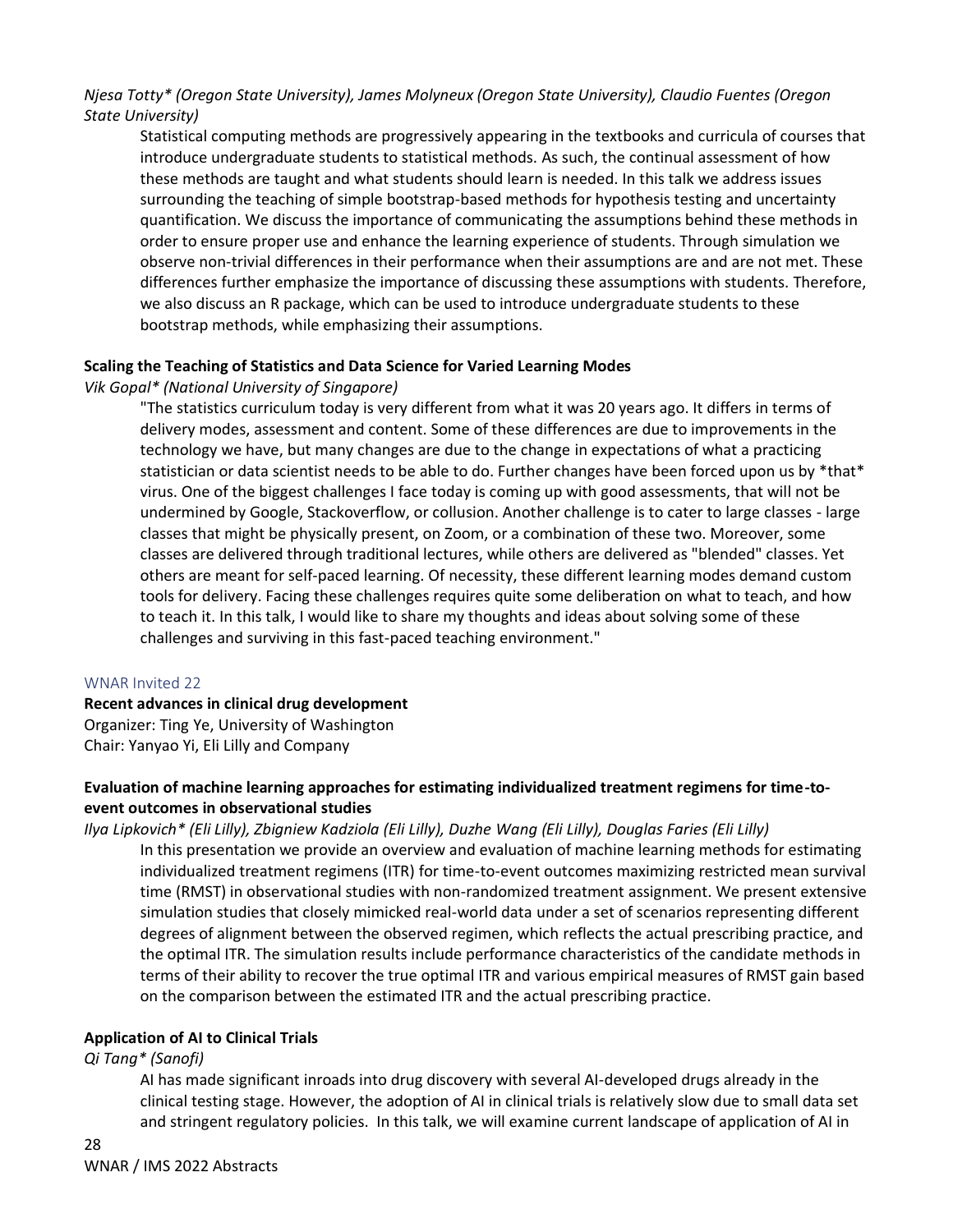clinical trials, highlight potential low hanging fruits and demonstrate a case study for responder identification.

# **Inference on Selected Subgroup: One Subgroup, Two Trials, and Three Evaluations**

*Xinzhou Guo\* (Hong Kong University of Science and Technology), Jianjun Zhou (Yunnan University), Xuming He (University of Michigan)*

When a promising subgroup is identified from an unsuccessful trial with a broad target population, we often need to evaluate and possibly confirm the selected subgroup with a follow-up validation trial. A direct evaluation of the subgroup from the subjects in both trials is not recommended because of the risk of data snooping. An evaluation based solely on the validation trial is free of bias, but does not make full use of the data in the earlier trial. We show that it is possible to utilize data from both trials to improve the efficiency of post-selection subgroup evaluation. In particular, we propose a new resampling-based approach to quantify and remove selection bias and then to perform data combination from both trials for valid and efficient inference on selected subgroup. The proposed method is model-free and asymptotically sharp. We demonstrate the merit of the proposed method by revisiting the panitumumab trial and show how much data combination could help improve efficiency of clinical trials when a promising subgroup is identified post hoc from part of the data.

# **Probability of Study Success (PrSS) assessment based on Bias-adjusted Bayesian Network Meta-Analysis (BaBNMA)**

# *Ying Zhang\* (Eli Lilly), Karen Liu (Eli Lilly), Lei Shen (Eli Lilly), Jingyi Liu (Eli Lilly)*

Drug development is a complex and costly process, and one of the most critical decision is if a compound should move to late-stage clinical trial for registration purpose once the proof of concept study result is available. One big challenge is the effectiveness of the drug is unknown and the treatment effect is not easy to quantify. Bayesian Network Neta-Analysis (BNMA) is commonly used to synthesize relevant data and derive the distribution of multiple treatment effects, which is essential for Probability of Study Success (PrSS) calculation. Then PrSS could be used to facilitate the investment decision. However, selection bias exists since only compounds with promising results from the small study (Ph2) would move to the next development stage (Ph3). The BNMA with selection-bias adjustment has been used to address this issue. A hierarchical model for distribution of the efficacy for a portfolio of compounds was considered, which can serve as the prior distribution. The BaBNMA approach was illustrated via a hypothetical late stage compound where the triggered Go or NO-GO decision making need to be made.

#### WNAR Invited 23

**Novel borrowing approaches using real world data for clinical trials** Organizer & Chair: Herb Pang, Genentech

# **Innovative clinical trial designs with hybrid control: challenges and opportunities**

# *Jiawen Zhu\* (Genentech)*

There has been increasing interest in leveraging existing external control data, especially real world data to augment a clinical trial. In recent years, the quality and availability of real world data have been largely improved. However, information borrowing by directly pooling such external controls with study controls may lead to biased estimates of the treatment effect. A hybrid control approach has been proposed, which allows collection of randomized data, and utilizing external control at the same time. Dynamic borrowing methods under the Bayesian framework have been proposed to better control the false positive error through adaptively down-weighting external control data when the two control sources are different. In the talk, we will review recent method development in the hybrid control space, and discuss opportunities and challenges with examples.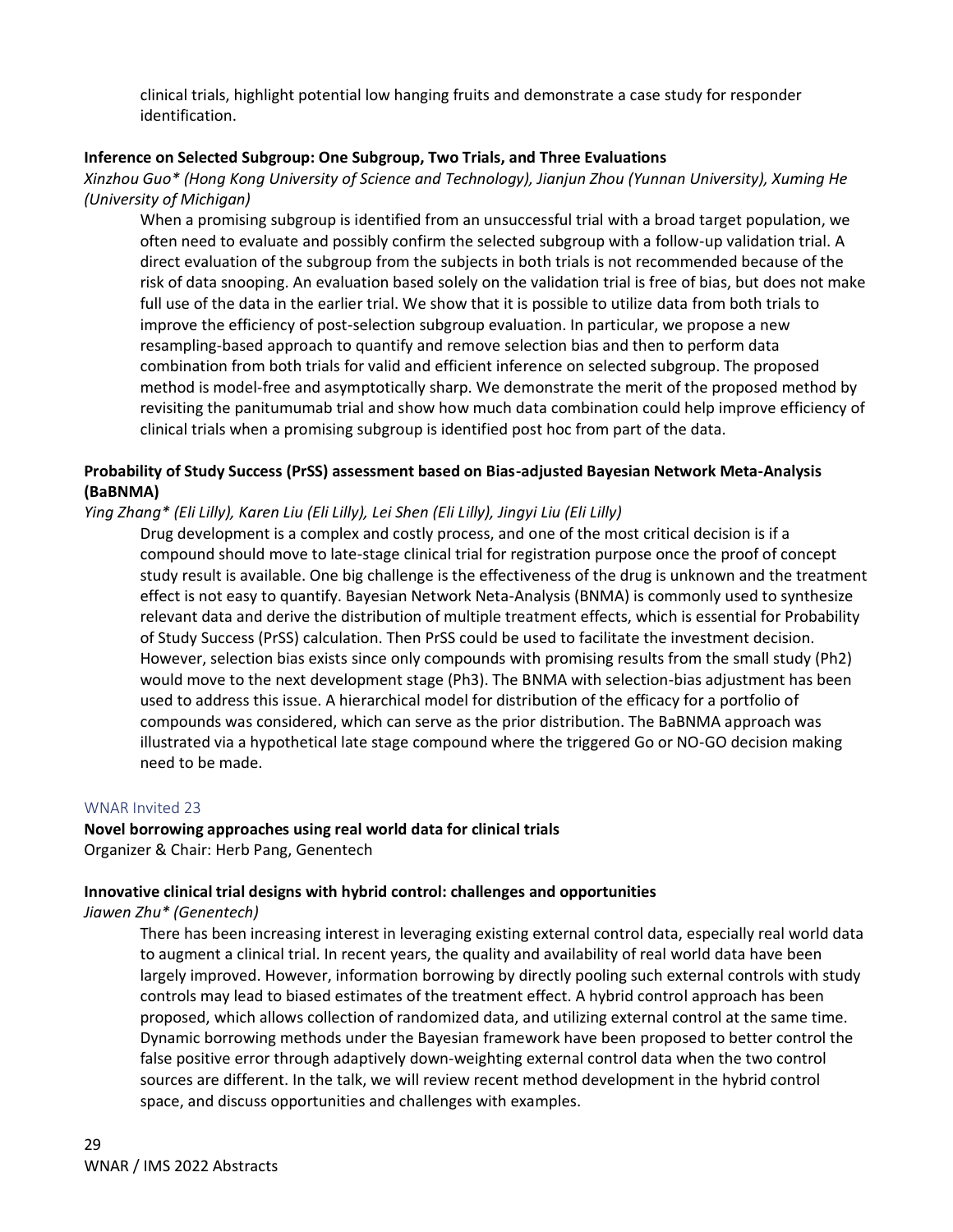# **Evaluation of Statistical Methods for Hybrid External Controls in Clinical Trials**

# *Xiang Zhang\* (CSL Behring)*

Single arm trials supplemented by external control arms have been frequently used for drug development in rare diseases and scenarios where randomization to a control group is unethical/unfeasible. However, the validity of any decision making based on such design depends heavily on the appropriateness and quality of the control arm data. FDA guidance lists multiple biasgenerating concerns with the use of external controls arising from data quality and validity issues. Hybrid control designs, where clinical trials with a treatment group and a small underpowered control group supplemented with external control data, have the potential to address some of these bias concerns. In this presentation we will introduce several methods that could help analyze the data from such hybrid control design and present a simulation study to evaluate the operating characteristics of single and hybrid real-world control methods across the bias-generating scenarios mentioned in FDA guidance.

# **Theory and Application of Integrative Analysis of Randomized Clinical Trials with Real-World Data**

*Xiaofei Wang\* (Duke University), Dasom Lee (NC State University), Shu Yang (NC State University)* In this talk, we exploit the complementing features of randomized clinical trials (RCT) and real world evidence (RWE) to estimate the average treatment effect of the target population. We will review existing methods in conducting integrated analysis of binary, continuous and survival data from RCTs and RWEs. We will then discuss in detail new calibration weighting estimators that are able to calibrate the covariate information between RCTs and RWEs. We will briefly review asymptotic results under mild regularity conditions, and confirm the finite sample performances of the proposed estimators by simulation experiments. In a comparison of existing methods, we illustrate our proposed methods to estimate the effect of adjuvant chemotherapy in early-stage resected non, Asmall-cell lung cancer integrating data from a RCT and the National Cancer Database.

# WNAR Invited 24

# **Statistical modeling, forecasting and optimal designing of patient enrollment under various restrictions in multicenter clinical trials**

Organizer: Mitchell Schepps, University of California, Los Angeles Chair: Weng Kee Wong, University of California, Los Angeles

# **Bayesian Accrual Modeling and Prediction in Multicenter Clinical Trials with Varying Center Activation Times** *Junhao\* Liu (Novartis Pharmaceuticals), Yu Jiang (University of Memphis), Byron Gajewski (University of Kansas Medical Center)*

Investigators who manage multicenter clinical trials need to pay careful attention to patterns of subject accrual, and the prediction of activation time for pending centers is potentially crucial for subject accrual prediction. We propose a Bayesian hierarchical model to predict subject accrual for multicenter clinical trials in which center activation times vary. We define center activation time as the time at which a center can begin enrolling patients in the trial. The difference in activation times between centers is assumed to follow an exponential distribution, and the model of subject accrual integrates prior information for the study with actual enrollment progress. We apply our proposed Bayesian multicenter accrual model to two multicenter clinical studies. In summary, the Bayesian multicenter accrual model provides a prediction of subject accrual while accounting for both center- and individual patient-level variation.

# **Multiple-objective metaheuristic optimization algorithms for complex clinical trial enrollment designs.**

*Mitchell Schepps\* (UCLA Department of Biostatistics, Los Angeles, CA), Weng Kee Wong, Los Angeles, CA (UCLA Department of Biostatistics), Matt Austin (Center for Design and Analysis, Amgen Inc. Thousand Oaks, CA), Vladimir Anisimov (Center for Design and Analysis, Amgen Ltd., London, UK)*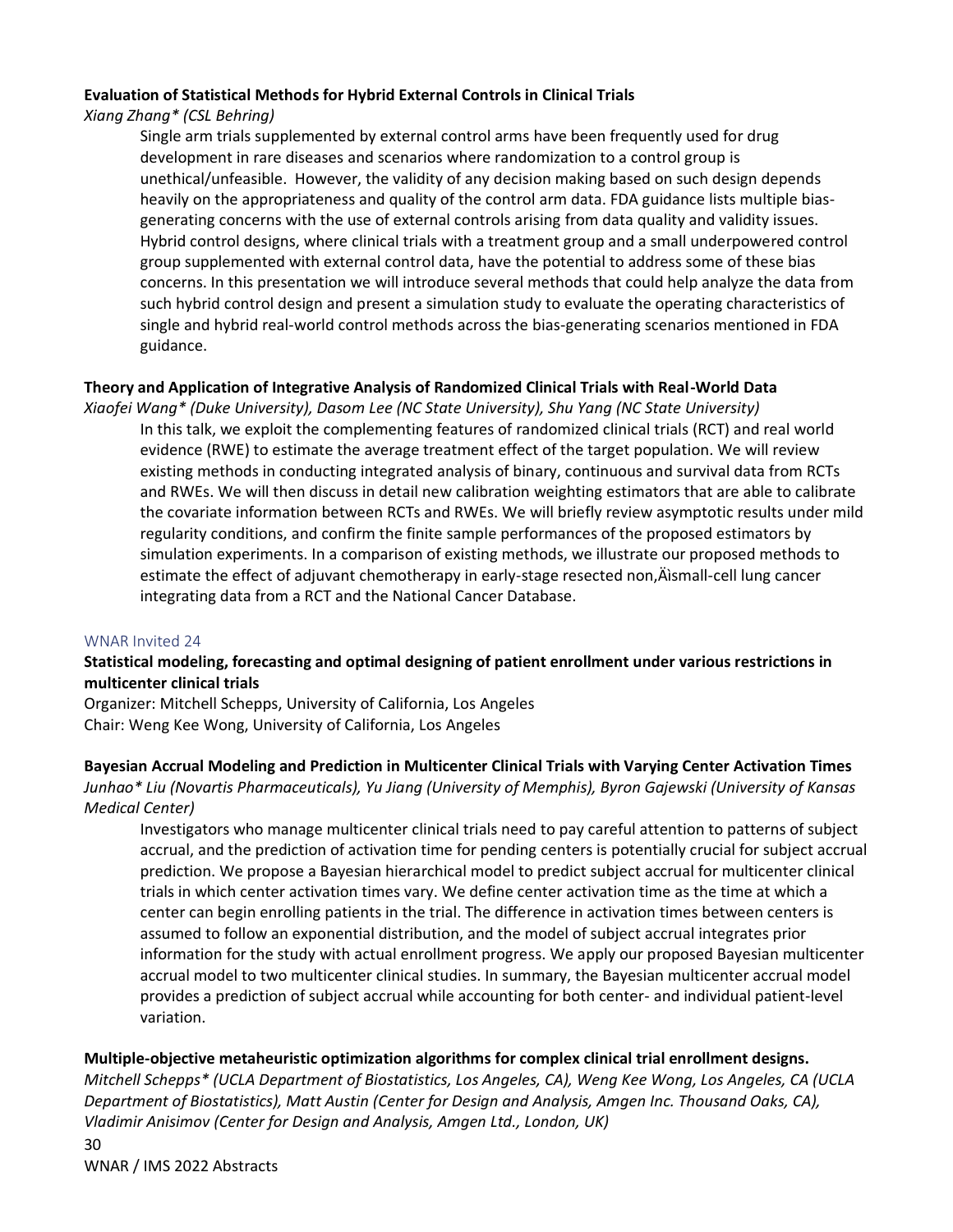Multi-center Clinical trials enroll a large number of participants from multiple centers and frequently they may not meet the target number on time due to a myriad of administrative, cost and unanticipated issues. Some attempts have been used to formalize enrollment strategies using a statistical model and optimization techniques. The Poisson-Gamma mixture regression model is a popular statistical tool to predict and track enrollment rate, and make inference. For multi-center trials conducted globally, the optimization problem is much more complex, and may include multiple objectives and nonlinear constraints that arise from physical, political or budgetary considerations, and additional practical limits imposed by the various centers in different countries. Standard optimization techniques and mathematical programming methods do not usually work well for solving such large complex optimization problems. Nature-inspired metaheuristic algorithms have emerged as a powerful and dominating optimization tools in computer science and engineering to solve complex and highdimensional optimization problems.

**Statistical modeling of restricted enrollment and optimal cost-efficient design in multicenter clinical trials** *Vladimir Anisimov\* (Data Science, Center for Design & Analysis, Amgen Ltd., London, UK), Matthew Austin (Data Science, Center for Design & Analysis, Amgen Inc., Thousand Oaks, CA, USA)*

Design and forecasting patient enrollment are among the greatest challenges that clinical research enterprises face today. The talk is describing the innovative developments in the statistical methodology for modeling and forecasting patient enrollment. The underlying technique uses a Poisson-gamma model developed by Anisimov & Fedorov. New analytic techniques for modeling country enrollment process by a Poisson-gamma process with aggregated parameters and for modeling enrollment under some restrictions (caps on enrollment in countries) are developed. Some discussion on using historic data to improve the prediction of enrollment in the new trials is provided. These results are used for solving the problem of optimal cost-efficient enrollment design: find an optimal allocation of sites/countries that minimizes the global trial cost given that the probability to reach an enrollment target in time is no less than some prescribed probability. Different techniques to find an optimal solution for high dimensional optimization problem for the cases of unrestricted and restricted enrollment and for a small and large number of countries are discussed.

### **Optimal design of experiments with the observation censoring driven by random enrollment of subjects** *Xiaoqiang Xue\* (Syneos Health), Valerii Fedorov*

In the typical clinical trials the subject arrival times can be modeled as the outcomes of a point process. Subsequently the follow-up times can be viewed as random variables and they become known only after trial completion. Thus the information that is gained depends on the sample size (number of subjects), enrollment process and random follow up times (specific for each subject). We present results for proportional hazard model that follows from optimal design theory and illuminate them with numerical examples.

# WNAR Invited 25

# **What's new in spatial statistics?**

Organizer & Chair: Weining Shen, University of California, Irvine

# **BAMDT: Bayesian Additive Partial Multivariate Decision Trees for Nonparametric Regression**

*Zhao Tang Luo (Texas A&M University), Huiyan Sang\* (Texas A&M University), Bani Mallick (Texas A&M University)*

Bayesian additive regression trees (BART) have gained great popularity as a flexible nonparametric function estimation and modeling tool. In this work, we develop a new class of Bayesian additive multivariate decision tree models that combine univariate split rules for handling possibly high dimensional features without known multivariate structures and novel multivariate split rules for features with multivariate structures in each weak learner. The proposed multivariate split rules are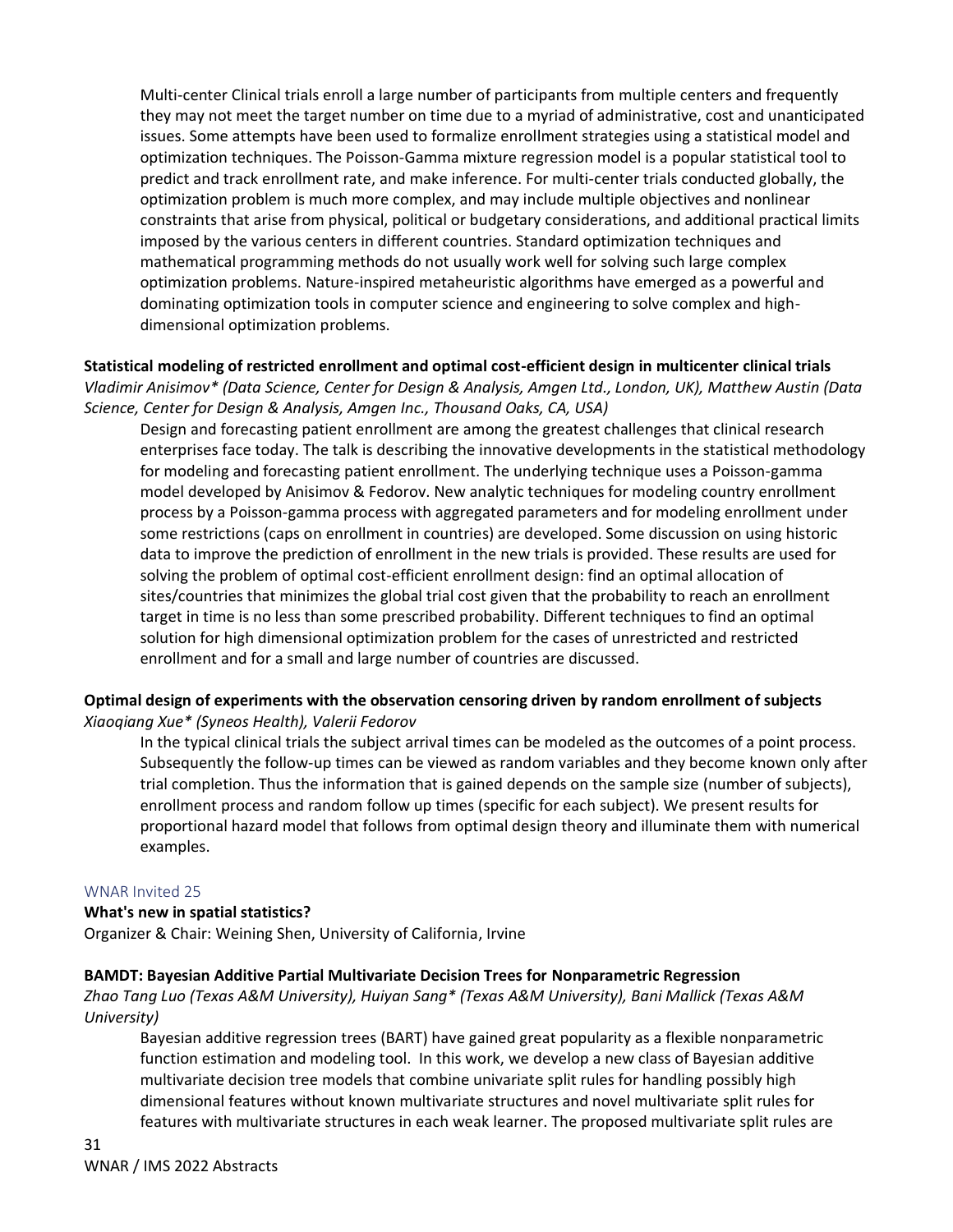built upon a stochastic bipartition model to achieve highly flexible nonlinear decision boundaries on manifold feature spaces while enabling efficient dimension reduction computations. We demonstrate the superior performance of the proposed method over BART and Gaussian process regression models using simulation data and a Sacramento housing price data set.

### **Mapping the Prevalence of Demographic and Health Indicators Using Household Surveys**

*Geir-Arne Fuglstad (Norwegian University of Science and Technology), Zehang Li\* (University of California, Santa Cruz), Jon Wakefield (University of Washington)*

The emerging need for subnational estimation of demographic and health indicators in low- and middleincome countries (LMICs) is driving a move from design-based methods to spatial and spatio-temporal approaches. The latter are model-based and over- come data sparsity by borrowing strength across space, time and covariates and can, in principle, be leveraged to create yearly fine-scale pixel level maps based on household surveys. However, typical implementations of the model-based approaches do not fully acknowledge the complex survey design, and do not enjoy the theoretical consistency of designbased approaches. We describe how spatial and spatio-temporal methods are currently used for small area estimation in the context of LMICs, highlight the key challenges that need to be overcome, and discuss a new approach, which is methodologically closer in spirit to small area estimation. The main discussion points are demonstrated through case studies using Demographic and Health Surveys (DHS) in Malawi.

# **Semi-parametric estimation of spatially indexed probability densities with application to regional soil erosion assessment**

#### *Zhengyuan Zhu\* (Iowa State University)*

Local erosion distribution within small watershed is important for erosion management, yet difficult to obtain without costly field work at targeted location. Adopting recent development in analyzing probability density objects utilizing the Wasserstein space, we transform local erosion distributions to squared integrable trajectories, basis expansion of which further isolate spatial structure into multivariate random fields that can be handled by existing geostatistics tools with some generalization, enabling flexible modeling and prediction of these spatially distributed distribution objects. Simulation suggests that the proposed method performs comparably to parametric methods based on correct models, and outperforms conventional approaches when there is model misspecification. Over Shaanxi province of China, based on existing limited survey data, detailed local erosion profile is obtained conditioning on local land use type and covariates derived from digital elevation model.

#### WNAR Invited 26

# **New Developments of Bayesian modeling and applications**

Organizer & Chair: Hsin-Hsiung Huang, University of Central Florida

# **Sparse Bayesian Matrix-variate Regression with High-dimensional Binary Response Data**

*Hsin-Hsiung Huang\* (University of Central Florida), Shao-Hsuan Wang (National Central University), Qing He (University of Central Florida), Charles Harrison (University of Central Florida), Teng Zhang (University of Central Florida), Jie Yang (University of Illinois Chicago)*

We propose a Bayesian generalized linear models for matrix-valued covariates data with shrinkage priors for estimation and variable selection in high-dimensional settings where the dimensions of the covariates increase as the sample size increases. This study is motivated by extending Bayesian approaches in a classical multivariate linear model. The proposed estimation can be applied to classifying matrix data such as images. We show that the proposed model achieves strong posterior consistency when the dimension grows at a sub-exponential rate with the sample size. Furthermore, we quantify the posterior contraction rate at which the posterior shrinks around the true regression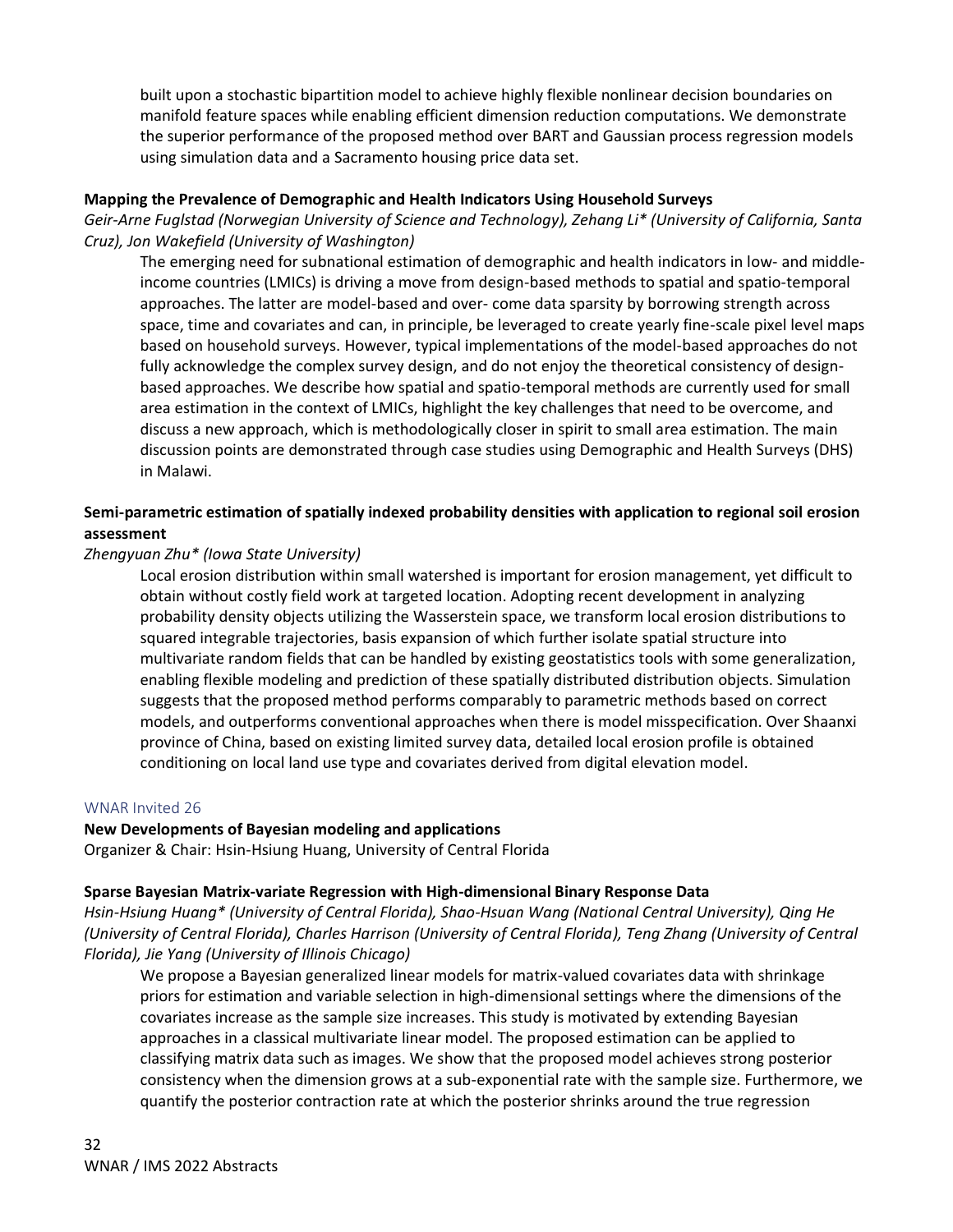coefficients. Simulation studies and an application to Electroencephalography and Leucorrhea data show the superior performance of the proposed method over the existing approaches.

# **Analyzing Zero-inflated Data**

# *Jie Yang\* (University of Illinois at Chicago)*

Count data with a large portion of zeros arise naturally in many scientific disciplines, including security, insurance, health care, microbiome, and more. When conducting one-sample Kolmogorov-Smirnov (KS) test for count data, the estimated p-value is biased due to plugging in sample estimates of unknown parameters. As a consequence, the result of a KS test could be too conservative. In the newly developed R package iZID for zero-inflated count data, we use bootstrapped Monte Carlo estimates to overcome the bias issue in estimating p-values, as well as bootstrapped likelihood ratio tests for zero-inflated model selection. Our package also provides miscellaneous functions to simulate zero-inflated count data and calculate maximum likelihood estimates of unknown parameters. Compared with other R packages available so far, our package covers more types of zero-inflated distributions and provides adjusted pvalue estimates after incorporating the influence of unknown model parameters.

# **Ultra-high Dimensional Bayesian Matrix-variate logistic regression Variable Selection**

# *Shao-Hsuan Wang\* (National Central University, Taiwan)*

We propose a Bayesian generalized linear model for matrix-valued covariates data with shrinkage priors for estimation and variable selection in high-dimensional settings where the dimensions of the covariates increase as the sample size increases. This study is motivated by extending Bayesian approaches in a classical multivariate linear model. The proposed estimation can be applied to classifying matrix data such as images. We show that the proposed model achieves strong posterior consistency when the dimension grows at a subexponential rate with the sample size. Furthermore, we quantify the posterior contraction rate at which the posterior shrinks around the true regression coefficients. Simulation studies and an application to Electroencephalography and Leucorrhea data show the superior performance of the proposed method over the existing approaches.

# **Robust Regularized Low-Rank Matrix Models**

# *Teng Zhang\* (University of Central Florida)*

While matrix variate regression models have been studied in many existing works, classical statistical and computational methods for the analysis of the regression coefficient estimation are highly affected by high dimensional and noisy matrix-valued predictors. To address these issues, this paper proposes a framework of matrix variate regression models based on a rank constraint, vector regularization (e.g., sparsity), and a general loss function with three special cases considered: ordinary matrix regression, robust matrix regression, and matrix logistic regression. We also propose an alternating projected gradient descent algorithm. Our theoretical analysis can be applied to general optimization problems on manifolds with bounded curvature and can be considered an important technical contribution to this work. We validate the proposed method through simulation studies and real image data examples.

# WNAR Invited 27

# **The New England Journal of Statistics in Data Science (NEJSDS) Invited Papers on Innovative Clinical Trial Designs**

Organizer & Chair: Colin Wu, National Heart, Lung and Blood Institute, National Institutes of Health

# **Flexible Conditional Borrowing Approaches for Leveraging Historical Data in the Bayesian Design of Superiority Trials**

*Wenlin Yuan (University of Connecticut), Ming-Hui Chen\* (University of Connecticut), John Zhong (REGENXBIO Inc.)*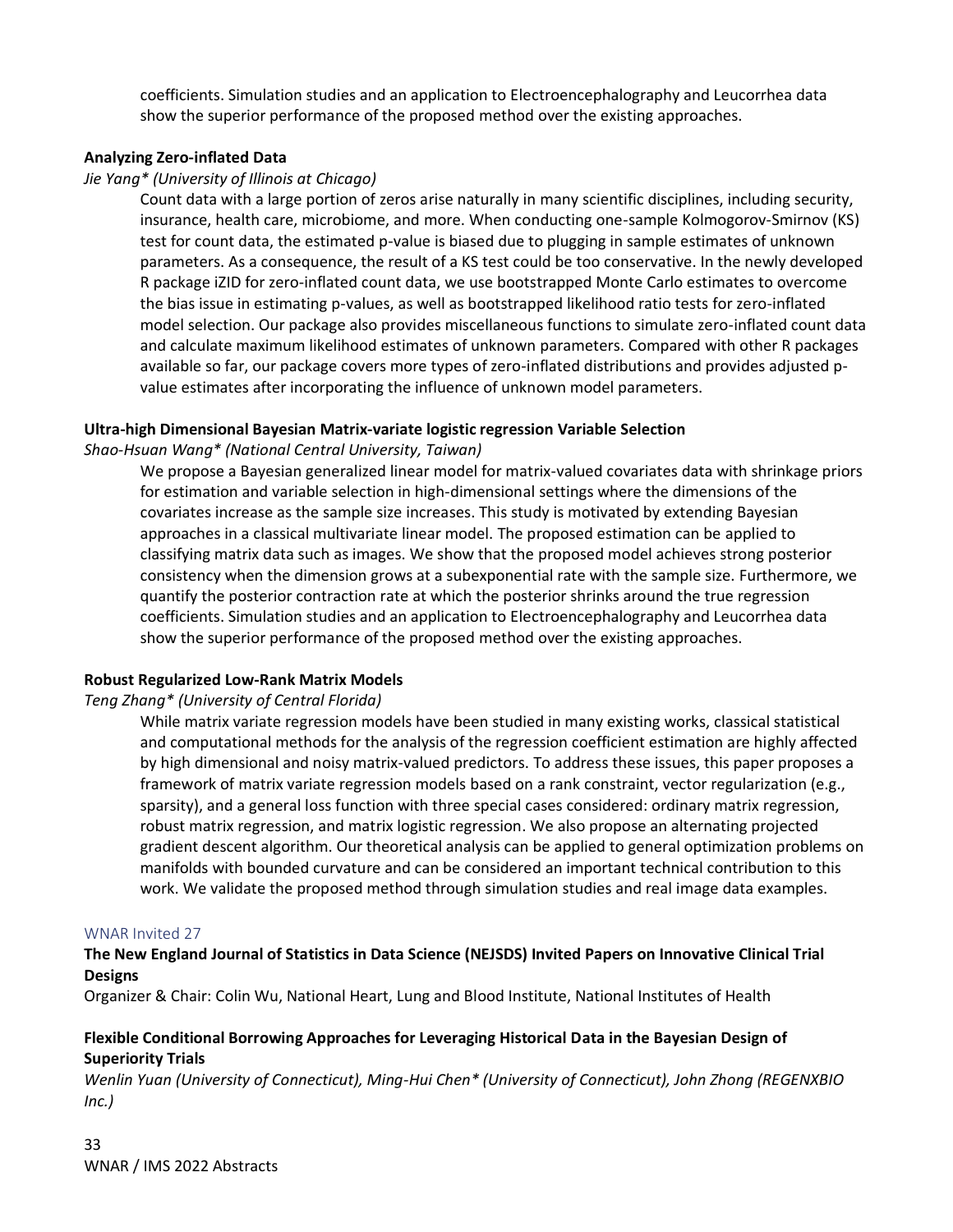In this paper, we consider the Bayesian design of a randomized, double-blind, placebo-controlled superiority clinical trial. To leverage multiple historical data sets to augment the placebo-controlled arm, we develop three conditional borrowing approaches built upon the borrowing-by-parts prior, the hierarchical prior, and the robust mixture prior. The operating characteristics of the conditional borrowing approaches are examined. Extensive simulation studies are carried out to empirically demonstrate the superiority of the conditional borrowing approaches over the unconditional borrowing or no-borrowing approaches in terms of controlling type I error, maintaining good power, having a large ``sweet-spot" region, minimizing bias, and reducing the mean squared error of the posterior estimate of the mean parameter of the placebo-controlled arm. Computational algorithms are also developed for calculating the Bayesian type I error and power as well as the corresponding simulation errors.

**A Novel Design for Establishing Mixed Chimerism and Dose-finding in Transplantation and Cancer Trials** *Jiying Zou (Stanford University), John Tamaresis (Stanford University), Robert Lowsky (Stanford University), Ying Lu\* (Stanford University)*

The main limitations to successful and safe organ transplantation are immune-mediated graft rejection and medical comorbidities induced by the combination of immune suppression (IS) medications taken by the recipient to deter rejection. a single very low dose of total body irradiation (svldTBI) that conditioning the recipient may result in mixed chimerism to support IS drug tapering, minimization, and cessation while maintaining normal graft function. We propose a modified probability interval (mPI) design for finding the biologically optimal dose. We also propose a novel 3+3 rule-based heuristic doseselection algorithm for fair comparison. Our simulation studies show that the mPI design values safety over efficacy and outperforms other designs in both dose selection and subject assignment. Software to implement the mPI design is freely available. We demonstrate these advantages by implementing the design to find the biologically optimal dose of svldTBI for an immune tolerance conditioning regimen that is applied to achieve mixed chimerism in patients receiving an organ graft and can also implement to phase I cancer trials.

# **A Unified Decision Framework for Phase I Dose-Finding Designs**

*Yunshan Duan (UT Austin), Shijie Yuan (Cytel Inc), Yuan Ji\* (University of Chicago), Peter Mueller (UT Austin)* The purpose of a phase I dose-finding clinical trial is to investigate the toxicity profiles of various doses for a new drug and identify the maximum tolerated dose. Over the past three decades, various dosefinding designs have been proposed and discussed, including conventional model-based designs, new model-based designs using toxicity probability intervals, and rule-based designs. We present a simple decision framework that can generate several popular designs as special cases. We show that these designs share common elements under the framework, such as the same likelihood function, the use of loss functions, and the nature of the optimal decisions as Bayes rules. They differ mostly in the choice of the prior distributions. We present theoretical results on the decision framework and its link to specific and popular designs like mTPI, BOIN, and CRM. These results provide useful insights into the designs and their underlying assumptions, and convey information to help practitioners select an appropriate design.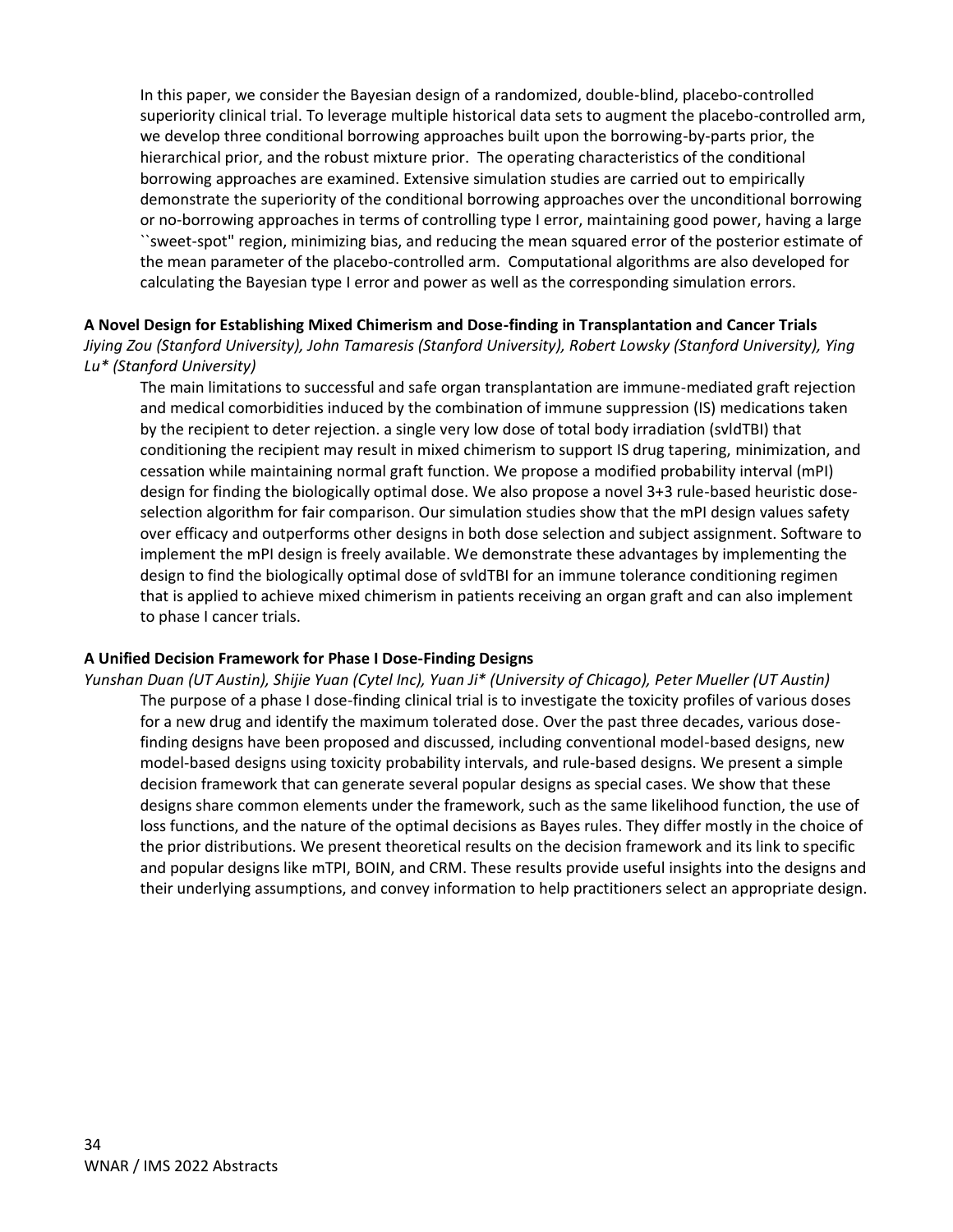# Contributed Sessions

#### Contributed 1

#### **Doubly robust criterion for marginal structural models**

#### *Takamichi Baba\* (The Graduate University for Advanced Studies/Shionogi & Co., Ltd.)*

The semiparametric estimation approach, which includes inverse-probability-weighted and doubly robust estimation using propensity scores, is a standard tool for marginal structural models used in causal inference, and it is rapidly being extended in various directions. On the other hand, although model selection is indispensable in statistical analysis, an information criterion for selecting an appropriate marginal structure has just started to be developed. In this presentation, we derive an Akaike information type of criterion on the basis of the original definition of the information criterion. Here, we define a risk function based on the Kullback-Leibler divergence as the cornerstone of the information criterion and treat a general causal inference model that is not necessarily a linear one. In light of the fact that this field attaches importance to doubly robust estimation, which allows either the model of the assignment variable or the model of the outcome variable to be wrong, we make the information criterion itself doubly robust so that either one can be wrong and it will still be a mathematically valid criterion.

#### **SURE theory in propensity score analysis**

#### *Yoshiyuki Ninomiya\* (The Institute of Statistical Mathematics)*

In the long-term hot methods of propensity score analysis and sparse estimation, we develop the information criterion, a basic tool of statistical analysis, for determining the regularization parameters needed in variable selection. For Gaussian distribution-based causal inference models, we extend Stein's unbiased risk estimation (SURE) theory, which leads to a generalized Cp criterion that has almost no weakness in conventional sparse estimation, and derive an inverse-probability-weighted sparse estimation version of the criterion without resorting to asymptotics. Numerical experiments compare the proposed criterion with the existing criterion derived from a formal argument, and verify that the proposed criterion is superior in almost all cases, that the difference is not negligible in many cases, and that the results of variable selection differ significantly. Real data analysis confirms that the difference between variable selection and estimation by these criteria is actually large.

# **Robust univariate network meta-analysis without knowledge of within-study correlations: application to primary open-angle glaucoma**

# *Yu-Lun Liu\* (University of Texas Southwestern Medical Center), Bingyu Zhang (University of Pennsylvania), Yong Chen (University of Pennsylvania)*

Network meta-analysis is an extension of conventional pairwise meta-analysis, and allows the synthesis of the relative effects from multiple interventions in a single analysis. Despite the increasing popularity of network meta-analysis in the field of comparative effectiveness research, it comes with additional limitations and challenges, especially with respect to the reporting bias and the unknown within-study correlations. Specifically, the within-study correlations among treatment comparisons are rarely reported in published literatures. Results indicate that ignoring such correlations when evaluating the pooled treatment effects can be misleading. To deal with this issue, we propose a composite likelihoodbased approach that only need to specify marginal model, while allowing the unavailable within-study correlations among treatment comparisons. This proposed method can yield valid statistical inference, even in the setting of that the model is misspecified for correlations. This approach can substantially reduce computational burden. Our approach is motivated by and applied to a network meta-analysis of primary open-angle glaucoma.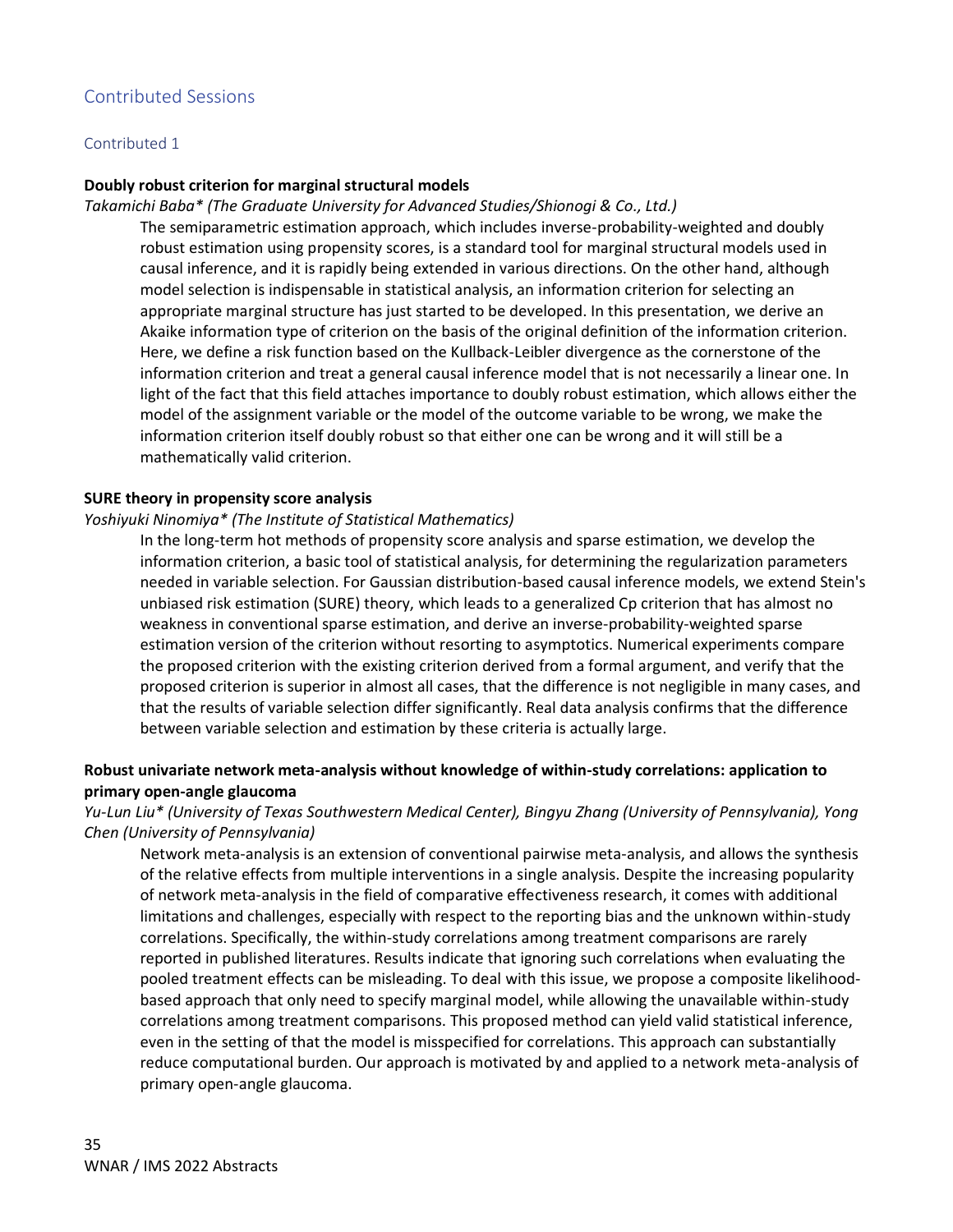# **Approximate maximum likelihood estimation of the mixture cure model from aggregated data**

*John Rice\* (Colorado School of Public Health), Thomas Siebelink (Colorado School of Public Health)*

Research into vaccine hesitancy is a critical component of the public health enterprise, as rates of communicable diseases that are preventable by routine childhood immunization have been increasing in recent years. It is therefore important to estimate proportions of , A unever-vaccinators, A ù in various subgroups of the population in order to successfully target interventions to improve childhood vaccination rates. However, it is sometimes difficult to obtain individual patient data (IPD) to perform the appropriate time-to-event analyses: state-level immunization information services may only be willing to share aggregated data with researchers. We propose statistical methodology for the analysis of aggregated survival data that can accommodate a cured fraction based on an approximation of the mixture cure model log-likelihood function relying only on summary statistics. We also propose a method to aid in deciding whether the approximation will be adequate, based on Kaplan-Meier estimates of the censoring distribution. We expect these methods to be applicable when there is interest in fitting cure models but where data privacy issues prevent sharing of IPD with researchers.

### **A Weighted Jackknife Approach Utilizing Linear Model-Based Estimators for Clustered Data**

*Ruofei Du\* (University of Arkansas for Medical Sciences), Ye jin Choi (Ohio State University), Ji-Hyun Lee (University of Florida), Songthip Ounpraseuth (University of Arkansas for Medical Sciences), Zhuopei Hu (University of Arkansas for Medical Sciences)*

For analyzing cluster randomized trials (CRTs), standard statistical analysis methods (e.g. linear mixedeffects modeling) require the assumption that the number of clusters is sufficiently large. However, such assumption often cannot be satisfied for real-world studies. Additionally, it is common to observe heterogeneity across the clusters, which leads to less stable statistical inference by a routinely applied method. The small number of clusters combined with cluster level heterogeneity poses a great challenge for the data analysis. We propose a weighted delete-one-cluster Jackknife-based framework utilizing ordinary least squares estimator or generalized least squares estimator to address the concerns. In this scheme, a cluster affected by the heterogeneity is weighted appropriately in estimating the liner combination of the outcome means of study conditions. Compared to some existing representative methods, our simulation studies demonstrated the proposed framework has good operating characteristics with respect to the mean squared error of the estimates and statistical power in testing the difference of the outcome means of conditions.

#### Contributed 2

#### **Comparing Confidence Distributions in Meta-Analysis**

*Brinley N. Zabriskie\* (Brigham Young University), Travis Andersen (Brigham Young University)*

Confidence distributions (CDs), which provide evidence across all levels of significance, are receiving increasing attention, especially in meta-analysis. Meta-analyses allow independent study results to be combined to produce one overall conclusion and are particularly useful in public health and medicine. Several CD approaches for meta-analysis exist, and their relative performance can be assessed via a simulation study. However, only traditional metrics, such as the average coverage of 95% confidence intervals, have been used to measure performances. Clearly, having to choose a significance level in order to evaluate the performance of a CD, where a main benefit is not having to select a significance level, is less than ideal. Here, we develop new metrics to summarize a CD's performance without the need to pre-specify a significance level.

#### **A Two-Stage Decision Making Approach for Safety Studies**

#### *Jessica Kim\* (FDA), Zhipeng Huang (FDA)*

For safety studies, two types of hypothesis testing are considered: detecting a safety signal and ruling out a safety concern. Under the detecting framework, statistical non-significance is often confused with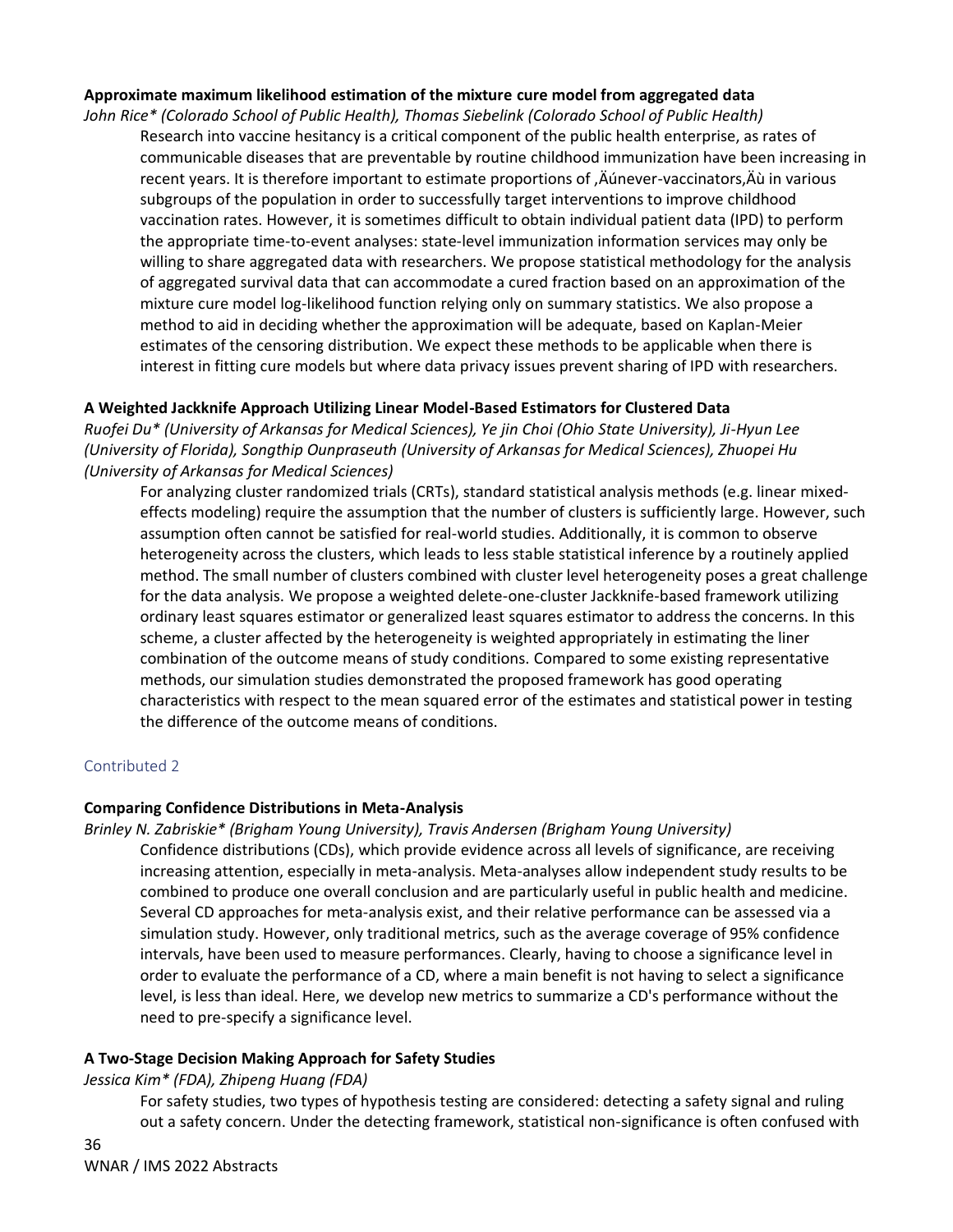the conclusion that there is no safety concern. Such a conclusion could be problematic in the presence of low study power or large variability. Under the ruling out framework, determining clinically meaningful margin and larger study size being required could also be some challenges compared to the detecting framework. To overcome such interpretation issues, we propose a Two-Stage Decision-Making (TSDM) approach for safety studies. The proposed TSDM is an adaptive group sequential design that incorporates both detecting a safety signal and ruling out safety concerns into a single study design to increase the probability of making a definite decision. We assess the proposed TSDM approach by conducting Monte Carlo simulations and investigated properties such as operational type I error rate, overall study power based on analytical approximations, overall probability of making a decision, and required sample sizes.

# **Using functional principal component analysis (fpca) to quantify "active" versus "inactive" sitting patterns derived from wearable sensors**

*Rong Zablocki\* (University of California, San Diego), Sheri Hartman (University of California, San Diego), Lindsay Dillon (University of California, San Diego), Loki Natarajan (University of California, San Diego)*

ActiGraph and ActivPAL are commonly used accelerometers. Typically, the ActiGraph is worn at the waist to measure physical activity (PA) and the ActivPAL is worn on the thigh to measure posture. Applying either device alone limits the assessment of true sedentary behavior. The current study overlays both devices time-matched simultaneously to inspect the pattern and variation of subjects' activity while sitting. We hypothesize that those who register more "active" sitting patterns (i.e., higher levels of ActiGraph accelerations) will exhibit better metabolic health than those with "inactive" sitting patterns. We implement a multilevel fpca on 314 post-menopausal women to summarize activity via vector magnitude (VM) from ActiGraph at minute-level within sitting bouts from ActivPAL. VM captures movement acceleration, thus is a measure of PA. Initial analyses showed that over 90% of the subject level variation in VM is loaded on the first 3 principal components, thus dramatically reducing the dimensions from the original minute-level scale. The component scores quantify individuals' activity during sitting bouts, which may differentially impact health outcomes.

# **Nearest-Neighbor Geostatistical Models for Non-Gaussian Data**

*Xiaotian Zheng\* (University of California Santa Cruz), Athanasios Kottas (University of California Santa Cruz), Bruno Sansó (University of California Santa Cruz)*

We develop a class of nearest-neighbor geostatistical models for non-Gaussian data that provides flexibility and scalability. The model is defined on a directed acyclic graph through a weighted combination of first-order spatially varying conditional densities, for each one of a given number of neighbors. It is then extended to a proper spatial process, referred to as the nearest-neighbor mixture transition distribution process (NNMP). We provide conditions to construct general NNMP models with pre-specified stationary marginal distributions. We also establish lower bounds for the resulting strength of the tail dependence, demonstrating the flexibility of NNMPs to quantify multivariate dependence using a bivariate distribution specification. We formulate a Bayesian hierarchical model, focusing on spatially dependent weights. NNMPs lay out a new computational approach to handling spatial data sets, leveraging a mixture model structure to avoid computational issues that arise from large matrix operations. We illustrate the benefits of the NNMP framework using synthetic data examples as well as analyzing sea surface temperature observations from the Mediterranean Sea.

# **Latent trait shared-parameter mixed-models for missing ordinal ecological momentary assessment data** *John Cursio\* (The University of Chicago)*

A shared parameter model for longitudinal ordinal data collected by ecological momentary assessment (EMA) with missing responses is presented. Mood outcomes collected using EMA were reported by high school students over a period of one week. In this approach, a latent trait representing the responsiveness of subjects is estimated in an item response theory (IRT) sub-model and used as a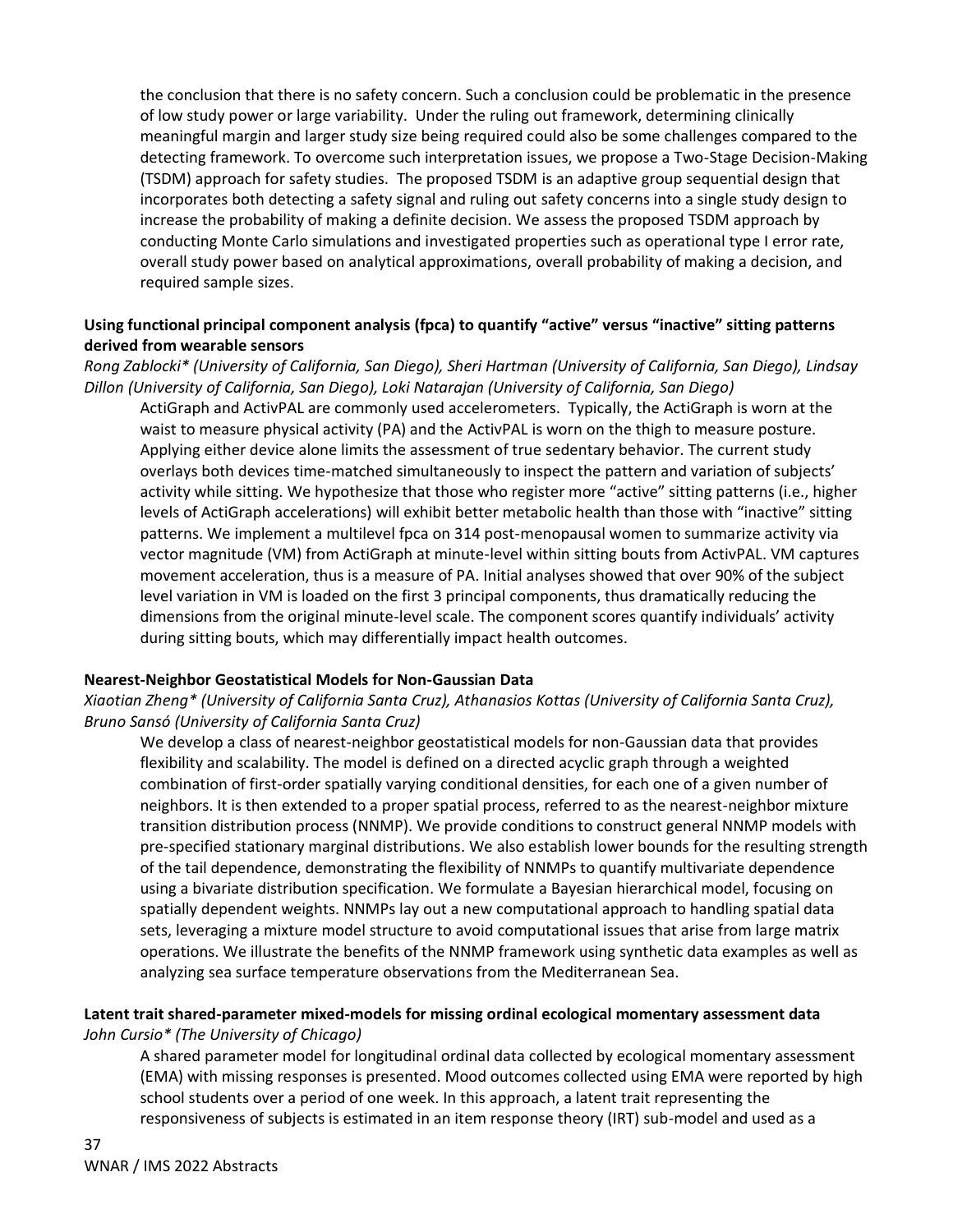covariate in a sub-model for bivariate ordinal mood outcomes. Both likelihood-based and Bayesianbased estimation are shown using statistical software. In the full shared-parameter model, the latent trait of responsiveness is a significant predictor of two mood outcomes, with higher levels of responsiveness associated with improved moods. The full model offers an advantage over missing at random approaches previously used with longitudinal ordinal data containing missing outcomes.

### Contributed 3

### **Modeling Sparse Data Using MLE with Applications to Microbiome Data**

*Dr. Hani Aldirawi\* (California State University San Bernardino), Dr. Jie Yang (University of Illinois at Chicago)* Modeling sparse data such as microbiome and transcriptomics (RNA-seq) data is very challenging due to the exceeded number of zeros and skewness of the distribution. Many probabilistic models have been used for modeling sparse data, including Poisson, negative binomial, zero-inflated Poisson, and zeroinflated negative binomial models. One way to identify the most appropriate probabilistic models for zero-inflated or hurdle models is based on the p-value of the Kolmogorov-Smirnov test. The main challenge for identifying the probabilistic model is that the model parameters are typically unknown in practice. We derive the maximum likelihood estimator for a general class of zero-inflated and hurdle models. We also derive the corresponding Fisher information matrices for exploring the estimator's asymptotic properties. We include new probabilistic models such as zero-inflated beta binomial and zero-inflated beta negative binomial models. Our application to microbiome data shows that our new models are more appropriate for modeling microbiome data than commonly used models in the literature.

### **Caution When Inferring the Effect Direction in the Presence of Pleiotropy**

#### *Sharon Lutz\* (Harvard Medical School)*

In genetic association studies, Mendelian Randomization (MR) has gained in popularity as a concept to assess the causal relationship between two phenotypes. The MR Steiger approach has been proposed as a tool that can infer the causal direction between two phenotypes. Through simulation studies, we extend previous work to examine the ability of the MR Steiger approach to correctly determine the effect direction in the presence of pleiotropy, measurement error, and unmeasured confounding. In addition, we examined the performance of these approaches when there is a longitudinal causal relationship between the two phenotypes, under weak instrument variables, and differing distributions for the phenotypes (binary, Poisson, etc). We also applied the MR Steiger method to the COPDGene study, a case-control study of Chronic Obstructive Pulmonary Disease (COPD) in current and former smokers, to examine the role of smoking on lung function in the presence of pleiotropy and measurement error.

#### **Large scale single-cell multi-sample multi-condition data integration using scMerge2**

*Yingxin Lin\* (The University of Sydney), Adam Chan (The University of Sydney), Ellis Patrick (The University of Sydney), Jean Yang (The University of Sydney)*

Single-cell profiling such as single-cell RNA-seq have enabled unprecedented insight into the cell identity and functions. The recent emergence of multi-condition multi-sample single-cell large cohort studies allows researchers to investigate different cell states from the same cell type. Effective integration of multiple large cohort studies promises biological insights of cells under different conditions that can not be uncovered with individual study. Here, we present scMerge2, a scalable algorithm that allows data integration of large-scale multi-sample multi-condition studies for various single-cell technologies. Leveraging pseudo-bulk for factor analysis of stably expressed genes and pseudoreplicates, scMerge2 is able to integrate ~200k cells and ~10k genes within an hour. Using a large COVID-19 scRNA-seq data collection with >3 millions cells from >1k samples of ~20 studies globally, we demonstrate that scMerge2 enables large cohort data integration and reveals distinct cell states of COVID-19 patients with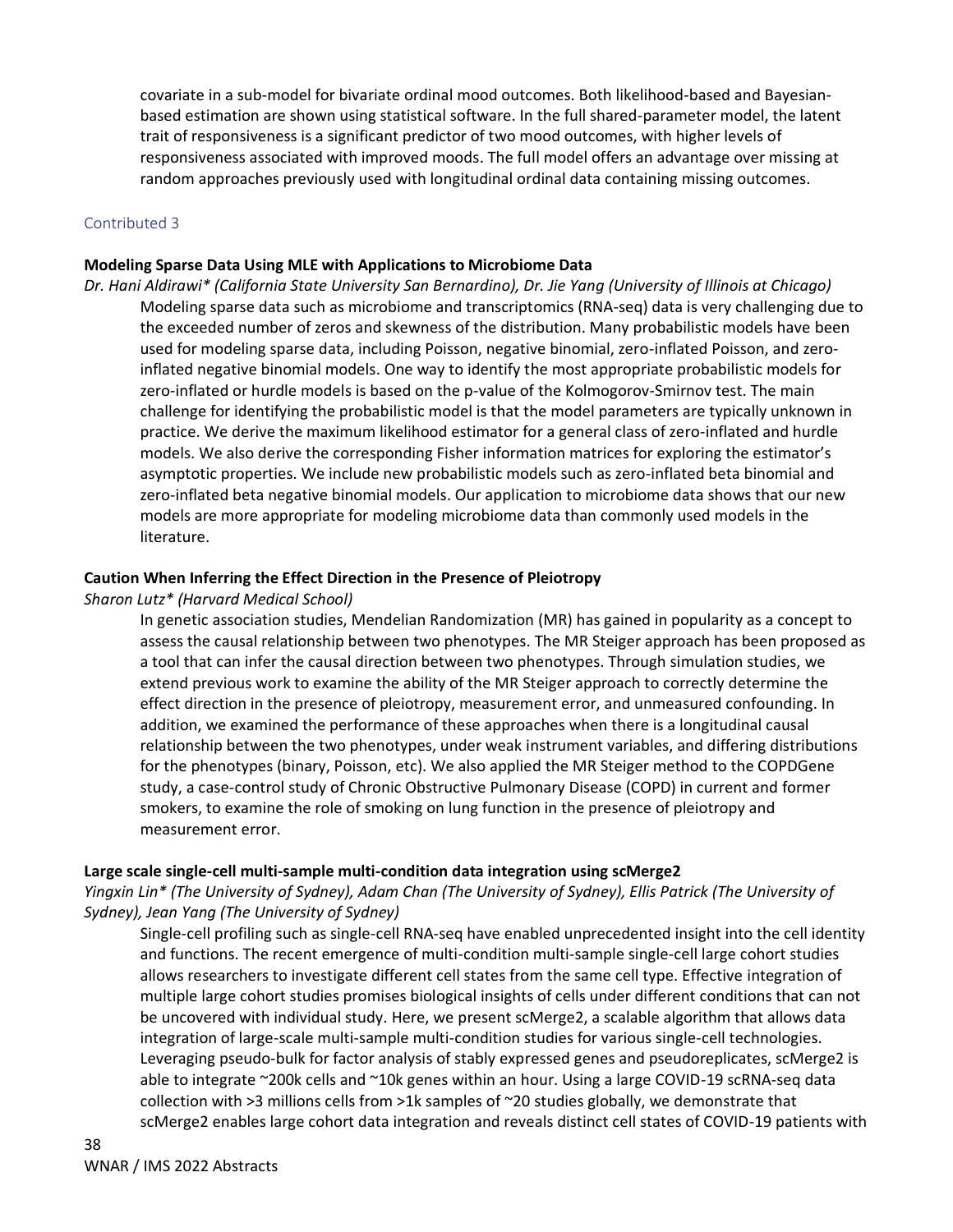varying degrees of severity. We further illustrate that the effective data integration enables identification of potential signatures that discriminate patient severity.

# **Statistical Analysis of Metagenomic Hi-C data: Bias Removal and Microbial Genome Retrieval**

*Yuxuan Du\* (University of Southern California), Fengzhu Sun (University of Southern California)* High-throughput chromosome conformation capture (Hi-C) has recently been applied to natural microbial communities and revealed the great potential to simultaneously study multiple genomes and probe active virus-host interactions. Several extraneous factors may influence chromosomal contacts rendering the normalization of Hi-C contact maps essential for downstream analyses. In this presentation, I will report two types of biases in metagenomic Hi-C experiments and introduce a parametric model based on the zero-inflated negative binomial distribution to correct both types of biases and remove spurious interspecies contacts. Normalized metagenomic Hi-C contact maps not only result in lower biases and higher capability to detect spurious contacts, but also substantially benefit the retrieval of high-quality metagenome-assembled genomes (MAGs) from complex microbial ecosystems.

# **Spatiotemproal Zero-Inflated Bayesian Negative Binomial Regression Using Nearest Neighbor Gaussian Process and Polya-Gamma Mixtures**

*Qing He\* (University of Central Florida), Hsin-Hsiung Huang (University of Central Florida)*

Spatialtemporal data analysis with massive zeros are widely used in many areas such as epidemiology and public health. We use a Bayesian framework to fit zero-inflated negative binomial models which introduces a set of latent variables from Polya-Gamma distributions. The posterior Markov chain Monte Carlo algorithm is efficient through Gibbs sampling. The proposed model accommodates varying spatial and temporal random effects through Gaussian process, which gives a flexible covariance structure for the random effects but has computation challenges when the dataset is large. To conquer the computation bottleneck in a Gaussian process, we adopt the nearest-neighbor Gaussian process which approximates the kernel matrix using local experts. For the simulation study, we adopt multiple settings with varying sizes of spatial locations to evaluate the performance of the proposed model such as spatial and temporal random effects estimation and compare the result to other methods. We also apply the proposed algorithm to the COVID-19 data to examine death rates among counties with high and low social vulnerability levels in Florida, USA.

# Contributed 4

# **Time Series Forecasting and Forecast Intervals with Random Forests**

# *Barbara Bailey\* (San Diego State University)*

Random forests consist of an ensemble of decision trees for regression and have successfully been used for prediction in wide range of applications. The modeling, forecasting, and construction of forecast intervals for time series data are investigated. The quantile random forest is used in the construction of forecast intervals. Results are compared to the stationary bootstrap to generate realizations of the time series to be used in the building of each tree in the random forest and in the construction of forecast intervals. Applications to financial data are presented.

# **Flexible variable selection in the presence of missing data**

*Brian D Williamson\* (Kaiser Permanente Washington Health Research Institute and Fred Hutchinson Cancer Research Center), Ying Huang (Fred Hutchinson Cancer Research Center and University of Washington)*

In many applications, it is of interest to identify a parsimonious set of features, or panel, from multiple candidates that achieves a desired level of performance in predicting a response. This task is often complicated in practice by missing data arising from the sampling design or other random mechanisms. Most recent work on variable selection in missing data contexts relies in some part on a finitedimensional statistical model (e.g., a generalized or penalized linear model). In cases where this model is

39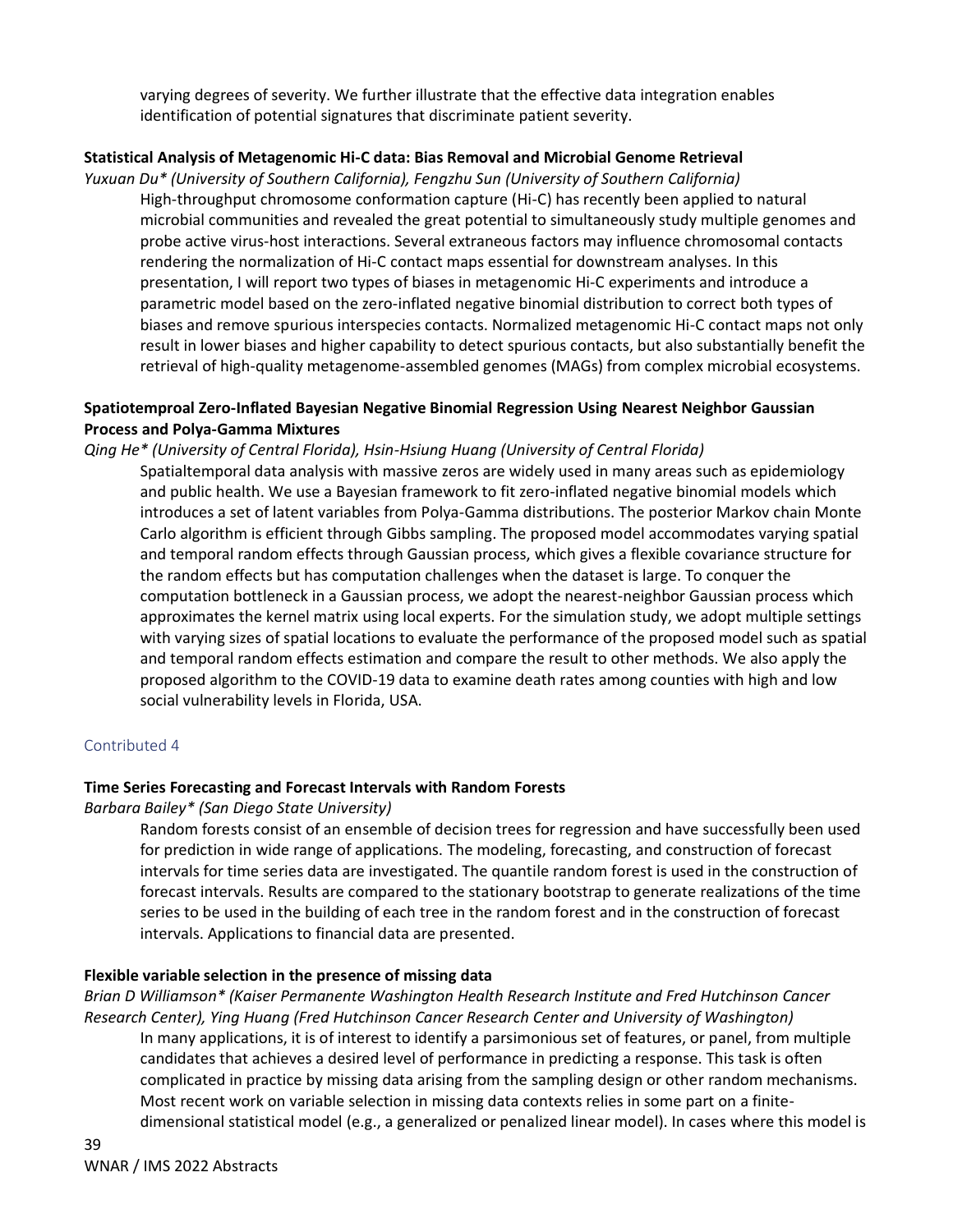misspecified, the selected variables may not all be truly scientifically relevant and can result in panels with suboptimal classification performance. To address this limitation, we propose several nonparametric variable selection algorithms combined with multiple imputation to develop flexible panels in the presence of missing-at-random data. We outline strategies based on the proposed algorithms that achieve control of commonly used error rates. Through simulations, we show that our proposals have good operating characteristics and result in panels with higher classification performance compared to several existing penalized regression approaches.

### **Sampling from multimodal distributions using tempered Hamiltonian transitions**

*Joonha Park\* (University of Kansas)*

Hamiltonian Monte Carlo (HMC) methods are widely used to draw samples from unnormalized target densities due to high efficiency and favorable scalability with respect to increasing space dimensions. However, HMC struggles when the target distribution is multimodal, because the maximum increase in the potential energy function along the simulated path is bounded by the initial kinetic energy. In this paper, we develop a Hamiltonian Monte Carlo method where the constructed paths can travel across high potential energy barriers. This approach enables frequent jumps between the isolated modes of the target density. Compared to other tempering methods, our method has a distinctive advantage in the Gibbs sampler settings, where the target distribution changes at each step. We develop a practical tuning strategy and demonstrate that it can construct globally mixing Markov chains targeting highdimensional, multimodal distributions, using mixtures of normals and a sensor network localization problem.

# **Model-agnostic Explanations of Survival Prediction Models**

# *Krithika Suresh\* (University of Colorado), Carsten Görg (University of Colorado), Karen Kanaster (University of Colorado), Debashis Ghosh (University of Colorado)*

Advanced machine learning methods, capable of capturing complex and non-linear relationships, can be used in biomedical research to accurately predict time-to-event outcomes. However, these methods have been criticized as "black boxes" that are not interpretable and thus are difficult to trust in making important clinical decisions. Explainable machine learning proposes the use of model-agnostic explainers that can be applied to predictions from any complex model. These explainers describe which patient's characteristics are contributing to their prediction, and thus provide insight into how the model arrived at that prediction. The application of explainers to survival prediction models can provide explanations for an individual's overall survival curve as well as survival predictions at particular follow-up times. Here, we present an approach for obtaining these explanations from any survival prediction model. We extend the local interpretable model-agnostic explainer (LIME) for classification outcomes to be applied to survival prediction models using a landmarking and multi-task learning framework. We illustrate application of the new methodology using a real-world data set.

# **Parallel Tempering With a Variational Reference**

*Nikola Surjanovic\* (University of British Columbia), Saifuddin Syed (University of British Columbia), Alexandre Bouchard-Côté (University of British Columbia), Trevor Campbell (University of British Columbia)*

Sampling from multi-modal and high-dimensional target distributions is a challenging task that is often required to perform Bayesian inference. Parallel tempering (PT) methods address this problem by constructing a Markov chain on an expanded state space that simultaneously samples from a sequence of distributions lying on an annealing path from the prior to the target. In this work we consider generalized annealing paths that start from a variational reference. The reference distribution is tuned to minimize the forward KL divergence to the target distribution using a simple (gradient-free) momentmatching procedure. We apply the method to several posterior inference problems, finding that PT with a variational reference can greatly improve performance. The proposed methodology is particularly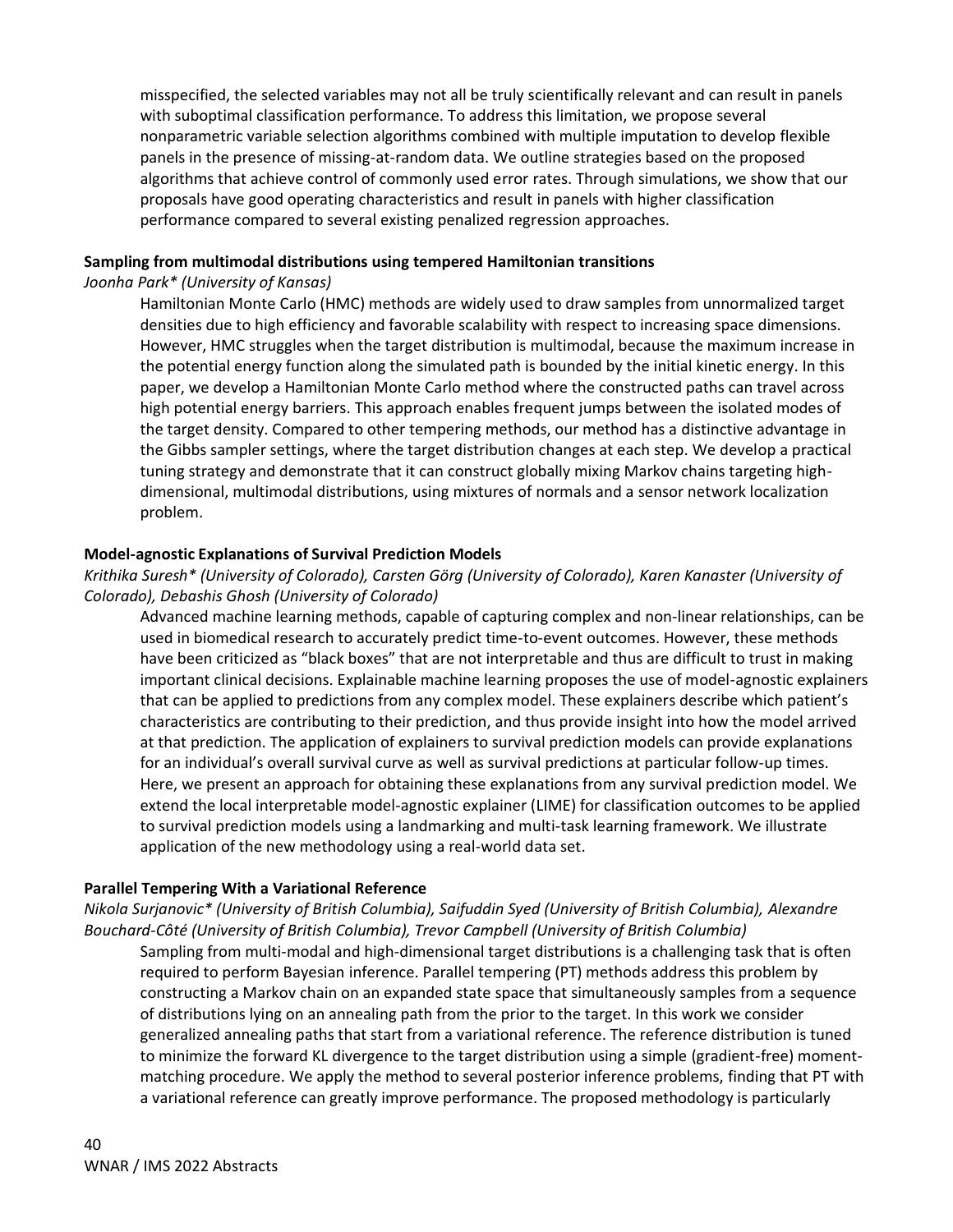useful in the typical case where the prior and posterior are almost mutually singular and the geometry of the posterior is complex.

#### Contributed 5

### **Confidence Envelopes for Model Selection Criteria and Post-Model Selection Inference**

*A.Alexandre Trindade\* (Texas Tech University)*

In choosing a candidate model in likelihood-based modeling via an information criterion, the practitioner must decide how far up the ranked list to look. Motivated by this necessity, we construct an uncertainty band for a generalized information criterion (GIC), defined as a criterion for which the limit in probability is identical to that of the normalized log-likelihood. This includes common special cases such as AIC & BIC. The method starts from the joint asymptotic normality of the GIC values, and proceeds by deriving the (asymptotically) exact distribution of the minimum. Inversion of this CDF then provides the desired quantiles. The joint asymptotics of the GICs is derived in three cases of classical interest: IID, regression, time series. The methodology's performance is assessed on simulated data via coverage probabilities of nominal upper quantiles, and compared to the bootstrap. Both methods give coverages close to nominal for large samples, but the bootstrap is two orders of magnitude slower. The methodology's ability to produce confidence intervals for individual parameters by pivoting the CDF of the minimum GIC, naturally accounts for model selection uncertainty.

### **Information criteria for detecting change-points in the Cox proportional hazards model**

*Ryoto Ozaki\* (The Graduate University for Advanced Studies/Chugai Pharmaceutical Co., Ltd.)*

The Cox model assumes proportional hazards, but it has been shown that the assumption does not hold in cases such as the delayed onset of a treatment effect. In such a situation, the survival curves are expected to overlap for a certain period after the start of treatment, and then the difference between the curves increases. As this is considered to be an acute change in the hazard ratio function, changepoint analysis is important in survival time analysis. Hence, this paper considers the Cox proportional hazards model with change-points and derives AIC-type information criteria for detecting those changepoints. Accordingly, we construct specific asymptotic theories in that model by using the partial likelihood estimation method. By applying the original AIC derivation method, we propose information criteria that are with penalties for change-points much larger than twice the number of that parameters and are mathematically guaranteed. Numerical experiments confirm that the proposed criterion, in comparison to a formal AIC that penalizes twice the number of parameters, more accurately approximates the asymptotic bias to the risk function.

#### **Real-Time Change Point Detection in High-Dimensional Linear Models**

*Suthakaran Ratnasingam\* (California State University, San Bernardino), Wei Ning (Bowling Green State University)*

In this article, we propose a procedure to monitor the structural changes in the penalized regression model for high-dimensional data sequentially. Our approach utilizes a given historical data set to perform both variable selection and estimation simultaneously. The asymptotic properties of the test statistics are established under the null and alternative hypotheses. The finite sample behavior of the monitoring procedure is investigated with simulation studies. The proposed method is applied to a real data set to illustrate the detection procedure.

#### **Clustering in High Dimensions**

*William Lippitt\* (University of Colorado Denver AMC), Nichole E Carlson (University of Colorado Denver AMC), Jaron Arbet (UCLA), Tasha Fingerlin (University of Colorado Denver AMC; National Jewish Health), Lisa Maier (University of Colorado Denver AMC; National Jewish Health), Katerina Kechris (University of Colorado Denver AMC)*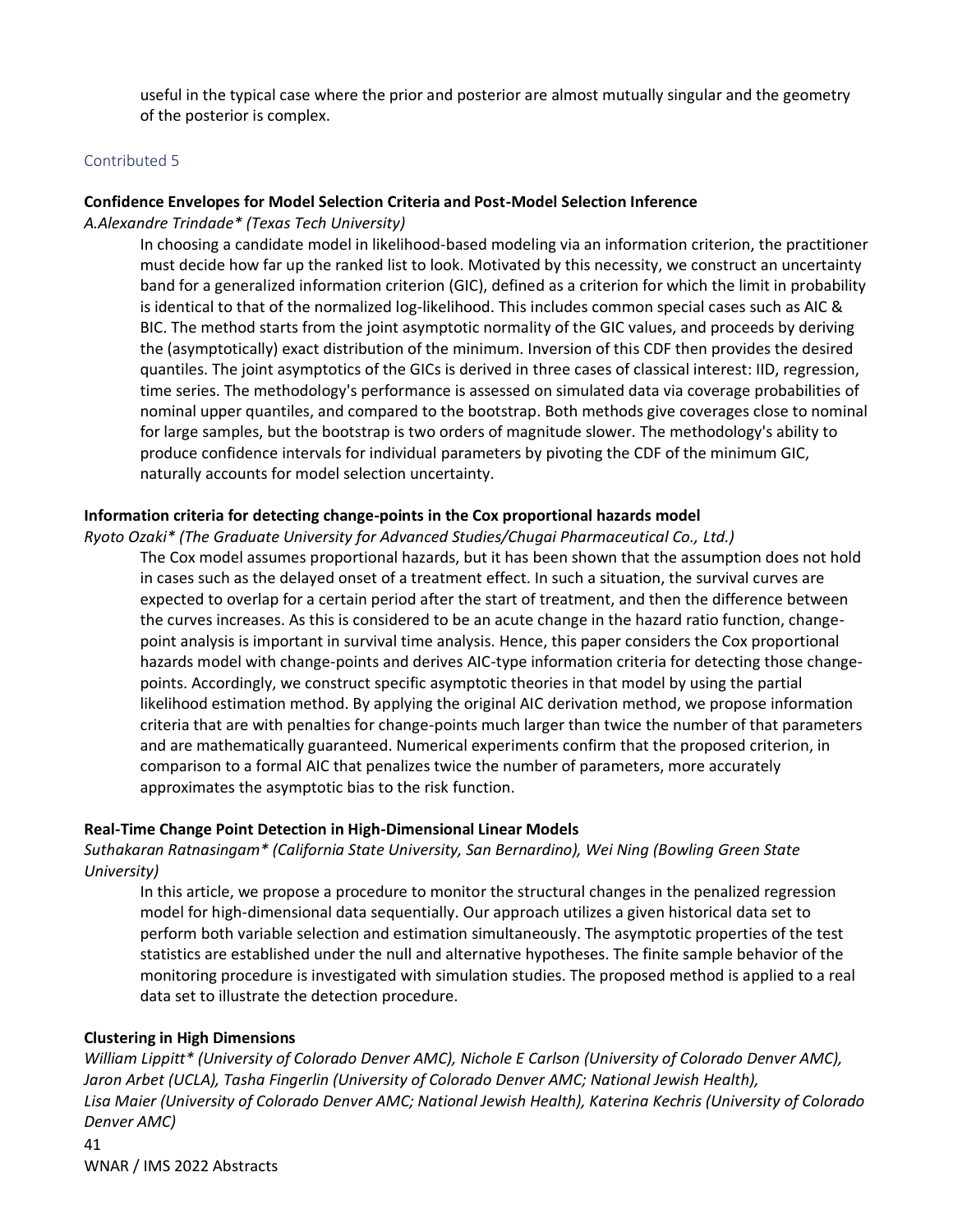With large volumes of clinical, imaging, and genomic/genetic data available on patients, a common question for complex diseases has become whether new disease subtypes can be identified by analyzing data heterogeneity in an unsupervised fashion. Often, the data are highly correlated, redundant, and noisy. The performance of standard Gaussian Mixture Model (GMM) and GMM-based clustering approaches in this setting is unclear. The purpose of this work was to investigate the performance of GMMs in noisy, highly correlated, moderate-to-high dimension contexts. In particular, we discovered poor performance is often driven by the variance-as-relevance assumption. This is the same assumption made in standard dimension reduction in PCA, namely that high variance features/PCs are "relevant" and should be retained or more finely modelled while lower variance features/PCs are "irrelevant" and should be discarded or more coarsely modelled. A crude discriminative dimension reduction technique, inspired by studies of gene expression data and built from PCA and the Shapiro-Wilk normality test, was introduced to demonstrate how this assumption might be addressed.

# **Modeling Dynamic Correlation Structure in Multi-Omics Data from Single-Cell Experiments**

*Zichen Ma (Clemson University), Zhen Yang (University of Southern California), Yen-Yi Ho\* (University of Southern California)* 

With the recent advance in technologies to profile multi-omics data at the single-cell level, integrative multi-omics data analysis has been increasingly popular. Information such as methylation changes, chromatin accessibility, and gene expression are often jointly collected in a single-cell experiment. In biomedical studies, it is of interest to study the associations between various data types and to examine how these associations might change according to other factors, such as cellular states, or other data types. However, since each data type usually has a distinct marginal distribution, joint analysis of these changes of associations using multi-omics data is statistically challenging. This talk will introduce flexible Bayesian modeling frameworks for studying dynamics correlation structures between gene expression read counts and other data types. The performance of the proposed frameworks will be demonstrated through a series of simulation studies. We will also illustrate the implementation of our proposed modeling frameworks using datasets from two single-cell studies: the role of BRAF inhibitor resistance in melanoma patients and a study of mouse gastrulation.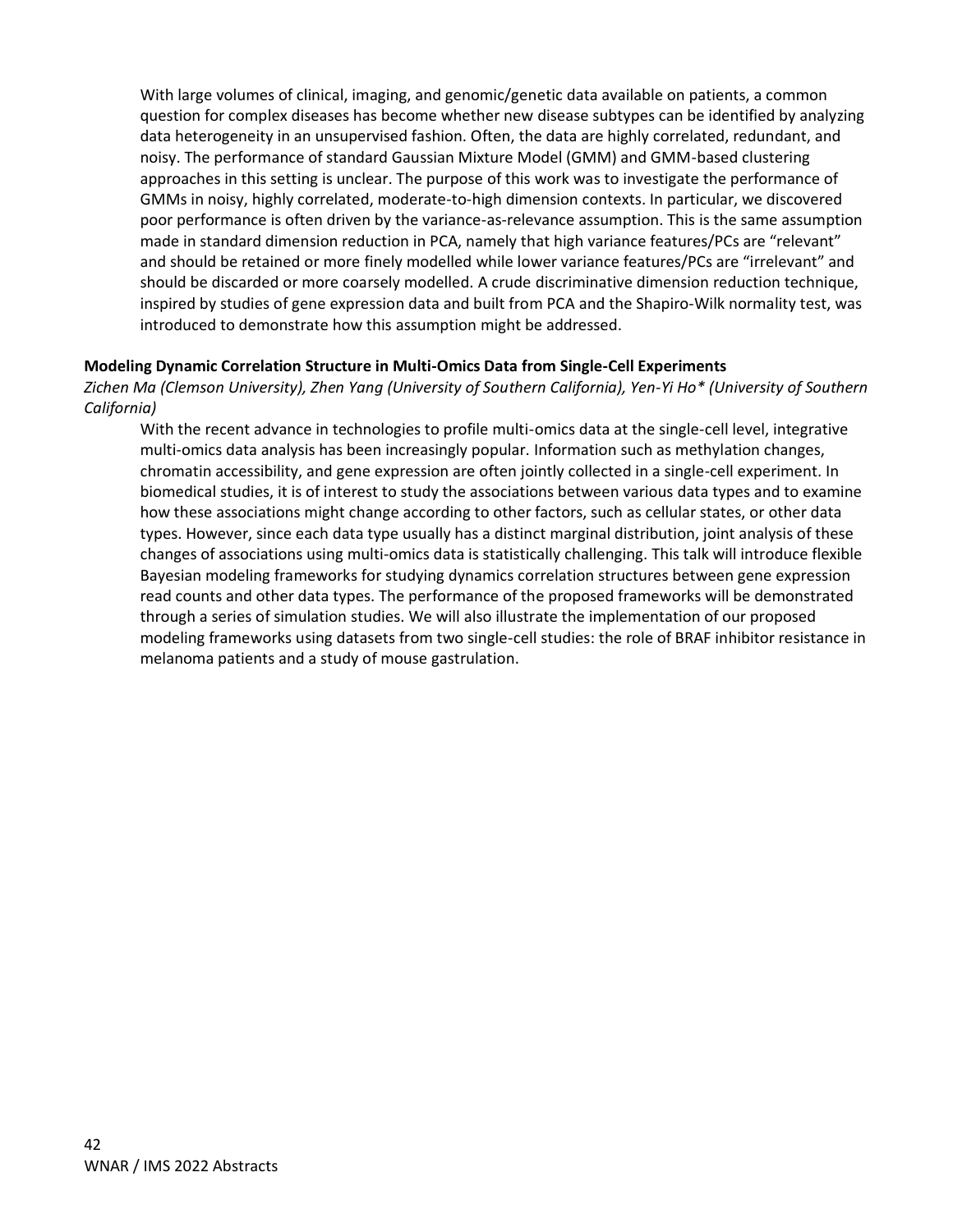# Student Paper Sessions

#### Student Paper 1

# **A Double Robust Estimator For Mann Whitney Wilcoxon Rank Sum Test When Applied for Causal Inference in Observational Studies**

*Ruohui Chen\* (University of California, San Diego)*

The Mann-Whitney-Wilcoxon MWW rank sum test (MWWRST) is widely used to compare two treatment groups in randomized control trials when data distributions are highly skewed, especially in the presence of outliers. As the MWWRST generally yields invalid inference when applied to observational study data, Wu et al. (2014) introduced an approach to address confounding effects by incorporating the inverse probability weighting technique into this rank-based statistic. More importantly, their approach addressed limitations of an earlier attempt by Rosenbaum (2002) based on a randomization inference technique by positing a constant treatment effect between two potential outcomes across all subjects. This assumption not only completely ignores subject level differences, but also is unverifiable in real studies. In this paper, we address an important limitation in Wu et al. (2014) by extending their approach to a doubly robust setting to provide more robust causal inference by integrating functional response models with the the inverse probability weighting and mean score imputation. We demonstrate performances of the approach through both simulated and real study data.

#### **Model-assisted analyses of cluster-randomized experiments**

#### *Fangzhou Su\* (UC Berkeley)*

Cluster-randomized experiments are widely used due to their logistical convenience and policy relevance. To analyze them properly, we must address the fact that the treatment is assigned at the cluster level instead of the individual level. Standard analytic strategies are regressions based on individual data, cluster averages, and cluster totals. These methods are often motivated by models with strong and unverifiable assumptions, and the choice among them can be subjective. Without any outcome modeling assumption, we evaluate these regression estimators and the associated robust standard errors from a design-based perspective where only the treatment assignment itself is random and controlled by the experimenter. We demonstrate that regression based on cluster averages targets a weighted average treatment effect, regression based on individual data is suboptimal in terms of efficiency, and regression based on cluster totals is consistent and more efficient with a large number of clusters. We highlight the critical role of covariates in improving estimation efficiency, and illustrate the efficiency gain via both simulation studies and data analysis.

#### **Fighting Noise with Noise: Causal Inference with Many Candidate Instruments**

*Xinyi Zhang\* (University of Toronto), Linbo Wang (University of Toronto), Stanislav Volgushev (University of Toronto), Dehan Kong (University of Toronto)*

Instrumental variable methods provide useful tools for inferring causal effects in the presence of unmeasured confounding. To apply these methods with large-scale data sets, a major challenge is to find valid instruments from a possibly large candidate set. In practice, most of the candidate instruments are often not relevant for studying a particular exposure of interest. Moreover, not all relevant candidate instruments are valid as they may directly influence the outcome of interest. In this article, we propose a data-driven method for causal inference with many candidate instruments that addresses these two challenges simultaneously. A key component of our proposal is a novel resampling method that constructs pseudo variables to remove irrelevant candidate instruments having spurious correlations with the exposure. Theoretical and synthetic data analyses show that the proposed method performs favourably compared to existing methods. We apply our method to a Mendelian randomization study estimating the effect of obesity on health-related quality of life.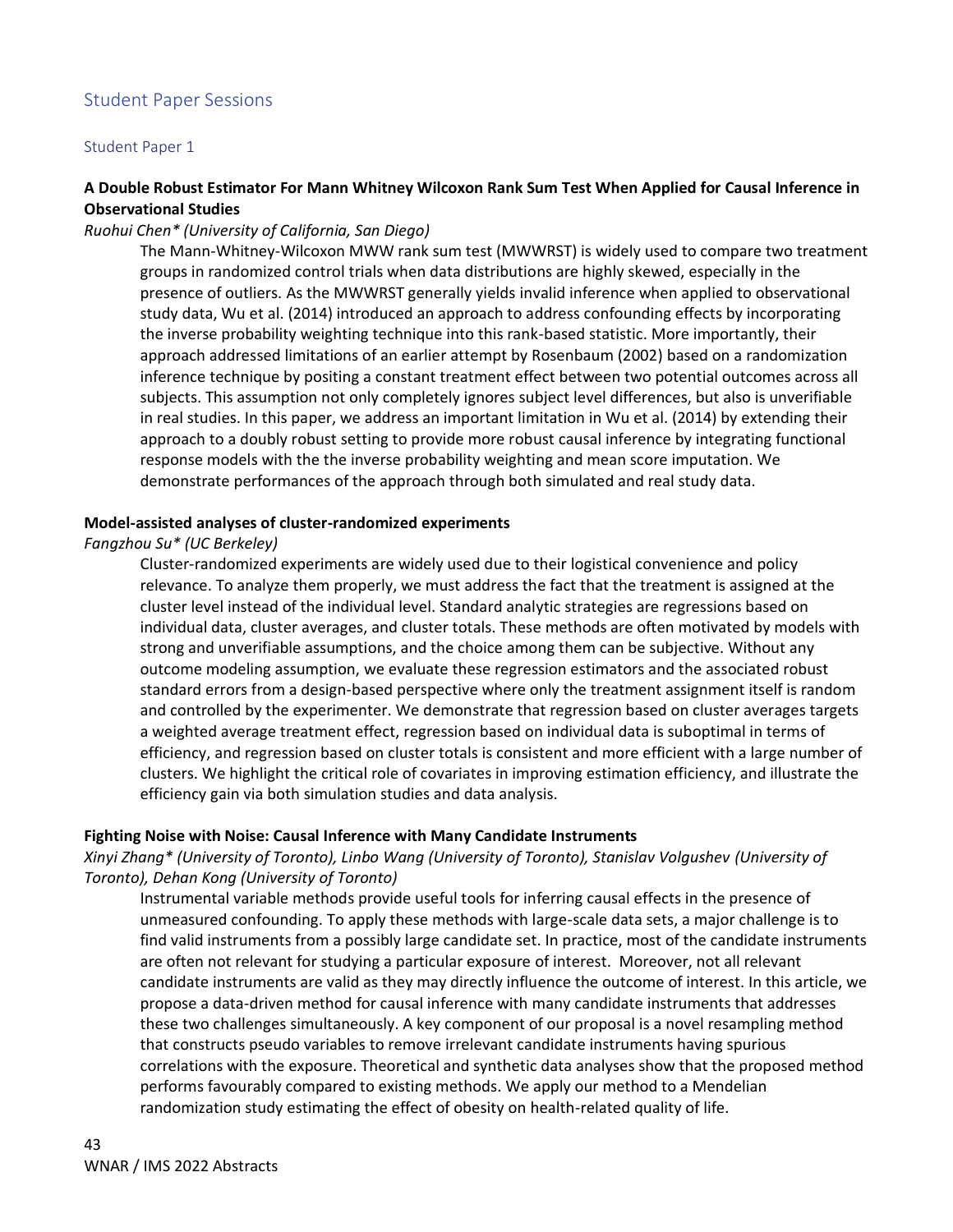# **Estimation based on nearest neighbor matching: from density ratio to average treatment effect**

*Zhexiao Lin\* (University of Washington), Peng Ding (University of California, Berkeley), Fang Han (University of Washington)*

Nearest neighbor (NN) matching is a conceptually natural and practically well-used tool to align data sampled from different groups. In a landmark paper, Abadie and Imbens (2006) provided the first largesample analysis of NN matching. Their theory, however, requires a crucial assumption that the number of NNs, \$M\$, is fixed. We reveal something new out of their study and show that, once allowing \$M\$ to diverge with the sample size, an intrinsic statistic in their analysis actually constitutes a consistent estimator of the density ratio. Furthermore, we show that through selecting a suitable \$M\$, this statistic can attain the minimax lower bound of estimation over a Lipschitz density function class. Consequently, with a diverging \$M\$, the NN matching with Abadie and Imbens (2011), Aos bias correction provably yields a doubly robust estimator of the average treatment effect and is semiparametrically efficient if the density functions are sufficiently smooth and the outcome model is appropriately specified. It can thus be viewed as a precursor of the recently proposed double machine learning estimators.

# Student Paper 2

# **Inference after latent variable estimation for single-cell RNA sequencing data**

# *Anna Neufeld\* (University of Washington)*

In the analysis of single-cell RNA sequencing data, researchers often first estimate a latent variable that characterizes variation between cells, and then test each gene for association with the estimated latent variable. If the same data are used for both of these steps, then standard methods for computing pvalues and confidence intervals in the second step will fail to achieve standard statistical guarantees such as Type 1 error control or nominal coverage. Furthermore, approaches such as sample splitting that can be fruitfully applied to solve similar problems in other settings are not applicable in this context. We introduce count splitting, an extremely flexible framework that allows us to carry out valid inference in this setting, for virtually any latent variable estimation technique and inference approach, under a Poisson assumption. We demonstrate the Type 1 error control and power of count splitting in a simulation study, and apply count splitting to a dataset of pluripotent stem cells differentiating to cardiomyocytes.

# **An Integrated Bayesian Framework for Multi-omics Prediction and Classification**

*Anupreet Porwal\* (Department of Statistics, University of Washington Seattle, WA 98195, USA), Himel Mallick (Biostatistics and Research Decision Sciences, Merck & Co., Inc., Rahway, New Jersey 07065, U.S.A.), Satabdi Saha (Department of Statistics and Probability, Michigan State University, East Lansing, MI 48824, USA), Vladimir Svetnik (Biostatistics and Research Decision Sciences, Merck & Co., Inc., Rahway, New Jersey 07065, U.S.A.), Erina Paul (Biostatistics and Research Decision Sciences, Merck & Co., Inc., Rahway, New Jersey 07065, U.S.A.)*

With the growing commonality of multi-omics datasets, there is now increasing evidence that integrated omics profiles lead to more efficient discovery of clinically actionable biomarkers that enable better disease outcome prediction and patient stratification. Several methods exist to perform host phenotype prediction from cross-sectional, single-omics data modalities but decentralized frameworks that jointly analyze multiple time-dependent omics data to highlight the integrative and dynamic impact of repeatedly measured biomarkers is limited. We propose a novel Bayesian ensemble method to consolidate prediction by borrowing information across several longitudinal and cross-sectional omics data layers. Unlike existing paradigms, our approach enables uncertainty quantification in prediction as well as interval estimation for a variety of quantities of interest. We apply our method to four published multi-omics datasets and demonstrate that it recapitulates known biology in addition to providing novel insights while also outperforming existing methods in predictive performance. Our open-source software is publicly available at [https://github.com/himelmallick/IntegratedLearner.](https://github.com/himelmallick/IntegratedLearner)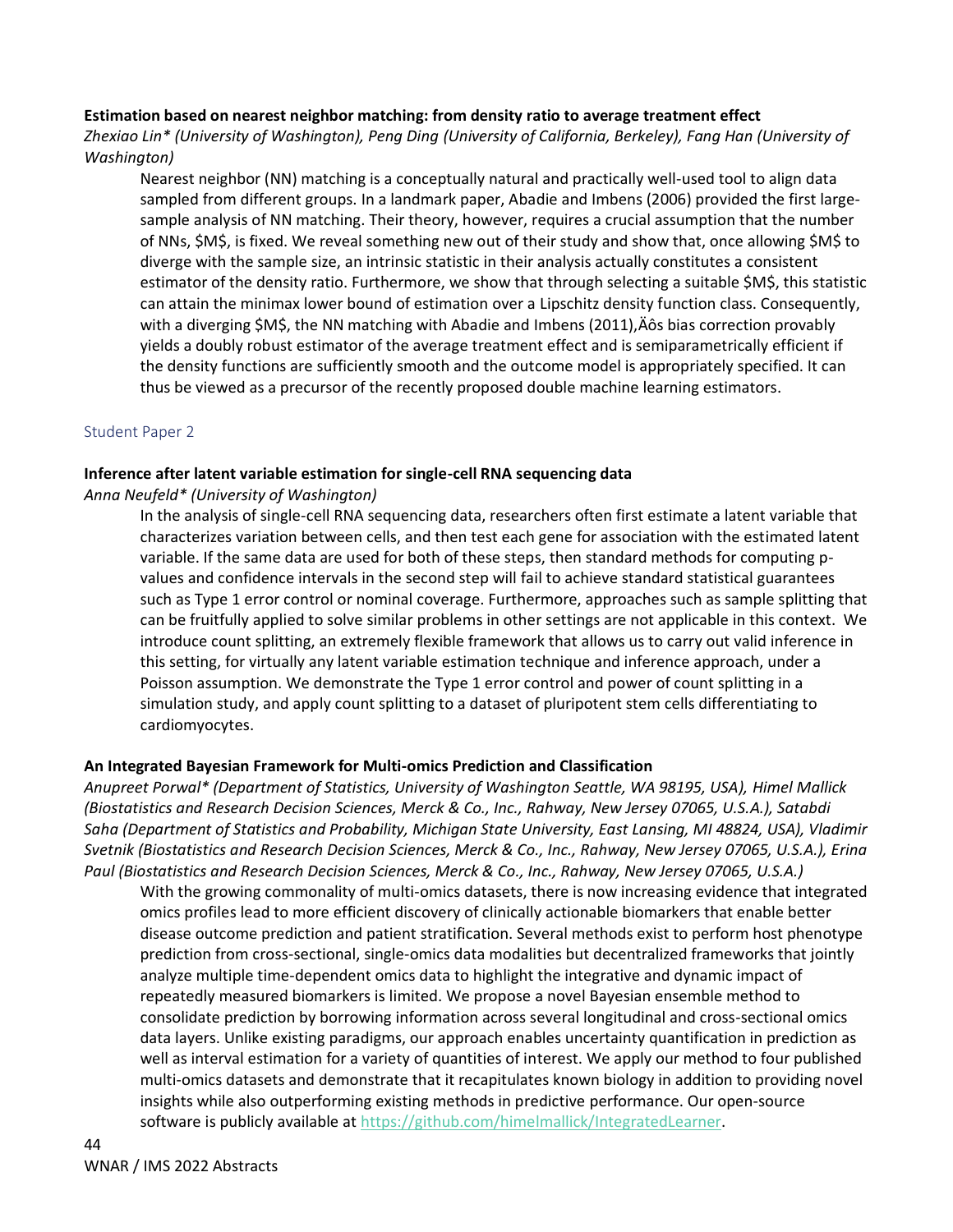# **A multivariate approach to conditional independence testing in microbial network construction**

*Hongjiao Liu\* (University of Washington), Yunhua Xiang (University of Washington), Michael C. Wu (Fred Hutchinson Cancer Research Center)*

Graphical modeling helps elucidate the complex interrelationships among a set of features. A key step in graphical modeling is to assess the conditional dependence between features. While common approaches for evaluating conditional dependence treat individual features as univariate variables, a multivariate approach could be advantageous in certain situations, e.g., when features are each composed of multiple sub-features. In particular, for a pair of features, if there are heterogeneous relationships present among their sub-features, an aggregated univariate approach might result in a loss of statistical power. Here we propose a flexible and nonparametric multivariate testing framework, Conditional RV, for assessing the conditional dependence between two multivariate features in a graphical model. We demonstrate the performance of Conditional RV in the context of microbial association network construction, using both simulation studies and real data application. In the presence of heterogeneous relationships among sub-features, we show that Conditional RV has an improved power in detecting conditional dependence compared to univariate competing methods.

# **IBD-based estimation of X chromosome effective population size with application to sex-specific demographic history**

*Ruoyi Cai\* (Department of Biostatistics, University of Washington), Brian Browning (Department of Biostatistics and Department of Medicine, University of Washington), Sharon Browning (Department of Biostatistics, University of Washington)*

A powerful approach to estimate effective population size (Ne) in the recent past is to reconstruct coalescence history through identity-by-decent (IBD) segments. While a number of methods have been developed for estimating Ne from IBD segments carried in autosomes, no such effort has been made with X chromosome IBD segments. In this work, we proposed an IBD-based method to estimate X chromosome Ne through probabilistic modeling of the X chromosome coalescence process. We also showed that the comparison of X chromosome Ne to autosome Ne provides information on sex-specific effective population sizes. Autosome and X chromosome Ne estimated using our method can recover the correct Ne in simulated populations. In analysis of real-world populations using data from UK Biobank and TOPMed project, we find results to be consistent with equal male and female effective population sizes during the recent past in the UK white British and UK Indian populations and in an African American population. This study emphasized that analysis of the X chromosome could enable us to understand sex-specific population dynamics that may not be revealed by the analysis of autosomes alone.

# **Integrative cross-omics and cross-context analysis elucidates molecular links underlying complex diseases and traits**

*Yihao Lu\* (Department of Public Health Sciences, The University of Chicago), Meritxell Oliva (Department of Public Health Sciences, The University of Chicago), Brandon L. Pierce (Department of Public Health Sciences, The University of Chicago), Jin Liu (Centre for Quantitative Medicine, Program in Health Services & Systems Research, Duke-NUS Medical School), Lin S. Chen (Department of Public Health Sciences, The University of Chicago)*

The integration of association results from genome-wide association studies with large-scale genomic, particularly multi-omic, studies provides opportunities and challenges to elucidate the disease/trait mechanisms and their operating cellular contexts. To integrate multiple sets of genetic/genomic association statistics each from multiple contexts, we propose a method, X- ING (Cross-INtegrative Genomics), that enables cross-omics and cross-context integration of association summary statistics. X-ING implements a hierarchical Bayesian model that estimates the latent binary association status of each statistic, and accounts for the major patterns shared across omics traits and contexts to improve power and precision. Broadly, X-ING enables the cross-feature integration of effects from multivariate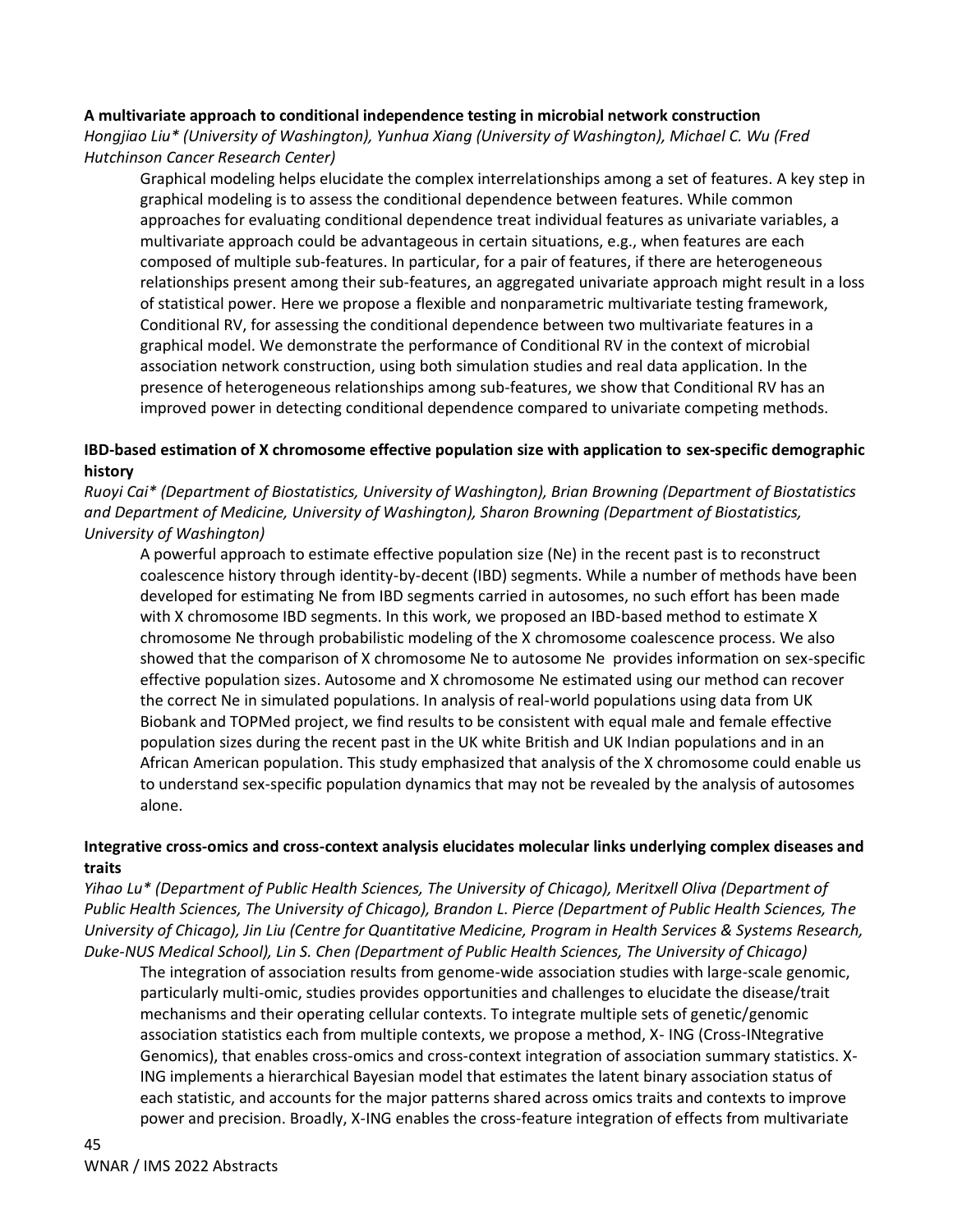contexts/studies. We apply X-ING in a multi-tissue multi-omics analysis using genetics, methylome and transcriptome data from the Genotype-Tissue Expression project. Our integrative multi-tissue expression and methylation quantitative-trait-locus (QTL) analysis examines the roles of cis- and trans-QTLs in the etiologies of complex diseases/traits and the e/mQTL effect sharing patterns.

#### Student Paper 3

### **Estimating relative survival after TEVAR for thoracic aortic aneurysm**

*Hang Nguyen\* (Southern Methodist University, Dallas, TX), Haekyung Jeon-Slaughter (VA North Texas Health Care System, Dallas, TX), Daniel F. Heitjan (Southern Methodist University, Dallas, TX; UT Southwestern Medical Center, Dallas, TX)*

Many registries exist to preserve data on patients treated with surgical devices. Using registry data presents a statistical challenge due to right censoring and left-truncation. A popular estimand is the relative survival, or the ratio of survival functions in the registry patients to that of a control population. For large sample sizes, one can compute relative survival directly from the Kaplan-Meier curve in the disease group and the control life table. For modest sample sizes, one can estimate survival curves for the disease group by modeling the dependence of the mortality hazard on truncation time and time since surgery. We use a flexible logistic discrete-time model to estimate the survival hazard in TEVAR patients as a function of age at TEVAR and time since surgery, to estimate the relative survival for these patients to the general US population, matched on age, race, and sex. The relative survival appears to follow a U-shaped curve, exceeding 1 for younger and older patients and less than 1 for middle group. Surprisingly, relative survival is highest in the very old. Whether this is a real effect or a consequence of an unknown sampling bias is a topic for further study.

# **Impact of correlations between prioritized outcomes on the net benefit and its estimate by generalized pairwise comparisons**

*Kanako Fuyama\* (Hokkaido University), Mitsunori Ogawa (The University of Tokyo), Junki Mizusawa (National Cancer Center), Koji Oba (The University of Tokyo)*

The net benefit based on prioritized outcomes is an emerging benefit-risk metric in clinical trials. Although previous research has demonstrated that the correlations between outcomes impact the net benefit and its estimate, the direction and magnitude of this impact remain unclear. In this study, we investigated the impact of correlations between two binary or Gaussian variables on the true net benefit values via theoretical consideration and numerical computation. We also explored the impact of correlations between survival and categorical variables on the net benefit estimates in the presence of right censoring by simulation and application to clinical trial data. Our investigation revealed that the true net benefit values were impacted by the correlations in various directions depending on the outcome distributions, though this direction was governed by a simple rule in the case with binary endpoints. Our simulation also showed that their estimates could be severely biased by right censoring, and that the direction and magnitude of this bias were associated with the correlations. The impact of correlations should be considered when interpreting the net benefit and its estimate.

# **Privacy-Preserving and Communication-Efficient Causal Inference for Hospital Quality Measurement**

*Larry Han\* (Harvard University), Yige Li (Harvard University), Bijan Niknam (Harvard University), Jose Zubizarreta (Harvard University)*

Data sharing can improve hospital quality measurement, but sharing patient-level data between hospitals is often infeasible. Motivated by the evaluation of Cardiac Centers of Excellence (CCE), we propose a method to safely leverage information from peer hospitals to improve the precision of quality estimates. We develop a doubly robust estimator that is privacy-preserving (requiring only summary statistics be shared) and communication-efficient (requiring only one round of communication). We contribute to the quality measurement and causal inference literatures by developing a framework to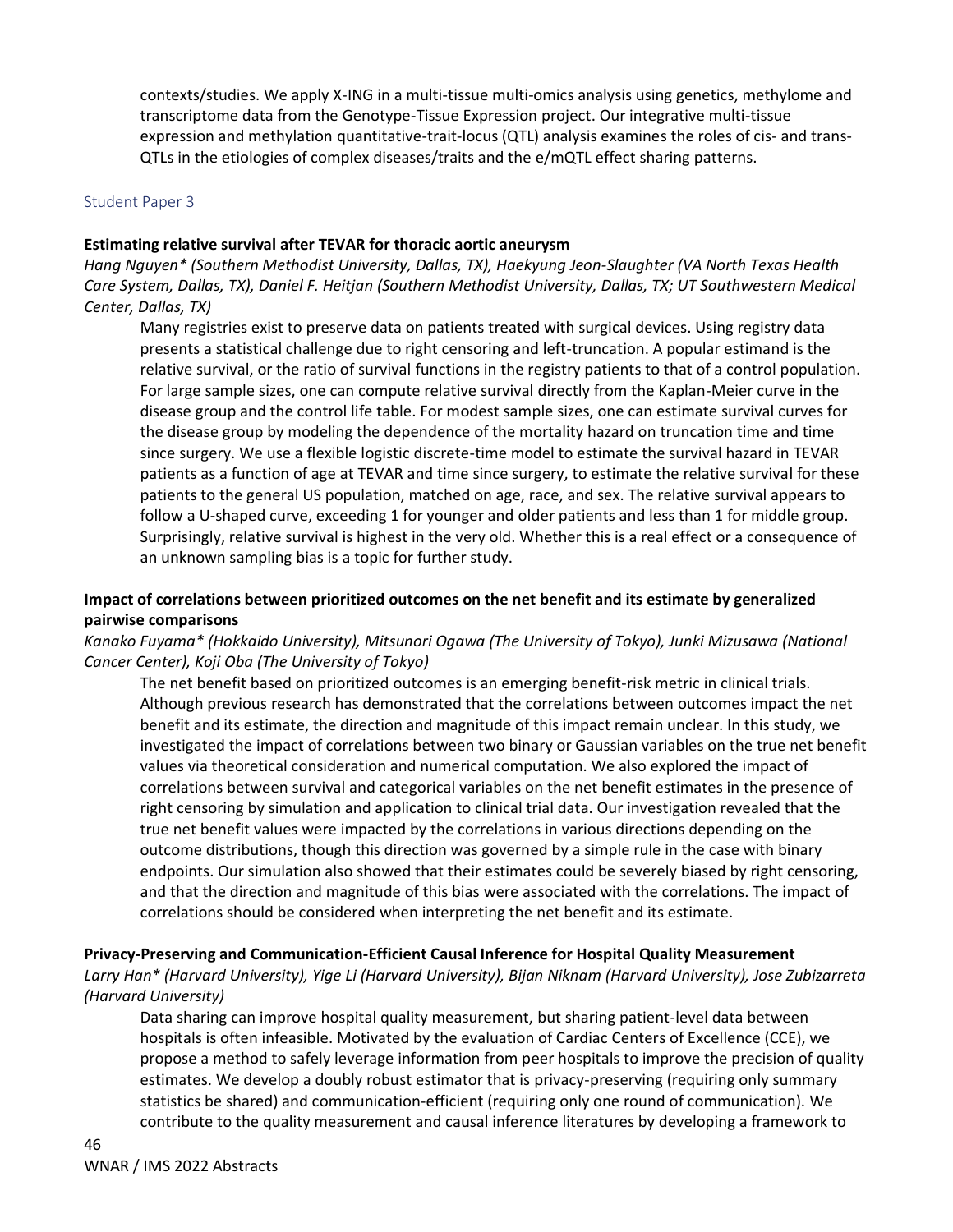assess treatment-specific performance in hospitals. We propose a penalized regression approach on summary statistics of the influence functions for efficient estimation and valid inference. The proposed estimator is data-adaptive, downweighting hospitals with different case-mixes from the target hospital for bias reduction and upweighting hospitals with similar case-mixes for efficiency gain. We find that our estimator improves precision of treatment effect estimates by 34% to 86% for target hospitals, qualitatively altering the evaluation of treatment effects in 22 of 51 hospitals.

### **Wedding Table Cluster Prior with Exchangeability and Parallel Processing**

*Charles Harrison\* (University of Central Florida)* 

We consider choosing the mass parameter for a new part in a prior distribution on partitions. We discuss a variety of properties including exchangeability, parallel processing, and the expected number of clusters. Next, we apply our prior for clustering vector-variate and matrix-variate data using a Gaussian likelihood function.

### Student Paper 4

### **A computationally efficient approach to fitting large scale penalized cox models**

*Aliasghar Tarkhan\* (PhD student, Department of Biostatistics, University of Washington), Noah Simon (Associate Prof., Department of Biostatistics, University of Washington)*

In many biomedical applications, we measure the outcome as a  $\ddot{A}$  Autime-to-event,  $\ddot{A}$ u $(e.g.,$  disease progression or death). Cox regression is a widely used tool to assess the connection between a patient, Aôs characteristics and this outcome. With advancements in data acquisition technologies, it is increasingly common to collect extremely large datasets. Standard approaches (such as the lasso method) to fitting the Cox proportional hazards regression model perform well via variable selection and estimation but tend to fail for large-scale or ultra-high dimensional datasets due to computational instability and/or memory limits. To address this, we propose a modification to the partial likelihood that facilitates fitting the cox model on larger datasets and enables the use of stochastic optimization techniques. In particular, our proposed framework enables data to be read off the hard drive in chunks to update our model sequentially. We apply stochastic proximal gradient descent in our framework to fit Cox regression models with the elastic net penalty. We show that our proposed framework performs well when the number of observations \$n\$ and features \$p\$ grows (particularly with \$p >> n\$).

# **Multilevel hybrid principal components analysis for region-referenced functional EEG data**

*Emilie Campos O'Banion\* (University of California, Los Angeles), Aaron Wolfe Scheffler (University of California, San Francisco), Donatello Telesca (University of California, Los Angeles), Catherine Sugar (University of California, Los Angeles), Damla Senturk (University of California, Los Angeles)*

Electroencephalography experiments produce region-referenced functional data representing brain signals in the time or the frequency domain collected across the scalp. The data typically also have a multilevel structure with high-dimensional observations collected across multiple experimental conditions or visits. Common analysis approaches reduce the data complexity by collapsing the functional and regional dimensions, where event-related potential (ERP) features or band power are targeted in a pre-specified scalp region. This practice can fail to portray more comprehensive differences in the entire ERP signal or the power spectral density (PSD) across the scalp. Building on the weak separability of the high-dimensional covariance process, the proposed multilevel hybrid principal components analysis (M-HPCA) utilizes dimension reduction tools from both vector and functional principal components analysis to decompose the total variation into between- and within-subject variance. The resulting model components are estimated in a mixed effects modeling framework via a computationally efficient minorization-maximization algorithm.

# 47 WNAR / IMS 2022 Abstracts **Bayesian Functional Partial Membership Models**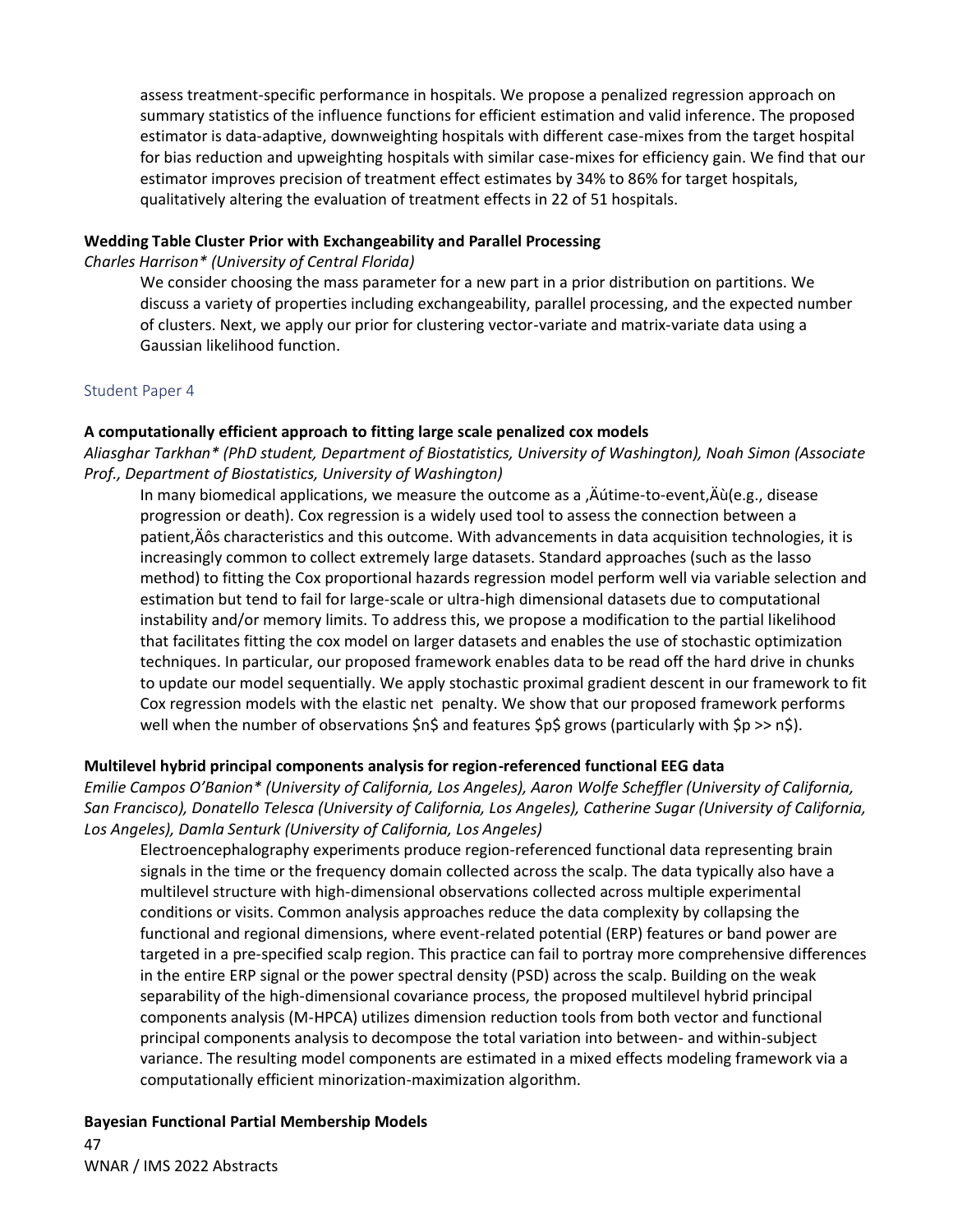*Nicholas Marco\* (University of California, Los Angeles), Damla Senturk (University of California, Los Angeles), Donatello Telesca (University of California, Los Angeles)*

Partial membership models, or mixed membership models, are a flexible unsupervised clustering method that allows observations to belong to multiple clusters at the same time. In this paper, we propose a Bayesian partial membership model for functional data. By using the multivariate Karhunen-Lov®ve theorem, we are able to derive a scalable model that does not make many assumptions on the covariance structure of the data. Compared to previous work on partial membership models, our proposed model is more flexible and allows for direct interpretation of the mean and covariance structure. To illustrate the usefulness of our model, we fit our partial membership model on EEG signals from a cohort containing children with Autism Spectrum Disorder (ASD). We found that the results from our model tend to agree with the results previously found in the scientific literature, however our model allows clinicians to analyze the data in a novel way.

### **Outlier Detection for Brain Network Data**

*Pritam Dey\* (Department of Statistical Science, Duke University), Zhengwu Zhang (Statistics and Operations Research, University of North Carolina at Chapel Hill), David Dunson (Department of Statistical Science, Duke University)*

It has become routine in neuroscience studies to measure brain networks for different individuals using neuroimaging. These networks are typically expressed as adjacency matrices, with each cell containing a summary of connectivity between a pair of brain regions. There is an emerging statistical literature describing methods for the analysis of such multi-network data. However, there has been essentially no consideration of the important problem of outlier detection. In particular, for certain subjects, the neuroimaging data are so poor quality that the network cannot be reliably reconstructed. For such subjects, the resulting adjacency matrix may be mostly zero or exhibit a bizarre pattern not consistent with a functioning brain. These outlying networks may serve as influential points, contaminating subsequent statistical analyses. We propose a simple method for network outlier detection (NOD) relying on an influence measure under a hierarchical generalized linear model for the adjacency matrices. An efficient computational algorithm is described, and our NOD method is illustrated through simulations and an application to data from the UK Biobank.

# **Proximal MCMC for Bayesian Inference of Constrained and Regularized Estimation**

*Xinkai Zhou\* (Department of Biostatistics, UCLA), Eric Chi (Department of Statistics, Rice University), Hua Zhou (Department of Biostatistics, UCLA)*

This paper advocates proximal Markov Chain Monte Carlo (ProxMCMC) as a generic Bayesian inference framework for constrained or regularized estimation. Originally developed in the Bayesian imaging literature, ProxMCMC deploys the Moreau-Yosida envelop for a smooth approximation of the total variation regularization term, fixes nuisance and regularization parameters as constants, and relies on the Langevin algorithm for the sampling of the posterior. We extend the ProxMCMC to the full Bayesian framework with modeling and data adaptive estimation of all parameters including the regularization parameter. More efficient sampling algorithms such as the Hamiltonian Monte Carlo are employed to scale ProxMCMC to high-dimensional problems. Analogous to the proximal algorithms in optimization, ProxMCMC offers a versatile and modularized procedure for the inference for constrained and nonsmooth problems. The power of ProxMCMC is illustrated on various statistical estimation and machine learning tasks. The inference in these problems is traditionally considered difficult from both frequentist and Bayesian perspectives.

#### Student Paper 5

# **Shape-Based Clustering of Daily Weigh-In Trajectories using Dynamic Time Warping**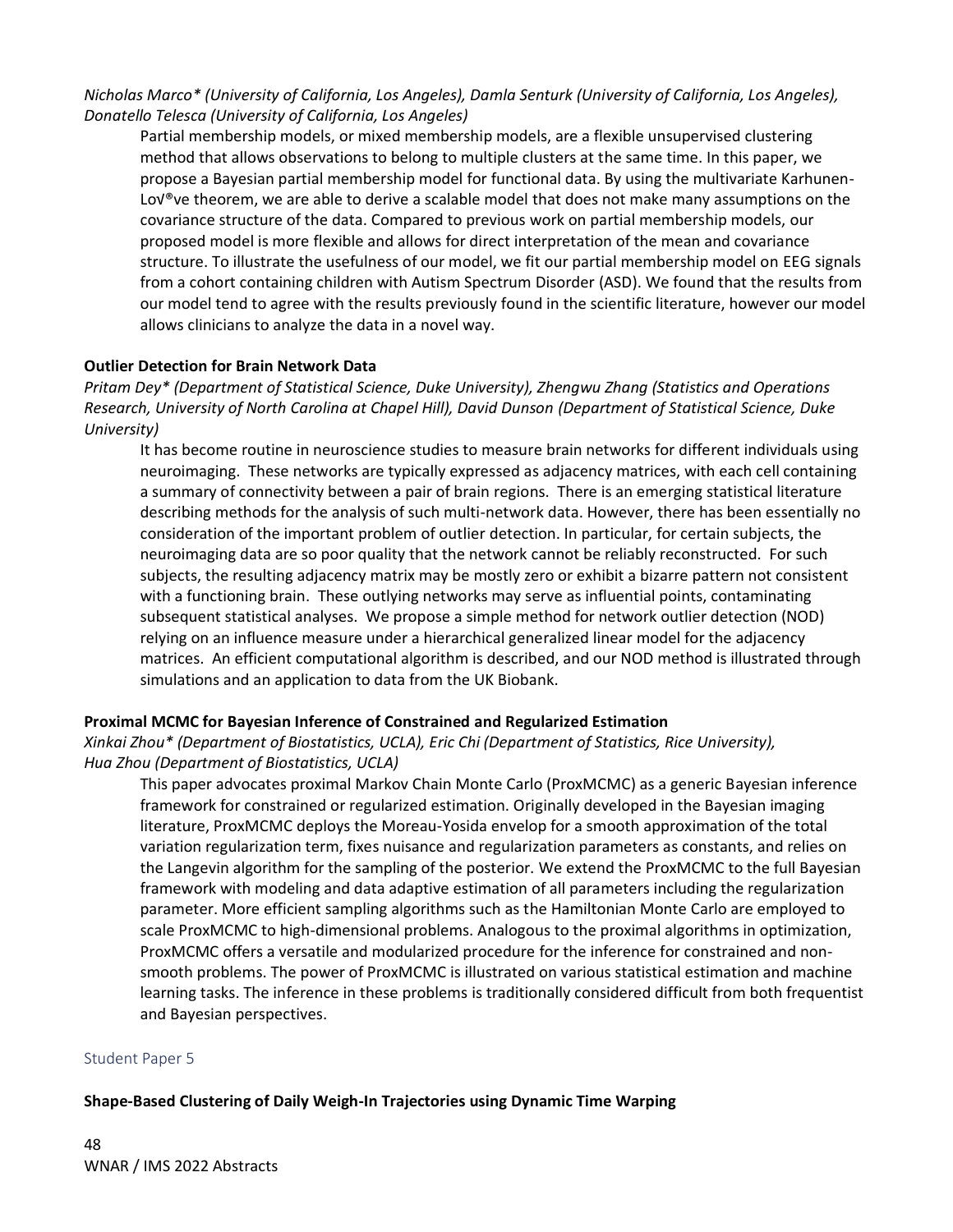*Samantha Bothwell\* (Department of Biostatistics and Informatics, Colorado School of Public Health, University of Colorado Anschutz Medical Campus, Aurora, Colorado), Alex Kaizer (Department of Biostatistics and Informatics, Colorado School of Public Health, University of Colorado Anschutz Medical Campus, Aurora, Colorado), Ryan Peterson (Department of Biostatistics and Informatics, Colorado School of Public Health, University of Colorado Anschutz Medical Campus, Aurora, Colorado), Danielle Ostendorf (Department of Medicine, Division of Endocrinology, Metabolism, and Diabetes, University of Colorado Anschutz Medical Campus, Aurora, Colorado, USA.), Victoria Catenacci (Department of Medicine, Division of Endocrinology, Metabolism, and Diabetes, University of Colorado Anschutz Medical Campus, Aurora, Colorado, USA.), Julia Wrobel (Department of Biostatistics and Informatics, Colorado School of Public Health, University of Colorado Anschutz Medical Campus, Aurora, Colorado)*

Smart-scales are a new tool for monitoring weight change and weigh-in behavior. These scales give the opportunity to discover patterns in the frequency that individuals weigh themselves over time, and how these patterns are associated with overall weight loss. Our motivating data come from an 18-month behavioral weight loss study of 55 adults classified as overweight or obese who were instructed to weigh themselves daily. Adherence to daily weigh-in routines produces a binary times series for each subject, indicating whether a participant weighed in on a given day. To characterize weigh-in patterns by shapes rather than overall adherence, we propose using hierarchical clustering with Dynamic Time Warping (DTW) a distance metric optimized for continuous data. We perform an extensive simulation study to evaluate the performance of DTW compared to Euclidean and Jaccard distances to recover underlying patterns in binary time series. In addition, we compare cluster performance using cluster validation indices under different linkages. We apply conclusions from the simulation to cluster our motivating data and summarize observed weigh-in patterns.

# **Bayesian random change point mixed model analysis of cognitive performance trajectories to identify eligible patients for randomized clinical trials**

*Lianlian Du\* (Department of Biostatistics and Medical Informatics, University of Wisconsin-Madison, Madison, WI, USA), Rebecca Langhough Koscik (Department of Medicine, University of Wisconsin-Madison, Madison, WI, USA), Tobey J Betthauser (Department of Medicine, University of Wisconsin-Madison, Madison, WI, USA), Sterling C. Johnson (Department of Medicine, University of Wisconsin-Madison, Madison, WI, USA), Bret Larget (Department of Statistics, University of Wisconsin-Madison, Madison, WI, USA), Richard J. Chappell (Department of Biostatistics and Medical Informatics and department of statistics, University of Wisconsin-Madison, Madison, WI, USA)*

Cognitive decline rates in Alzheimer, Aos disease (AD) and other dementias may accelerate significantly in preclinical phases. Changepoint analysis can reveal when the change starts to diverge from the pattern of normal aging. Wisconsin Registry for Alzheimer,  $\angle$  A Prevention (WRAP) participants with  $>=$  3 Preclinical Alzheimer, Äôs Cognitive Composite (PACC3) scores, dementia-free at baseline PACC3 was included (n=1068). We proposed a Bayesian random change point mixed model to estimate fixed (group-level) and random (person-level) change points (CPs), slopes pre- and post-CPs, and intercepts at CPs. We examined how these parameters varied across predictors of interest. The CPs of this innovative mixed model are subject to variation. This feature is crucial for real-world evidence. All random effects PACC3 estimates differed by last observed cognitive status, sex/gender, and biomarkers. APOE-e4 random-effects estimates differed by CP and post-CP slopes. Predicting individual cognition trajectories and change points may provide an opportunity for early intervention by finding the high-risk participants at the right time for the clinical trial, and this new methodology is a useful means.

# **Joint Modeling of Longitudinal Processes and Mortality via Mixed Effects State Space Models with Applications to Dialysis Data**

*Ya Luo (Novartis), Mingzhao Hu\* (University of California, Santa Barbara), Yuedong Wang (University of California, Santa Barbara)*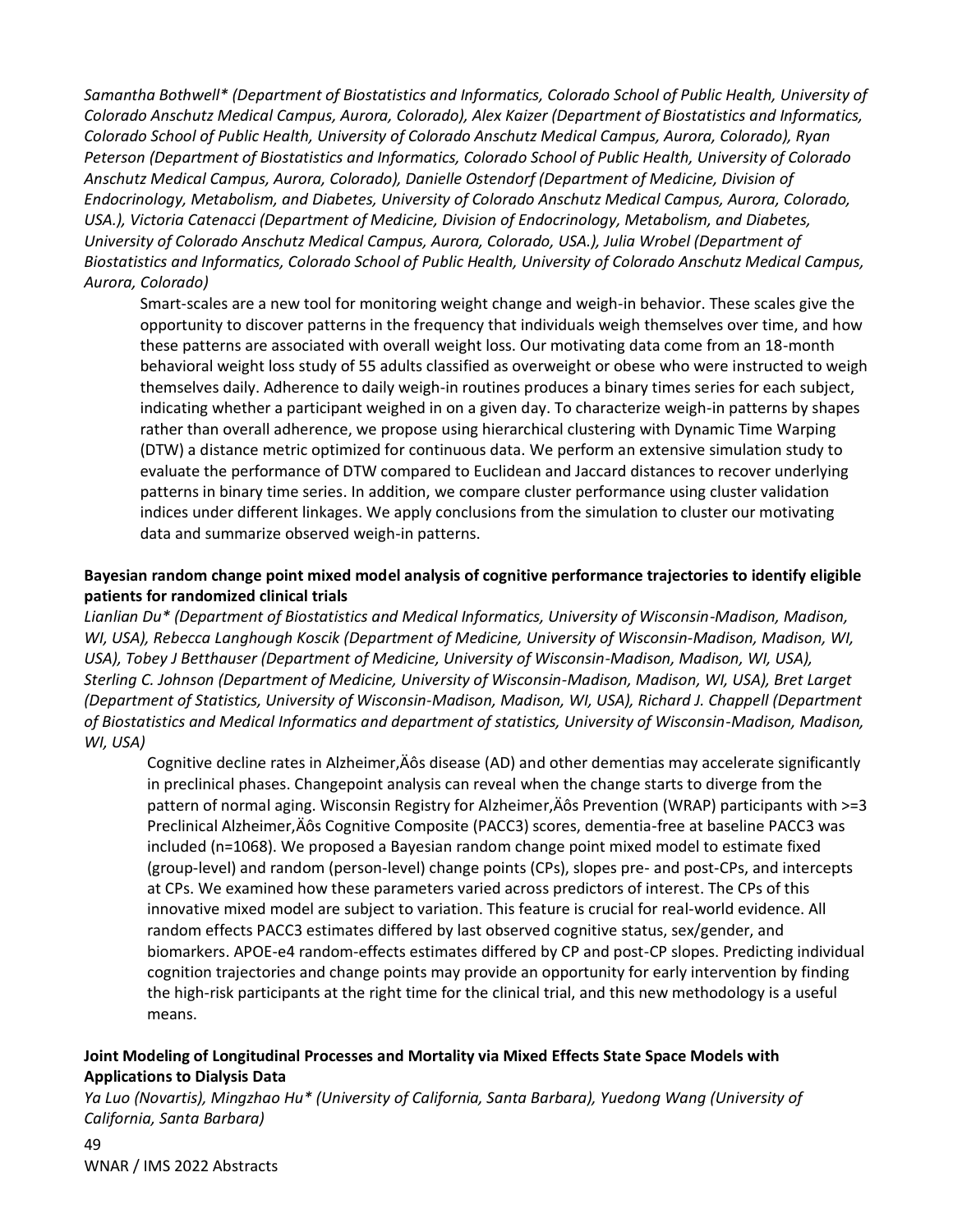For hemodialysis patients, mortality rates remain high while their quality of life remains low. Based on their strict schedules, there is a large amount of longitudinal data on clinical indicators of which only a small portion has been explored for better personalized treatment. This paper develops a new joint modeling framework to model multivariate longitudinal variables using a mixed effects state space model (MESSM) and death using a logistic regression model. The proposed joint model can handle many different longitudinal profiles and avoids the proportional hazard assumption. These new statistical methods can be used to extract information from individual profiles, explore dynamic relationships within and across longitudinal variables, identify risk factor for mortality, and support individualized clinical decisions based on predictions of future values of longitudinal variables as well as risks of mortality. We propose a new computational method for Kalman filtering, smoothing, and likelihood calculation that scales linearly in the number of subjects. We apply the proposed methods to create an online prediction model for mortality in hemodialysis patients.

#### **Variable Importance for Fixed Effects in Linear Mixed Model**

*Yongzhe Wang\* (University of Washington), Lingbo Ye (University of Washington), Zifan Yu (University of Washington)*

Many scientific applications are of interest to evaluate the relative shares of influence of variables in a given model through the change in prediction values or metrics, namely to explore the variable importance for covariates. Researchers have proposed different approaches to investigate variable importance for cross-sectional data with parametric and non-parametric models already. However, this topic is less brought up in the context of longitudinal data. To tackle the problem, we introduced a variable importance measurement (VIM), invented by Lindeman, Merenda, and Gold, for fixed effects in the linear mixed effect model. To cooperate with the nature of cluster effects in longitudinal data, we used marginal and conditional R^2 to obtain the variable importance, which offered two interpretations of the VIM through the improvement of R^2 from the subject level and the population level. Meanwhile, it was robust for assessing contributions to fixed effects under the presence of multicollinearity. Throughout simulations, we showed that our proposed VIM for covariates matched the true rank of covariates in data generation process for simulating longitudinal data.

# **Nonlinear Mixed-Effects Models for HIV Viral Load Trajectories Before and After Antiretroviral Therapy Interruption, Incorporating Left Censoring**

*Sihaoyu Gao\* (University of British Columbia), Lang Wu (University of British Columbia), Tingting Yu (Harvard Pilgrim Health Care Institute and Harvard Medical School), Roger Kouyos (University of Zurich), Huldrych F. Gunthard (University of Zurich), Rui Wang (Harvard T.H. Chan School of Public Health)*

Characterizing features of the viral rebound trajectories and identifying host, virological, and immunological factors that are predictive of the viral rebound trajectories are central to HIV cure research. In this paper, we investigate if key features of HIV viral decay and CD4 trajectories during antiretroviral therapy (ART) are associated with characteristics of HIV viral rebound following ART interruption. Nonlinear mixed effect (NLME) models are used to model viral load trajectories before and following ART interruption, incorporating left censoring due to lower detection limits of viral load assays. A stochastic approximation EM (SAEM) algorithm is used for parameter estimation and inference. To circumvent the computational intensity associated with maximizing the joint likelihood, we propose an easy-to-implement three-step method. We evaluate the performance of this method through simulation studies and apply it to data from the Zurich Primary HIV Infection Study. We find that some key features of viral load during ART (e.g., viral decay rate) are significantly associated with important characteristics of viral rebound following ART interruption (e.g., viral set point).

#### Student Paper 6

**Federated Offline Reinforcement Learning**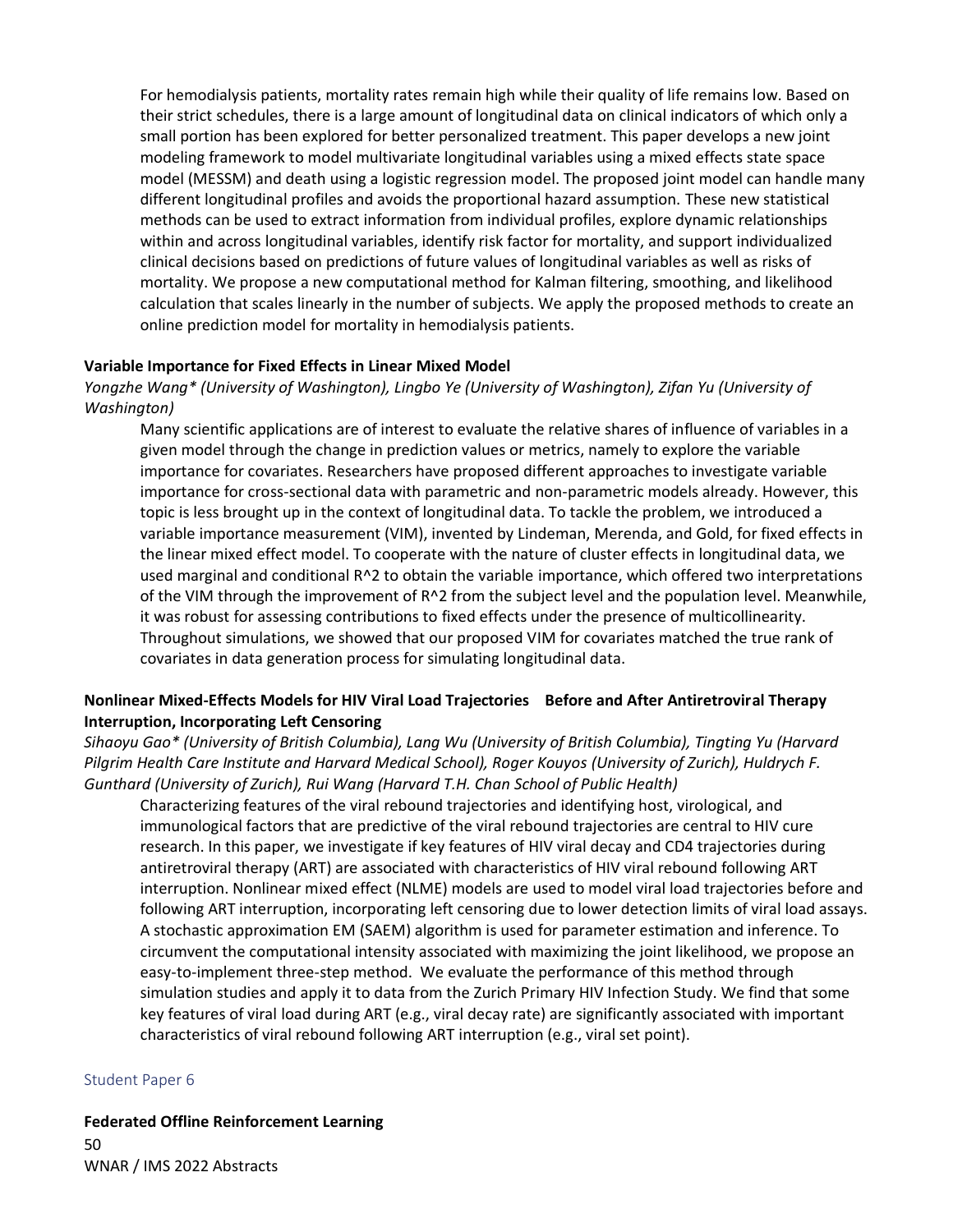# *Doudou Zhou\* (University of California, Davis)*

Offline reinforcement learning (RL) aims to learn an optimal policy based on a dataset collected a priori. Under the multi-site setting where the datasets are distributed among different sites, such as the mobile health data, the RL algorithms using individual-level data can often not be applied directly due to privacy concerns or communication costs. However, analysis based on multiple sites is necessary when the sitespecific covariates are of interest or the data size of a single site is small. To solve such a problem, we propose a federated dynamic treatment regimes algorithm (FDTR), which only requires one communication among the sites by sharing summary statistics. As a result, FDTR is communicationefficient and preserves privacy. We provide theoretical results for FDTR, which guarantee suboptimality for the learned policies and are shown to be better than the local ones. Extensive simulations demonstrate the effectiveness of FDTR. The method is then applied to a sepsis data set in multiple sites to illustrate its use in clinical settings.

### **Metaheuristics for finding efficient longitudinal designs for sustained release lithium in bipolar disorder** *Mitchell Schepps\* (UCLA Department of Biostatistics, Los Angeles, CA), Weng Kee Wong (UCLA Department of*

# *Biostatistics, Los Angeles, CA)*

When there are a few candidate designs for implementation in pharmacometrics, a common method to select the design is to adopt a model-based approach and determine the design with the best value of a pre-selected design criterion among the candidate designs. The design criterion is formulated as a scalar function the Fisher information matrix, which can be challenging to evaluate for non-linear mixed effects models. We propose using nature-inspired metaheuristic algorithms to search for efficient model-based designs with user selected number of time points to optimize the design criterion. We discuss use of metaheuristics as a general purpose optimization tool and apply it to design efficient longitudinal studies for bipolar patients with and without a genetic covariate and treated with lithium.

# **Estimating Optimal Infinite Horizon Dynamic Treatment Regimes via pT-Learning**

# *Wenzhuo Zhou\* (University of Illinois Urbana Champaign), Ruoqing Zhu (University of Illinois Urbana Champaign), Annie Qu (University of California Irvine)*

Recent advances in mobile health (mHealth) technology provide an effective way to monitor individuals' health statuses and deliver just-in-time personalized interventions. However, the practical use of mHealth technology raises unique challenges to existing methodologies on learning an optimal dynamic treatment regime. Many mHealth applications involve decision-making with large numbers of intervention options and under an infinite time horizon setting where the number of decision stages diverges to infinity. In addition, temporary medication shortages may cause optimal treatments to be unavailable, while it is unclear what alternatives can be used. To address these challenges, we propose a Proximal Temporal consistency Learning (pT-Learning) framework to estimate an optimal regime that is adaptively adjusted between deterministic and stochastic sparse policy models. It can be further simplified and can easily incorporate off-policy data. We study theoretical properties of sparse policy and establish finite-sample bounds on the excess risk and performance error. The proposed method is implemented by our proximalDTR package and is evaluated through extensive numerical experiments.

# **Doubly Robust Calibration of Prediction Sets under Covariate Shift**

# *Yachong Yang\* (University of Pennsylvania), Arun Kumar Kuchibhotla (Carnegie Mellon University), Eric Tchetgen Tchetgen (University of Pennsylvania)*

Conformal prediction has received tremendous attention in recent years and has offered new solutions to problems in missing data and causal inference; yet these advances have not leveraged modern semiparametric efficiency theory for more robust and efficient uncertainty quantification. In this paper, we consider the problem of obtaining distribution-free prediction regions for counterfactuals and individual treatment effects. Under the unconfoundedness assumption, we propose three variants of a general framework to construct well-calibrated prediction regions for the unobserved counterfactuals.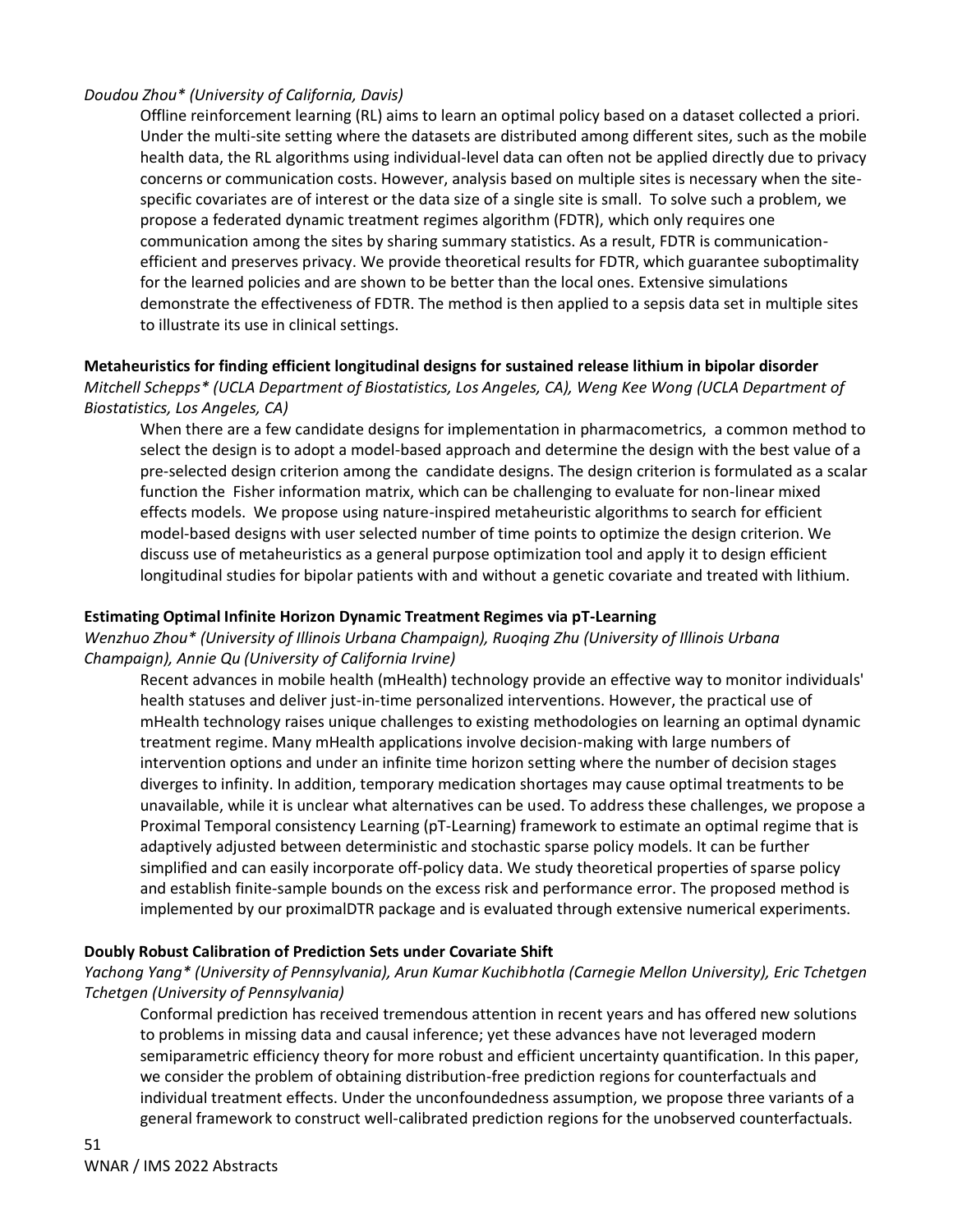Our approach is based on the efficient influence function for the quantile of the unobserved outcome combined with an arbitrary machine learning prediction algorithm. Next, we extend our approach to account for unobserved confoundedness in a semiparametric sensitivity analysis. We establish that the resulting prediction sets eventually attain nominal average coverage in large samples, which is a consequence of the product bias form of our proposal which implies correct coverage if either the propensity score or the conditional distribution of the response is estimated sufficiently well.

### **A reduced rank regression model for microbiome-omics data integration**

*Ying Dai\* (Oregon State University), Duo Jiang (Oregon State University), Thomas Sharpton (Oregon State University)*

Regression analysis that integrates microbiome data with another omics data type (e.g. metabolomics) is challenging due to the high-dimensionality of both data types. It requires simultaneous estimation of a massive number of association parameters. In regression models where both the response and the explanatory data are high-dimensional, reduced rank regression (RRR) is often useful as it reduces the effective number of parameters by assuming a low-rank coefficient matrix. However, current RRR methods do not capture the compositionality of microbiome data. More specifically, the true abundances of microbes are unobservable, and microbiome composition is only characterized by the relative abundance of a microbe relative to other microbes. To address this challenge, we propose a novel RRR method tailored for identifying the effects on the unobserved microbiome true abundances, while only requiring relative abundance data. We also provide an iterative algorithm guaranteed to attain a global optimum. Simulation studies demonstrate that the proposed method outperforms standard RRR in terms of both estimation precision and prediction accuracy.

# Student Paper 7

#### **Exploring Author Roles in Biomedical Publication Networks Using Interactive Visualization**

*Karen Kanaster (Colorado School of Public Health, University of Colorado Anschutz Medical Campus)* The goal of network-based team science analysis is to identify patterns in topology and connectivity formed through collaboration in scientific research. By integrating personnel data for the biomedical sciences training programs with publication data from PubMed, we have constructed a co-authorship network for the University of Colorado Anschutz Medical Campus for publication years 2010-2020. To flexibly support tasks related to team science analysis, we designed and implemented an interactive network visualization tool with filtering and subnetwork extraction features that allow for exploration and discovery at multiple levels of the collaboration network. The tool provides a network overview along with local and individual-level networks that reveal the different roles and processes involved in network formation. We explored the network through different lenses, including research disciplines, comparisons between different network levels, and egocentric networks. Specifically, we used a combination of social network analysis metrics and visual examination of individual co-authorship networks over time to investigate the collaboration styles of several prominent network members.

# **Model-Based Voronoi Linkage between Point-Referenced Data and Areal Data in Spatial Analysis with Application to Brazilian Election 2018**

*Lucas da Cunha Godoy\* (Department of Statistics, University of Connecticut), Marcos Oliveira Prates (Department of Statistics, Universidade Federal de Minas Gerais), Jun Yan (Department of Statistics, University of Connecticut)*

In Brazil, socioeconomic data are available at census tracts (polygons), while the election data are available at point-referenced voting locations. The misaligned data make it challenging to study the association between electoral and socioeconomic variables. Given that electors are assigned to the nearest electoral sections, we use the Voronoi tessellation to associate each voting station with a polygon. Socioeconomic variables for each polygon are then constructed from such data at the census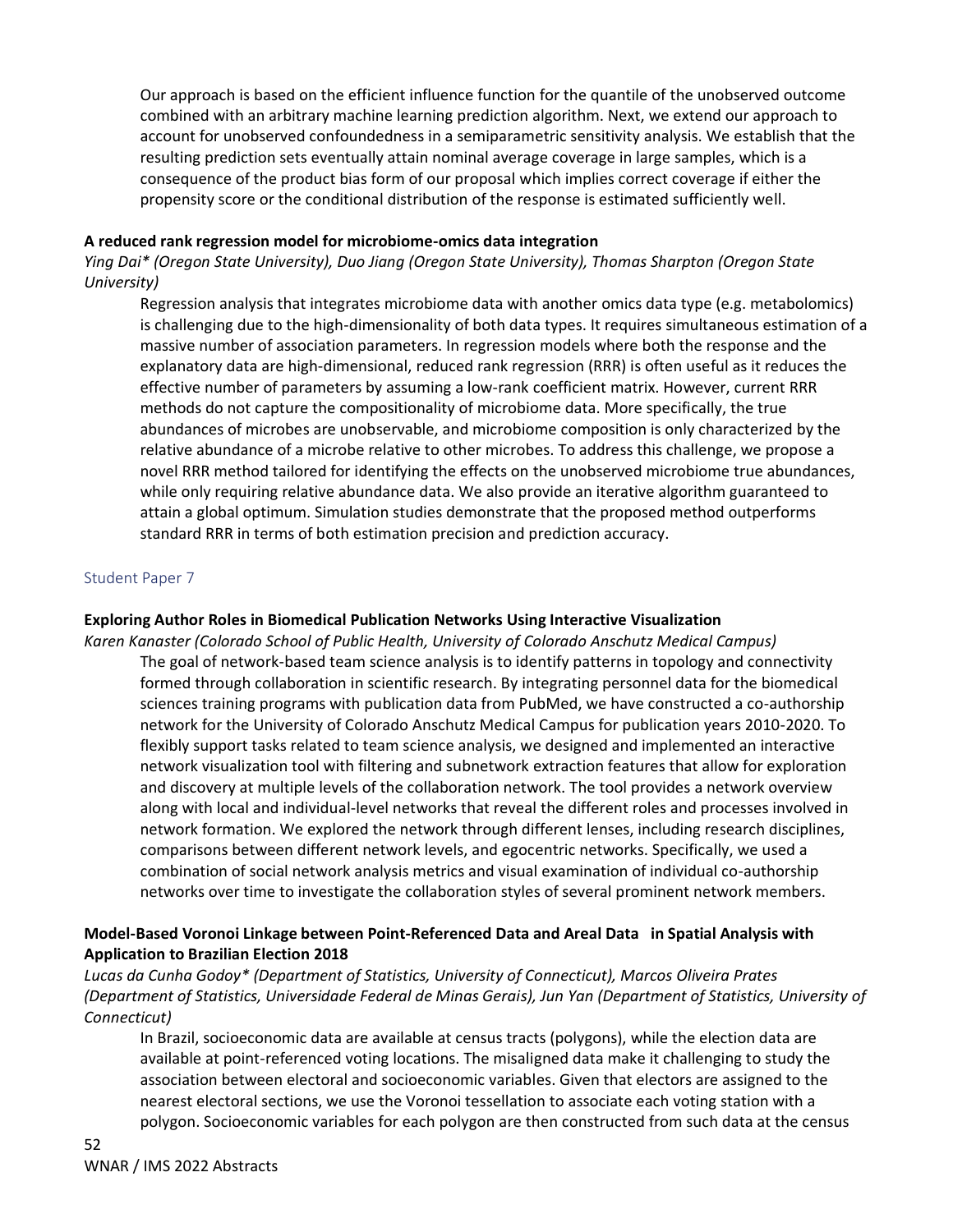tract level assuming that both sets of areal data are driven by the same underlying Gaussian random field. Estimation of the model parameters is done with maximum likelihood. Data for the Voronoi cells are derived from the underlying Gaussian random field with the estimated parameters. A nonparametric alternative approach uses areal interpolation to obtain data for the Voronoi cells from the census tract data. Our simulation study shows that the parametric method is robust in prediction under model misspecification. In application to the election results of Belo Horizonte we have observed that more deprived areas have higher shares of undecided electors.

# **A Computationally Efficient Approach to Fully Bayesian Benchmarking**

*Taylor Okonek\* (University of Washington, Department of Biostatistics), Jon Wakefield (University of Washington, Department of Statistics & Department of Biostatistics)*

In small area estimation, it is often necessary to resort to model-based methods to produce estimates in areas with little or no data. In many settings, we require that some aggregate of small area estimates agree with a national level estimate that may be considered more reliable, for internal consistency. The process of enforcing this agreement is referred to as benchmarking. Few existing benchmarking methods are ideal for applications with non-normal outcomes, and many are computationally inefficient. Fully Bayesian benchmarking is an appealing approach insofar as we can obtain posterior distributions conditional on a benchmarking constraint. However, existing implementations may be computationally prohibitive. We summarize existing benchmarking methods and their shortcomings in a small area estimation setting with binary outcomes, and propose an approach in which an unbenchmarked method that produces samples is combined with a rejection sampler to produce fully Bayesian benchmarked estimates in a computationally efficient way. To illustrate our approach, we provide comparisons of various benchmarking methods in an application to HIV prevalence estimation.

### **Regression Modeling of Network-Structured Count Data with Exchangeable Dependencies**

*Wenqin Du\* (Colorado State University), Wen Zhou (Colorado State University), Bailey K. Fosdick (Colorado State University)*

Statistical analysis on networks has flourished in last decades. While modeling the connectivity among nodes has been broadly studied, the efforts on modeling directed edges with count measurements, and the edgewise dependence only scatter in literature. This paper introduces a novel latent multiplicative Poisson model for directed networks with count edges, where the edgewise dependence of counts is directly modeled by the dependence of latent errors, which is assumed to be weakly exchangeable. The assumption of weak exchangeability covers a variety of commonly-encountered network effects and leads to a concise representation of the error covariance. In addition, identification and inference of the mean structure and regression coefficients depend on the errors only through their covariance. This provides substantial flexibility for our model. We propose a pseudo-likelihood based estimator for the regression coefficients that enjoys asymptotic normality and evaluate our method by extensive numerical studies that corroborate the theory. Our model is then applied to a well-known friendship network data to reveal interesting network effects that are further verified in literature.

# **Identify shortcomings of Estimators of Discriminative Performance in Time-to-Event Analyses: A Comparison Study**

# *Ying Jin\* (University of Colorado, Anschutz Medical Campus)*

Modelling time to event outcomes is a major area of methodologic development in biostatistical research. While several estimators have been proposed to assess discriminative performance of such models, including time-dependent AUC and concordance, there exists a previously unidentified feature of a class of estimators which renders them inappropriate for use in many contexts. Specifically, semiparametric estimators have the potential to substantially overestimate out-of-sample discriminative performance. In this paper, we identify the source of this phenomena and illustrate the poor behavior of semiparametric estimators through simulation study and data application. The results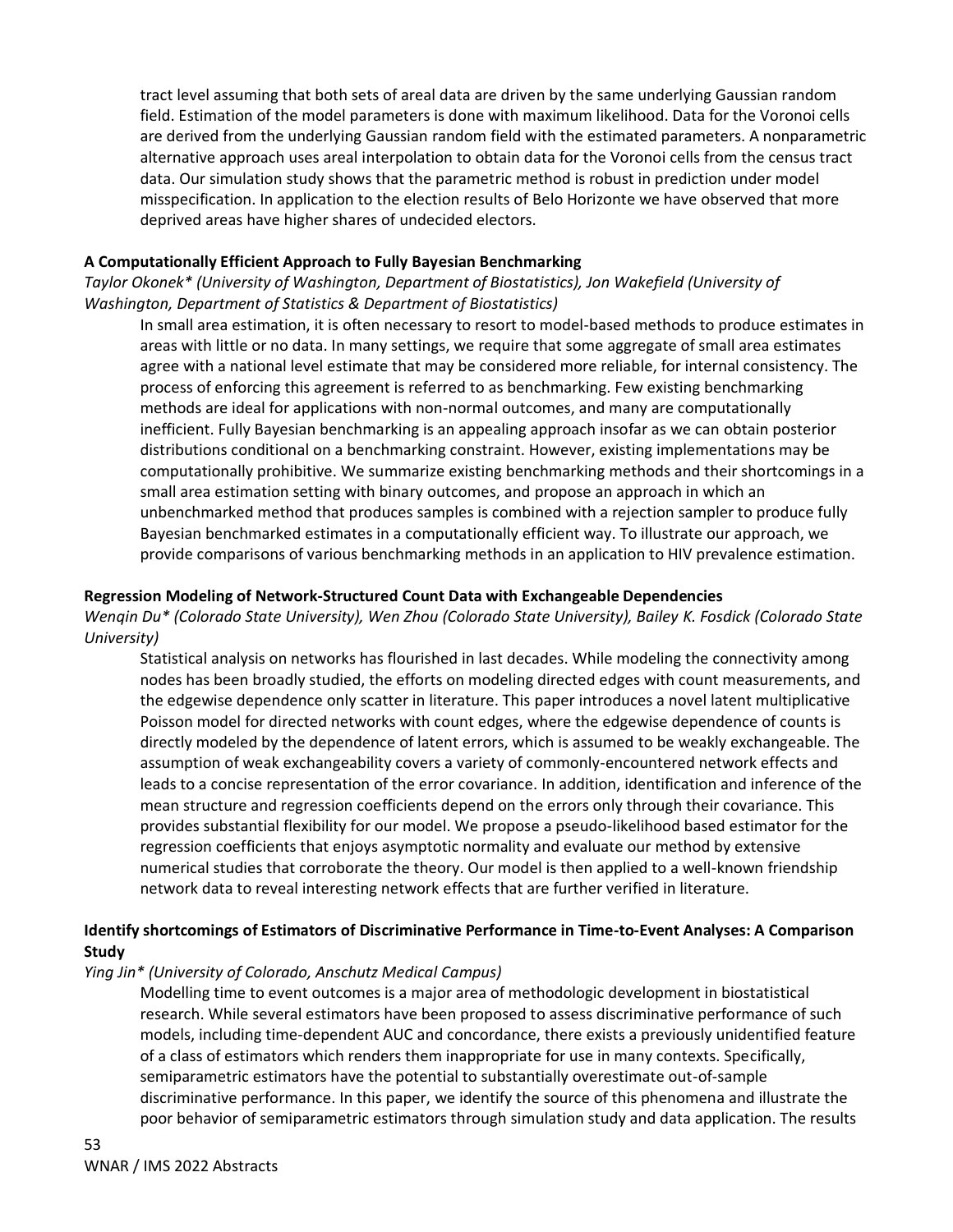show that out-of-sample estimates of semi-parametric estimators are implausibly higher than in-sample estimates when underlying models overfit to the data, with the degree of divergence increases with increasing model overfit. To address this issue, we additionally propose alternative nonparametric estimators to be used in practice that correctly reflect the true discriminative power of underlying models and recommend smoothing using additive regression models to reduce their high variability.

### Student Paper 8

### **Flexible estimation of the conditional survival function via observable regression models**

*Charles Wolock\* (University of Washington), Noah Simon (University of Washington), Marco Carone (University of Washington)*

The conditional survival function of a time-to-event outcome subject to censoring and truncation is a common target of estimation in survival analysis. This parameter may be of scientific interest and also often appears as a nuisance in semiparametric settings. In addition to classical parametric and semiparametric methods (e.g. the proportional hazards model), flexible machine learning approaches have been developed to estimate the conditional survival function. However, many of these methods are targeted toward risk stratification rather than function estimation. Others apply only to discrete time settings or require inverse probability of censoring weights, which can be as difficult to estimate as the outcome survival function itself. Here, we propose novel decompositions of the conditional survival function in terms of observable regression models in which censoring and truncation play no role. This allows application of an array of flexible regression and classification methods rather than only approaches that explicitly handle the complexities inherent to survival data. We outline estimation procedures based on these decompositions and assess their performance via simulation.

### **Nonparametric Estimation of the Potential Impact Fraction and Population Attributable Fraction**

*Colleen Chan\* (Yale University), Rodrigo Zepeda-Tello (National Institute of Public Health of Mexico), Dalia Camcho-García-Formentí (National Institute of Public Health of Mexico), Donna Spiegelman (Yale School of Public Health), Tonatiuh Barrientos-Gutíerrez (National Institute of Public Health of Mexico), Xin Zhou (Yale School of Public Health)*

The estimation of the potential impact fraction (including the population attributable fraction) with continuous exposure data frequently relies on strong distributional assumptions. However, these assumptions are often violated if the underlying exposure distribution is unknown or if the same distribution is assumed across time or space. Nonparametric methods to estimate the potential impact fraction are available for cohort data, but no alternatives exist for cross-sectional data. In this article, we discuss the impact of distributional assumptions in the estimation of the population impact fraction, showing that under an infinite set of possibilities, distributional violations lead to biased estimates. We propose nonparametric methods to estimate the potential impact fraction for aggregated (mean and standard deviation) or individual data (e.g. observations from a cross-sectional population survey), and develop simulation scenarios to compare their performance against standard parametric procedures. We illustrate our methodology on an application of sugar-sweetened beverage consumption on type 2 diabetes incidence. We also present an R package pifpaf to implement these methods.

# **Long-term effect estimation when combining clinical trial and**

*Gang Cheng\* (University of Washington), Yen-Chi Chen (University of Washington), Joseph M. Unger (Fred Hutchinson Cancer Research Center), Cathee Till (Fred Hutchinson Cancer Research Center), Ying-Qi Zhao (Fred Hutchinson Cancer Research Center)*

Combining experimental and observational follow-up datasets has received a lot of attention lately. In a time-to-event setting, recent work has used medicare claims to extend the follow-up period for participants in a prostate cancer clinical trial. This allows the estimation of the long-term effect that cannot be estimated by clinical trial data alone. In this paper, we study the estimation of long-term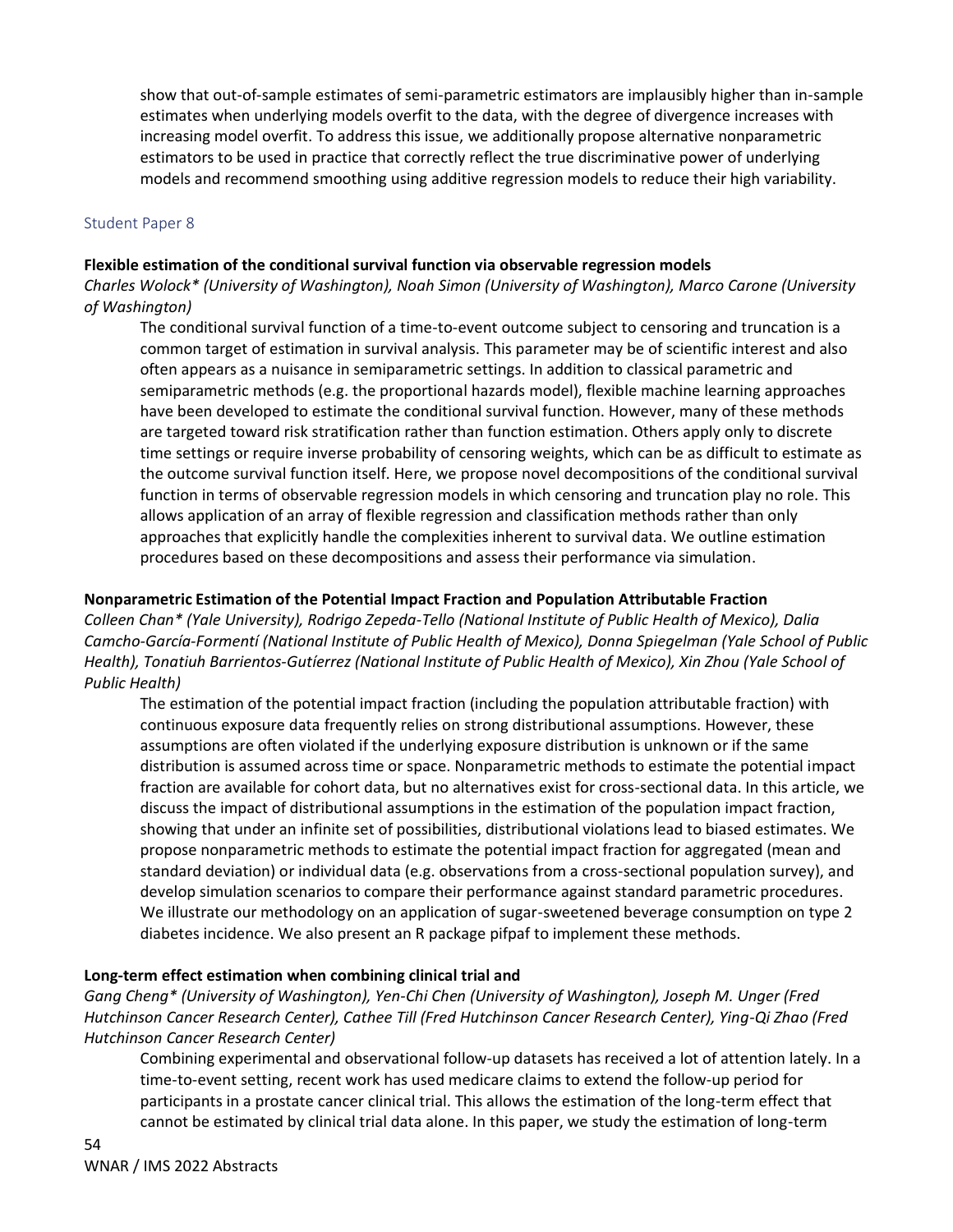effect when participants in a clinical trial are linked to an observational follow-up dataset. Such data linkages are often incomplete for various reasons. We formulate incomplete linkages as a missing data problem with careful considerations of the relationship between the linkage status and the missing data mechanism. We use the popular Cox model as a working model to define the long-term effect. We propose a conditional linking at random (CLAR) assumption and an inverse probability of linkage weighting (IPLW) estimator. We show that our IPLW estimator is consistent and asymptotically normal. We further extend our approach to incorporate time-dependent covariates. Simulation results confirm the validity of our method, and we further apply our methods to the SWOG study.

# **Evaluating and Improving Methods for Estimating the Effective Reproduction Number**

*Isaac Goldstein\* (Department of Statistics, UC Irvine), Jon Wakefield (Departments of Biostatistics and Statistics, University of Washington), Vladimir Minin (Department of Statistics, UC Irvine)*

The effective reproduction number, the average number of individuals a newly infected person will infect, is an important descriptor of an infectious disease epidemic. Counts of newly infected individuals (cases) are a real time indicator of changes in the reproduction number, but estimating the effective reproduction number using cases is challenging because counts can fluctuate due to factors unrelated to underlying disease dynamics, such as testing eligibility and testing supply. We develop a branching process inspired model which incorporates diagnostic test counts as a surveillance model covariate and demonstrate via simulations how incorporating test data allows us to successfully estimate the reproduction number using case data. We show that incorporating tests, as well as other modeling choices we make lead to more precise and accurate estimates as compared to state of the art models. We apply our new model to data from the SARS-CoV-2 epidemic in 15 geographically representative California, USA, counties, and find it produces epidemiologically more plausible estimates of the effective reproduction number as compared to estimates from existing models.

#### **Disease Analytics: COVID-19 Across Canada**

*Matthew Parker\* (Simon Fraser University), Jiguo Cao (Simon Fraser Univserity), Laura Cowen (University of Victoria), Lloyd Elliott (Simon Fraser University), Junling Ma (University of Victoria)*

We have developed a new multi-site model for disease analytics. This model uses publicly available disease counts data such as observed cases, recoveries among observed cases, and total deaths. These counts are used to estimate probability of recovery and probability of death among infected individuals, as well as several important population parameters over time including rate of spread, importation of external cases, and case detection probability. We also estimate the total number of active disease cases per region for each reporting interval. We validate the model through simulation studies, which indicate that all model parameters are identifiable. We apply the multi-site model to Canada as a whole, with each province and territory acting as an individual site. Our Canada model estimates the total COVID-19 burden for a large span of the pandemic, 90 weeks from 2020-04-02 to 2022-02-10.

#### Student Paper 9

#### **A data adaptive rank-based procedure for assessing reproducibility of high-throughput experiments.**

*Austin Ellingworth\* (Department of Statistics, Colorado State University), Dr. Debashis Ghosh (Department of Biostatistics & Informatics, Colorado School of Public Health), Dr. Wen Zhou (Department of Statistics, Colorado State University)* 

Reproducibility guarantees the consistency and validity of experimental findings. In high-throughput studies reproducibility has often been defined as hypotheses with coinciding test results across experiments. In Philtron et al. (2018), the maximum rank statistic (MaRR) was introduced to identify reproducible hypotheses. Regardless of its empirical success, the theoretical guarantees of MaRR remain largely unknown. We carefully investigate the properties of MaRR which lend it to quantifying reproducibility. Motivated from MaRR, we develop a novel data adaptive statistic that balances a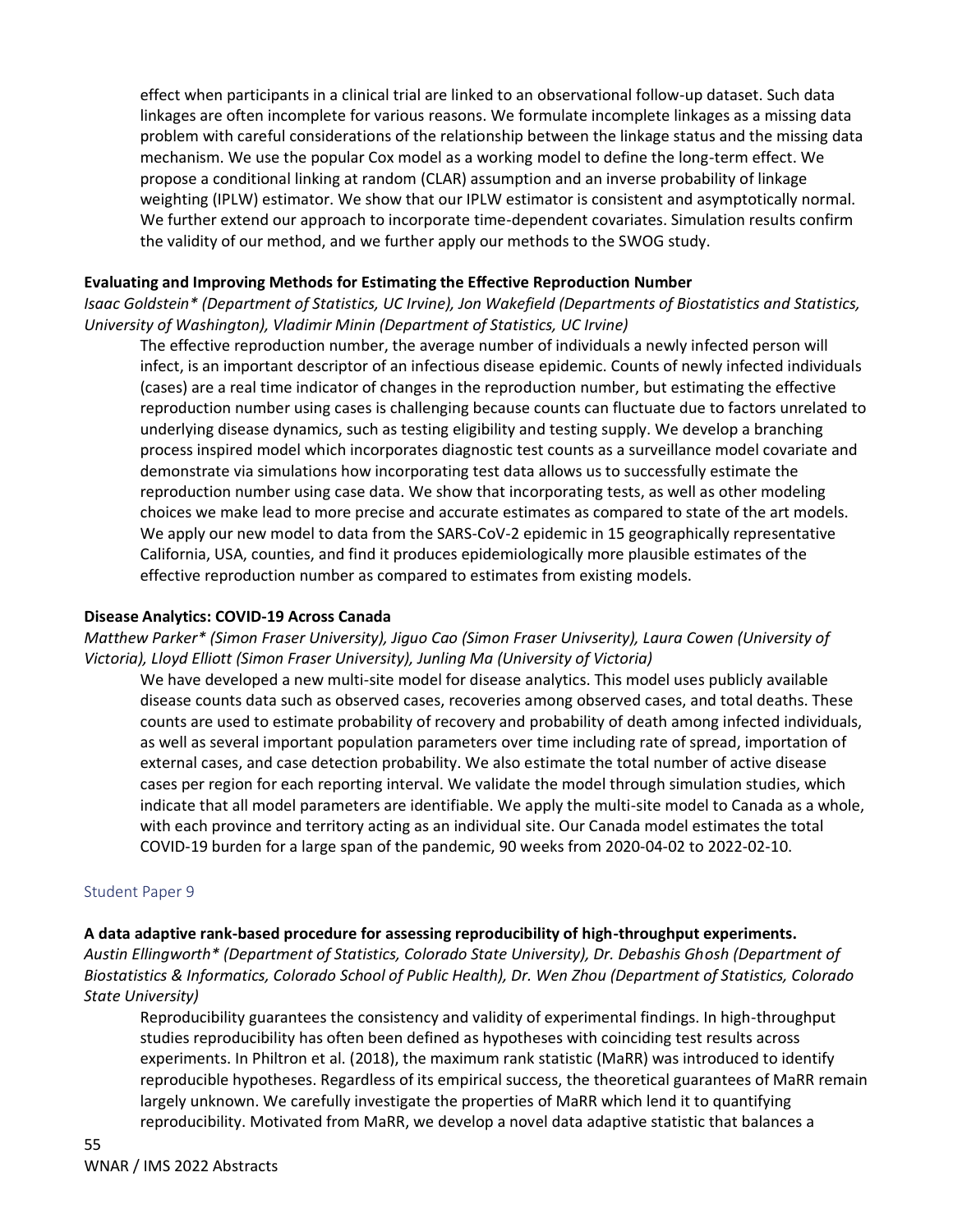hypothesis's signal strength and variation across experiment. Based on the new statistic, we design a procedure to identify reproducible hypotheses with marginal false discovery rate control. We show that the new procedure dominates the MaRR statistic with superior power. With a bivariate Gaussian model, we present a revealing phase transition of our procedure. Using simulations, we show the finite sample performance of our method, corroborating our theoretical findings. We also apply our method to two large-scale GWAS of coronary artery diseases in different cohorts and identify reproducible SNPs.

# **Efficiency loss with binary pre-processing of continuous monitoring data**

*Paula Langner\* (University of Colorado Anschutz Medical Campus), Elizabeth Juarez-Colunga (University of Colorado Anschutz Medical Campus), John Rice (University of Colorado Anschutz Medical Campus), Gary Grunwald (University of Colorado Anschutz Medical Campus)*

In studies with a repeatedly measured recurrent event outcome, events may be captured as counts during subsequent intervals or follow-up times either by design or for ease of analysis. In many cases, recurrent events may be further coarsened such that only an indicator of one or more events in an interval is observed at the follow-up time. We examine efficiency loss when coarsening longitudinally observed counts to binary indicators and aspects of the design which impact the ability to estimate a treatment effect of interest. The investigation is motivated by a study of patients with Cardiac implantable electronic devices (CIEDs) in which investigators aimed to examine the effect of treatment on events detected by the devices over time. To study components of such a recurrent event process impacted by data coarsening, we derive the asymptotic relative efficiency (ARE) of a treatment effect estimator utilizing a count outcome, which represents a longitudinal recurrent event process, relative to a coarsened binary outcome. We compare the efficiencies and consider conditions where the binary process maintains good efficiency in estimating a treatment effect.

# **Efficient Algorithms and Implementation of a Semiparametric Joint Model for Longitudinal and Competing Risk Data: With Applications to Massive Biobank Data**

*Shanpeng Li\* (University of California, Los Angeles), Ning Li (University of California, Los Angeles), Hong Wang (Central South University), Jin Zhou (University of California, Los Angeles), Hua Zhou (University of California, Los Angeles), Gang Li (University of California, Los Angeles)*

Semiparametric joint models of longitudinal and competing risk data are computationally costly, and their current implementations do not scale well to massive biobank data. This paper identifies and addresses some key computational barriers in a semiparametric joint model for longitudinal and competing risk survival data. By developing and implementing customized linear scan algorithms, we reduce the computational complexities from  $O(n^2)$  or  $O(n^3)$  to  $O(n)$  in various steps including numerical integration, risk set calculation, and standard error estimation, where is the number of subjects. Using both simulated and real-world biobank data, we demonstrate that these linear scan algorithms can speed up the existing methods by a factor of up to hundreds of thousands when , often reducing the runtime from days to minutes. We have developed an R package, FastJM, based on the proposed algorithms for joint modeling of longitudinal and competing risk time-to-event data and made it publicly available on the Comprehensive R Archive Network (CRAN).

# **Fast Distributed Principal Component Analysis of Large-Scale Federated Data**

*Shuting Shen\* (Harvard University), Junwei Lu (Harvard University), Xihong Lin (Harvard University)* Principal component analysis (PCA) is one of the most popular methods for dimension reduction. In light of rapidly increasing large-scale data in federated ecosystems, the traditional PCA method is often not applicable due to privacy protection consideration and large computational burden. Fast PCA algorithms have been proposed to lower the computational cost but cannot handle federated data. Distributed PCA algorithms have been developed to handle federated data but are not computationally efficient when data at each site are very large. In this paper, we propose the FAst DIstributed (FADI) PCA method which applies fast PCA to site-specific data using multiple random sketches and aggregates the results across